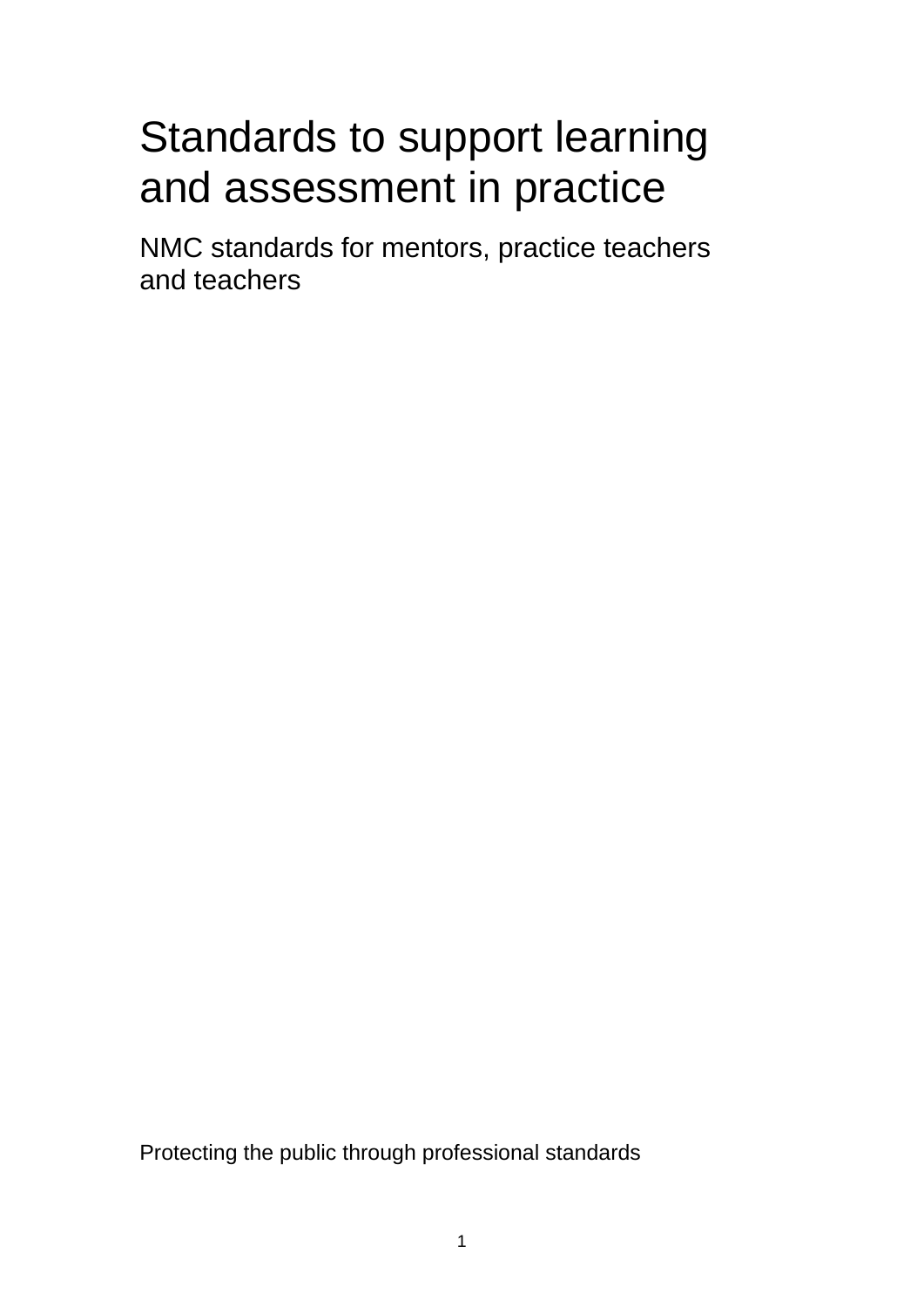# <span id="page-1-0"></span>Foreword

Should you be unfamiliar with any of the language used in this publication a glossary is provided on page 40.

The NMC has developed a standard to support learning and assessment in practice that has outcomes for mentors, practice teachers and teachers. The standard takes the form of a developmental framework. The outcomes for each role are identified as different stages within the framework. It is possible to enter or exit from the framework at any stage, and each stage is not dependent on having met the outcomes of a previous stage. The NMC has agreed mandatory requirements for each part of the register. These are:

# Nursing

- a) Students on NMC approved pre-registration nursing education programmes, leading to registration on the nurses' part of the register, must be supported and assessed by mentors. From September 2007 a sign-off mentor, who has met additional criteria (paragraph 2.1.3), must make the final assessment of practice and confirm to the NMC that the required proficiencies for entry to the register have been achieved (paragraph 3.2.6).
- b) Students on NMC approved specialist practice programmes, leading to a recordable qualification on the nurses' part of the register, must be supported and assessed by mentors. From September 2007 a sign-off mentor, who has met additional criteria (paragraph 2.1.3), must make the final assessment of practice and confirm to the NMC that the required competencies for recording a specialist practice qualification on the register have been achieved (paragraph 3.2.6). From September 2008 support, assessment and sign-off of practice must be by a practice teacher (paragraph 3.3.6).
- c) Students undertaking NMC approved advanced nursing practice programmes, leading to registration on the sub-part of the nurses' part of the register<sup>[1](#page-1-0)</sup>, must be supported and assessed by mentors. From September 2007 a sign-off mentor, who has met additional criteria (paragraph 2.1.3), must make the final assessment of practice and confirm to the NMC that the required competencies for entry to the register have been achieved (paragraph 3.2.6). From September 2008 support, assessment and sign-off of practice must be by a practice teacher (paragraph 3.3.6).

# **Midwifery**

d) Students on NMC approved pre-registration midwifery education programmes, leading to registration on the midwives' part of the register, must be supported and assessed by mentors. All midwifery mentors will have met the additional criteria to be a sign-off mentor (paragraph 2.1.3) as part of their preparation programme. From September 2007 sign-off mentors must make the final assessment of practice and confirm to the NMC that the required proficiencies for entry to the register have been achieved (paragraph 3.2.6).

 1 Subject to Privy Council approval.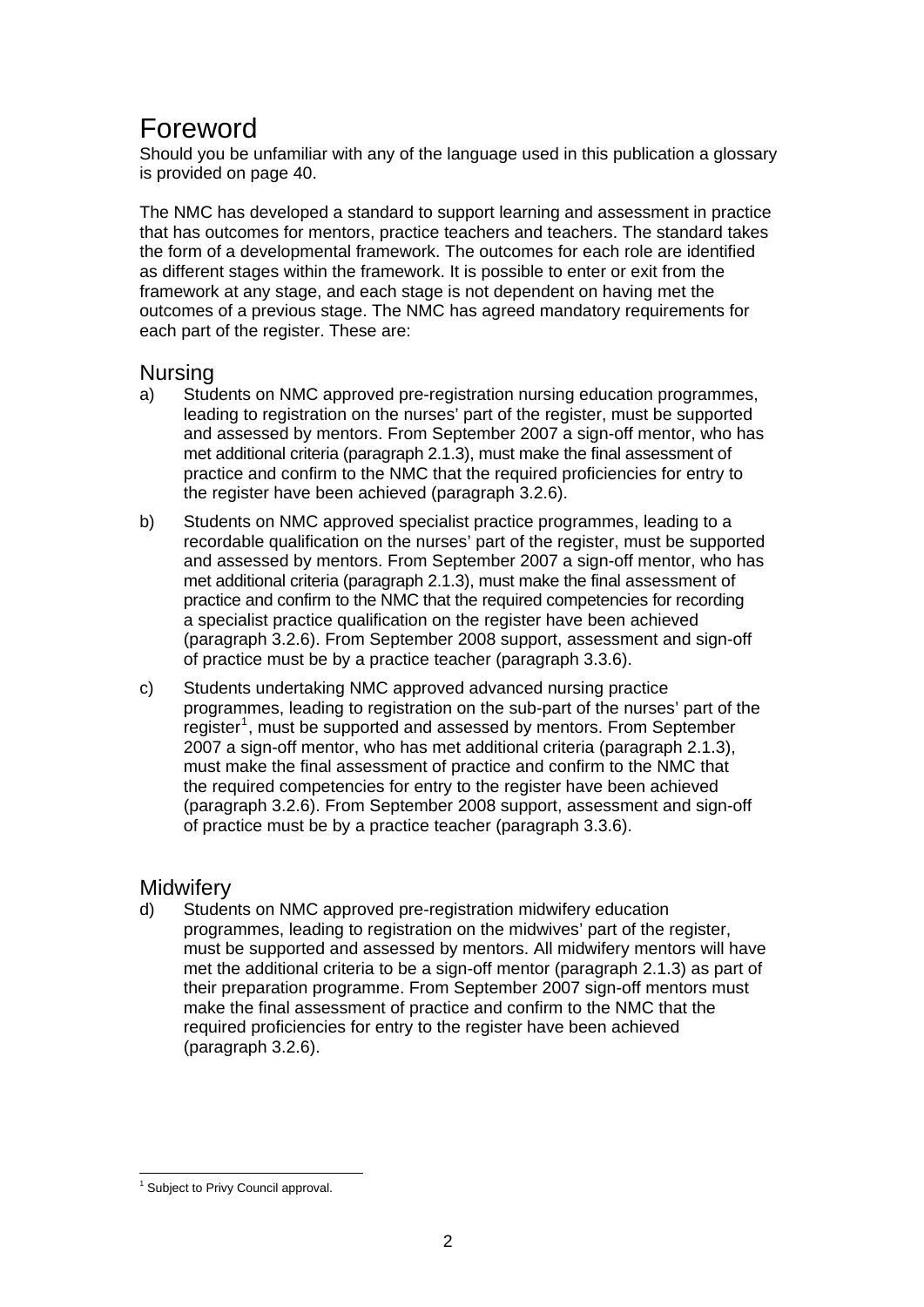# Specialist community public health nursing

e) Students on NMC approved specialist community public health nursing programmes, leading to registration on the specialist community public health nurses' part of the register, must be supported and assessed by practice teachers from September 2007. The practice teacher must make the final assessment of practice and confirm to the NMC that the required proficiencies for entry to the register have been achieved (paragraph 3.3.6). All practice teachers will have met the additional criteria to be a sign-off mentor (paragraph 2.1.3) as part of their preparation.

# NMC requirements for implementing the standard

This standard replaces the previously published *Standards for the preparation of teachers of nurses, midwives and specialist community public health nurses* (NMC 2004) with effect from September 2007. Registrants who started teacher preparation programmes prior to this date may complete them - meeting the outcomes of the 2004 standard. All new entrants to mentor, practice teacher or teacher preparation programmes from 1 September 2007, must meet the requirements of the *Standards to support learning and assessment in practice* (NMC 2006). Programme providers who wish to introduce the new standard at an earlier date may do so from September 2006.

### NMC review of specialist practice qualifications

The NMC will be reviewing the current *Standards for specialist education and practice* (UKCC 1998, adopted by the NMC 2002). Successful achievement of these standards currently leads to qualifications being recorded on the nurses' part of the register for specialist practice in the fields of adult, mental health, learning disabilities or children's nursing, and the specialist community qualifications of district nursing, general practice nursing, community child nursing, community learning disabilities nursing and community mental health nursing. While the *Standards to support learning and assessment in practice*  (NMC 2006) includes requirements for signing off proficiency for these qualifications, this decision will be reconsidered as part of the review and may be revised in due course.

# Review of the implementation of the *Standard for advanced nursing practice*

The NMC will be reviewing the implementation of the *Standard for advanced nursing practice* (NMC 2005). While the *Standards to support learning and assessment in practice* (NMC 2006) includes requirements for signing off proficiency for this qualification, this decision will be reconsidered as part of the review and may be revised in due course.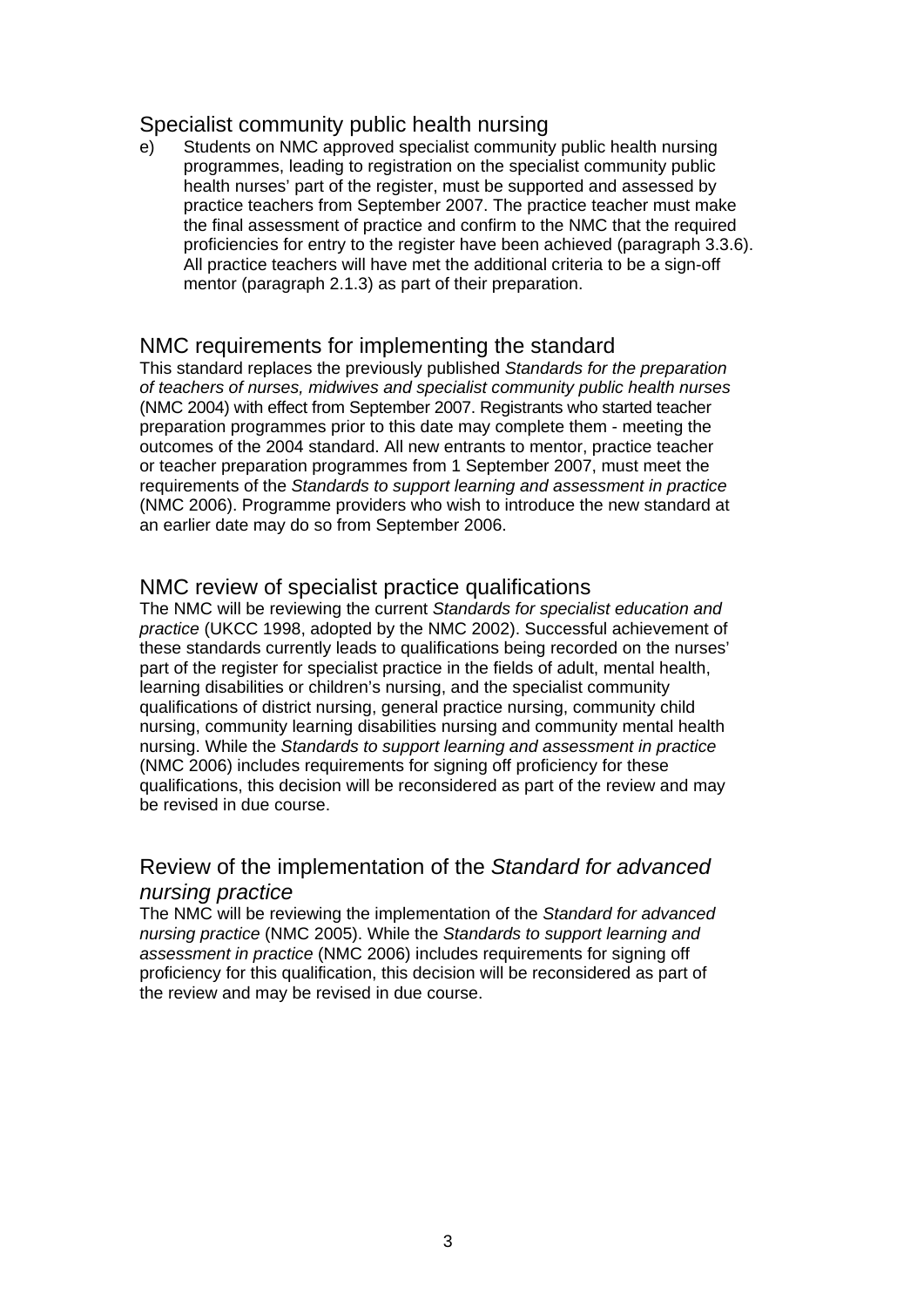# **Contents**

|     |                                                                                                                           | Page           |
|-----|---------------------------------------------------------------------------------------------------------------------------|----------------|
|     | <b>Foreword</b>                                                                                                           | 2              |
|     | <b>Introduction</b>                                                                                                       | 6              |
|     | The framework to support learning and assessment in practice                                                              | 6              |
|     | Programme level and length                                                                                                | $\overline{7}$ |
|     | Recognition of prior learning                                                                                             | $\overline{7}$ |
|     | Local register of mentors and practice teachers                                                                           | $\overline{7}$ |
|     | Review and maintenance of mentor/practice teacher qualifications                                                          | 8              |
|     | Triennial review of mentors and practice teachers                                                                         | 8              |
|     | Roles to support learning and assessment in practice                                                                      | 9              |
|     | Preceptors                                                                                                                | 10             |
|     | Fitness to practice                                                                                                       | 10             |
|     |                                                                                                                           | 10             |
|     | Supporting students who have a disability<br>The format of the booklet                                                    | 11             |
|     |                                                                                                                           |                |
|     | Section 1: The developmental framework and its underpinning principles                                                    | 12             |
|     | 1.1 The developmental framework                                                                                           | 12             |
|     | 1.2 The underpinning principles                                                                                           | 13             |
|     | 1.3 Advice and guidance for applying the underpinning principles                                                          | 13             |
|     | Section 2: Standards for mentors, practice teachers and teachers                                                          | 16             |
| 2.1 | NMC mentor standard                                                                                                       | 16             |
|     | 2.1.1 Criteria for supporting learning and assessing in practice: mentors                                                 | 16             |
|     | 2.1.2 Competence and outcomes for a mentor                                                                                | 17             |
|     | 2.1.3 Criteria for a sign-off mentor                                                                                      | 18             |
|     | 2.2 NMC practice teacher standard                                                                                         | 19             |
|     | 2.2.1 Criteria for supporting learning and assessing in practice: practice teacher                                        | 20             |
|     | 2.2.2 Competence and outcomes for a practice teacher                                                                      | 20             |
|     | 2.3 NMC teacher standard                                                                                                  | 22             |
|     | 2.3.1 Criteria for supporting learning and assessment in practice: teachers                                               | 22             |
|     | 2.3.2 Competence and outcomes for a teacher                                                                               | 23             |
|     | Section 3: Applying the standards to support learning and assessment in                                                   | 26             |
|     | practice                                                                                                                  |                |
|     | 3.1 Applying the standards to nursing, midwifery and specialist community public<br>health nursing educational programmes | 26             |
|     |                                                                                                                           | 26             |
|     | 3.2 Applying the mentor standard in practice                                                                              | 26             |
|     | 3.2.1 Mentor preparation programmes<br>3.2.2 Continuing professional development for mentors                              | 27             |
|     |                                                                                                                           | 27             |
|     | 3.2.3 Allocated learning time for mentor activity                                                                         |                |
|     | 3.2.4 Supporting learning in practice                                                                                     | 28             |
|     | 3.2.5 Assessing learning in practice                                                                                      | 29             |
|     | 3.2.6 Signing off practice proficiency                                                                                    | 29             |
| 3.3 | Applying the practice teacher standard in practice                                                                        | 31             |
|     | 3.3.1 Practice teacher preparation programmes                                                                             | 31             |
|     | 3.3.2 Continuing professional development for practice teachers                                                           | 32             |
|     | 3.3.3 Allocated learning time for practice teacher activity                                                               | 32             |
|     | 3.3.4 Supporting learning in practice                                                                                     | 33             |
|     | 3.3.5 Assessing learning in practice                                                                                      | 34             |
|     | 3.3.6 Signing off practice proficiency                                                                                    | 34             |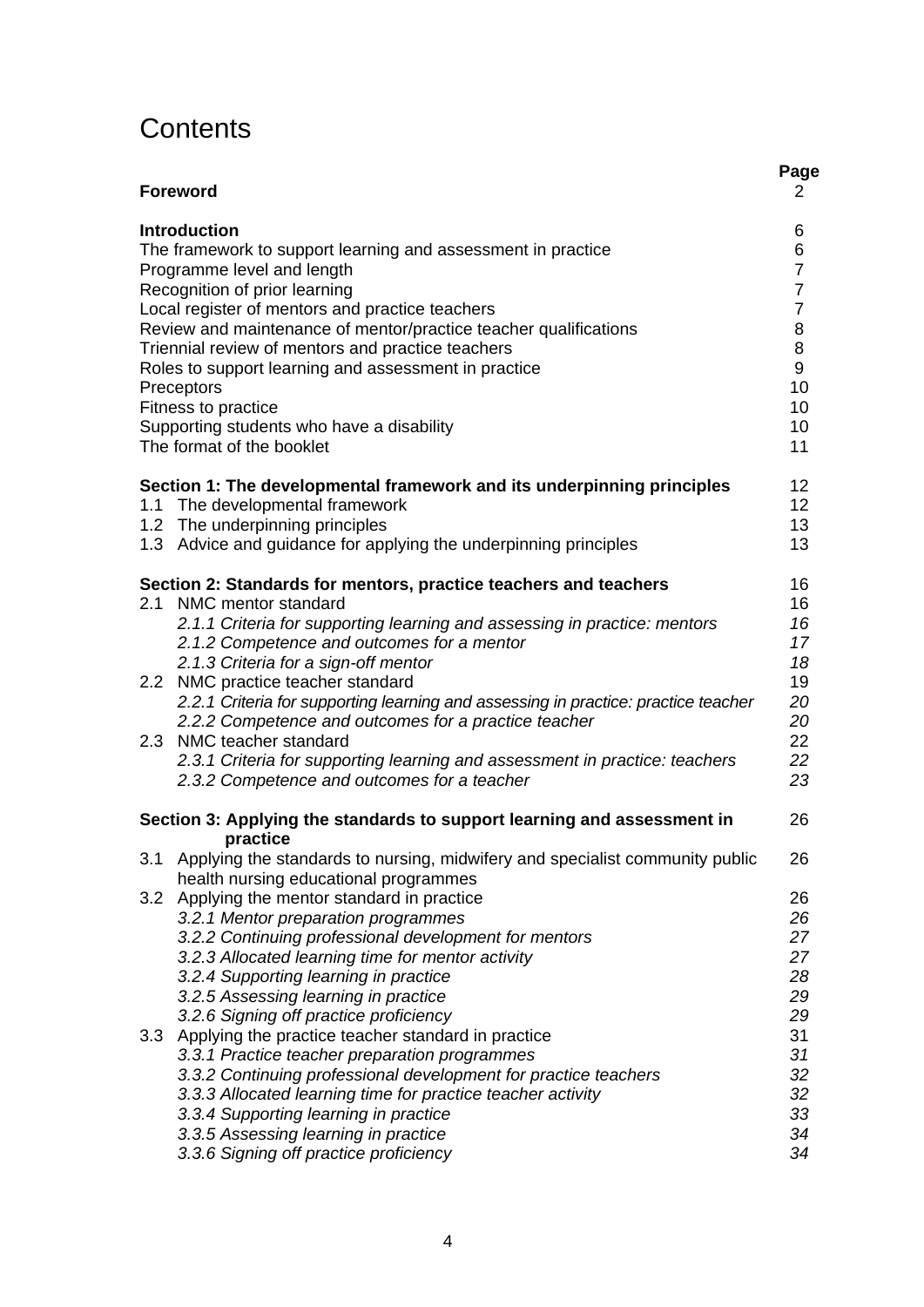| 3.4                                                                                         | Applying the teacher standard in practice<br>3.4.1 Teacher preparation programmes<br>3.4.2 Continuing professional development for teachers<br>3.4.3 Signing off proficiency<br>3.4.4 Allocated learning time for teaching activity | 35<br>36<br>36<br>37<br>37 |
|---------------------------------------------------------------------------------------------|-------------------------------------------------------------------------------------------------------------------------------------------------------------------------------------------------------------------------------------|----------------------------|
|                                                                                             | Section 4: Approval and monitoring of mentor, practice teacher and teacher<br>preparation programmes                                                                                                                                | 38                         |
| 4.1                                                                                         | NMC approval of mentor/practice teacher preparation programmes                                                                                                                                                                      | 38                         |
| 4.2                                                                                         | NMC approval of teacher preparation programmes                                                                                                                                                                                      | 38                         |
| 4.3                                                                                         | NMC monitoring arrangements                                                                                                                                                                                                         | 38                         |
| 4.4                                                                                         | NMC recognition of other teaching qualifications                                                                                                                                                                                    | 39                         |
| Glossary                                                                                    | Section 5: Glossary, references and annexes<br>References                                                                                                                                                                           | 40<br>40<br>43             |
| practice                                                                                    | Annexe 1: The developmental framework to support learning and assessment in                                                                                                                                                         | 44                         |
| Annexe 2: The HE Academy areas of activity, core knowledge and professional<br>53<br>values |                                                                                                                                                                                                                                     |                            |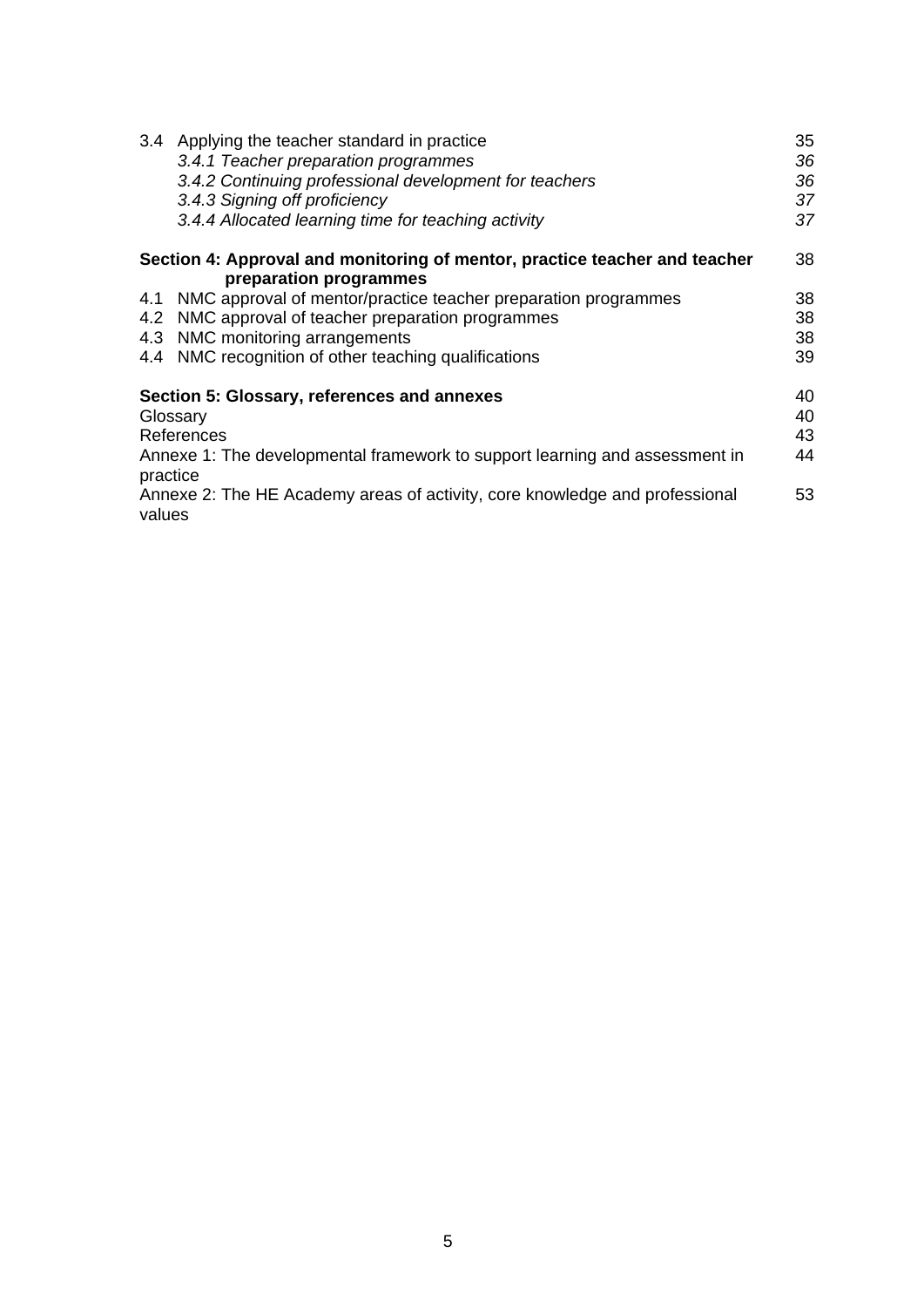# **Introduction**

The Nursing and Midwifery Council (NMC) is the regulator for nurses, midwives and specialist community public health nurses. The Council's main purpose is to protect the public. This is achieved by keeping a register of all nurses, midwives and specialist community public health nurses (SCPHN), and by setting standards for their education, training, conduct, performance and ethics. When setting standards or issuing any guidance the NMC consults its registrants (those on the register), the public, employers, those involved in the education and training of registrants and prospective registrants. Once standards have been set they are reviewed on a regular basis - at least once in every five years.

The Council has previously set a *Standard for the preparation of teachers of nursing, midwifery and specialist community public health nursing (NMC 2004)*. This standard was originally set by the United Kingdom Central Council for Nurses, Midwives and Health Visitors (UKCC) in 1999, it was adopted and republished by the NMC in April 2002 and had a minor review to bring it in line with the new register in August 2004. A complete review of this standard began in 2003, with a consultation on the proposed new standard closing in October 2004.

The Council also considered fitness for practice at the point of registration as a separate project (consulting from October to December 2005). There were overlapping issues between both consultations in relation to the quality and nature of support for learning and assessment in practice. This document reflects the responses to both consultations and presents the final standard as approved by Council in March 2006. This new standard replaces all previously published standards for the preparation of teachers.

The framework to support learning and assessment in practice

There is a single developmental framework to support learning and assessment in practice. It defines and describes the knowledge and skills registrants need to apply in practice when they support and assess students undertaking NMC approved programmes that lead to registration or a recordable qualification on the register. The NMC has identified outcomes for mentors, practice teachers and teachers so that there is clear accountability for making decisions that lead to entry to the register.

There are eight domains in the framework. Each with identified outcomes at the four developmental stages. The domains are:

- 1. Establishing effective working relationships
- 2. Facilitation of learning
- 3. Assessment and accountability
- 4. Evaluation of learning
- 5. Creating an environment for learning
- 6. Context of practice
- 7. Evidence-based practice
- 8. Leadership

The framework has been designed for application within the context of interprofessional learning and working in modern healthcare.

The way the framework has been designed makes Accreditation of Prior (Experiential) Learning (AP(E)L) possible. Approved educational institutions (AEIs) can use their own AP(E)L processes to map prior learning from other qualifications or work experience. These processes are confirmed at programme approval. AP(E)L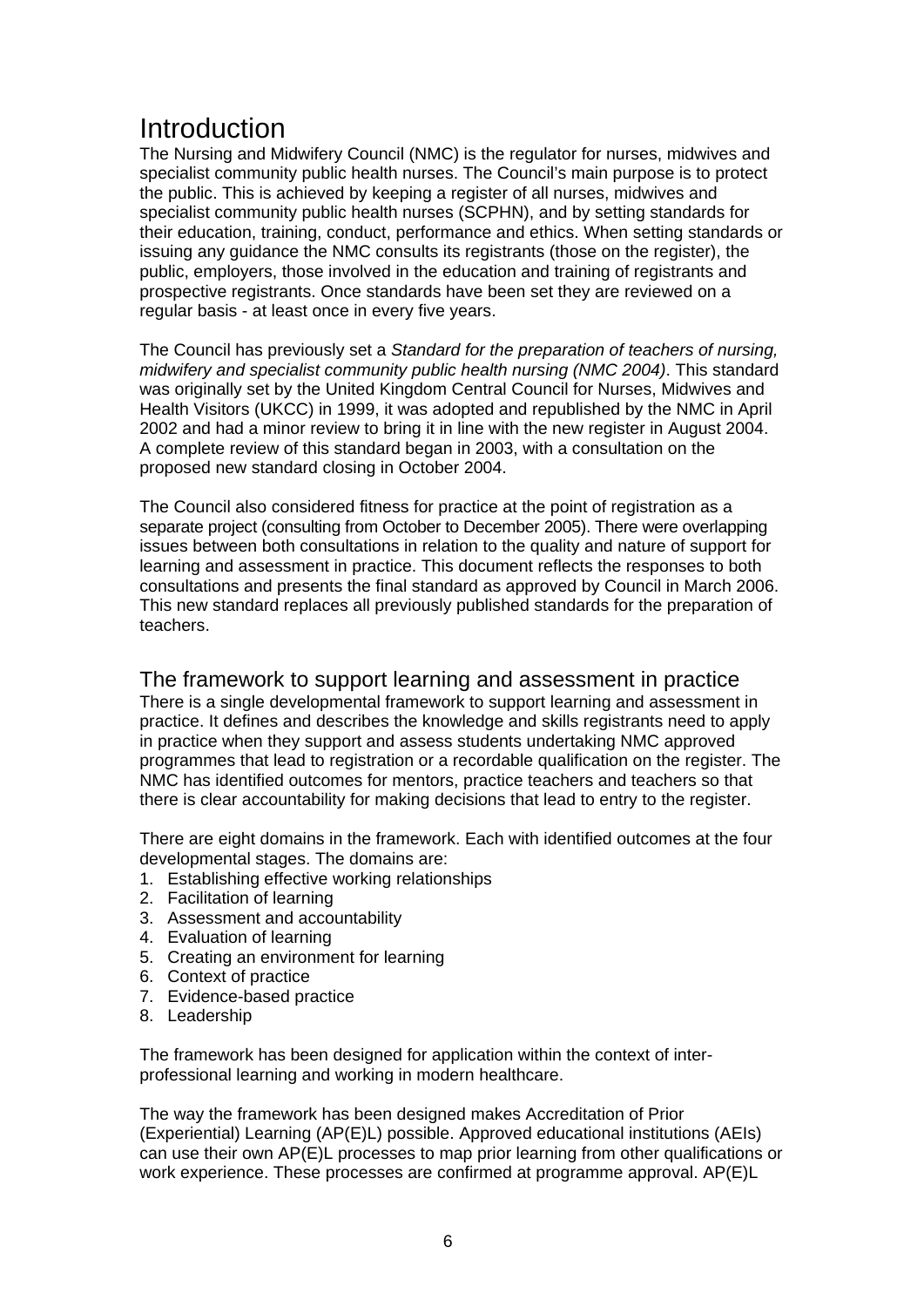provides the facility for stepping on or stepping off the framework at various points of development, as well as recognition of existing qualifications.

The developmental framework takes account of the NHS Knowledge and Skills Framework and standards set by other health and social care regulators for supporting learning and assessment in practice. It also recognises the HE Academy requirements for teachers working in higher education settings, ensuring that there is a fit between the NMC requirements for teacher preparation and those defined by the HE Academy.

The developmental framework gives service and education providers opportunities to develop other roles that meet local requirements for supporting learning and assessment in practice - such as practice education facilitator or lecturer practitioner.

#### Programme level and length

The NMC has determined minimum lengths and academic levels for programmes to prepare mentors, practice teachers and teachers. It is expected that all preparation programmes would include work-based learning to enable new knowledge, skills and competencies to be applied in practice. These requirements are set out in section 3 related to each outcome in the framework.

#### Recognition of prior learning

The NMC does not expect mentors, practice teachers and teachers who have undertaken a preparation programme previously approved by one of the National Boards, or since April 2002 undertaken preparation approved by programme providers, to have to repeat such preparation. The NMC advises that:

- Registrants already holding a mentor or practice teacher qualification recognised by programme providers, should map their current qualification and experience against the new NMC standard and meet any outstanding outcomes through continuing professional development (CPD).
- Registrants who have existing teaching qualifications recorded on the NMC register and who are actively engaged in teaching students on NMC approved programmes should, by virtue of their qualifications and experience, already meet the new standard. However they are advised to use the outcomes for teachers in the framework to guide their CPD.
- Registrants who hold qualifications that may be considered comparable to mentors or practice teachers, and which were not previously approved by one of the previous National Boards or by a programme provider, e.g. NVQ assessor, must use the AP(E)L processes available as specified previously and undertake any further education as required by the programme providers to ensure that they meet the standard. The nature of such education may be academic, work-based or a combination of both.

#### Local registers of mentors and practice teachers

Placement providers are responsible for ensuring that:

- An up-to-date local register of current mentors and practice teachers is held and maintained.
- They have currency by regularly reviewing the register and adding or removing names of registrants as necessary.

Education providers should use the register to confirm that there are sufficient mentors and practice teachers who meet the NMC standards to support learning and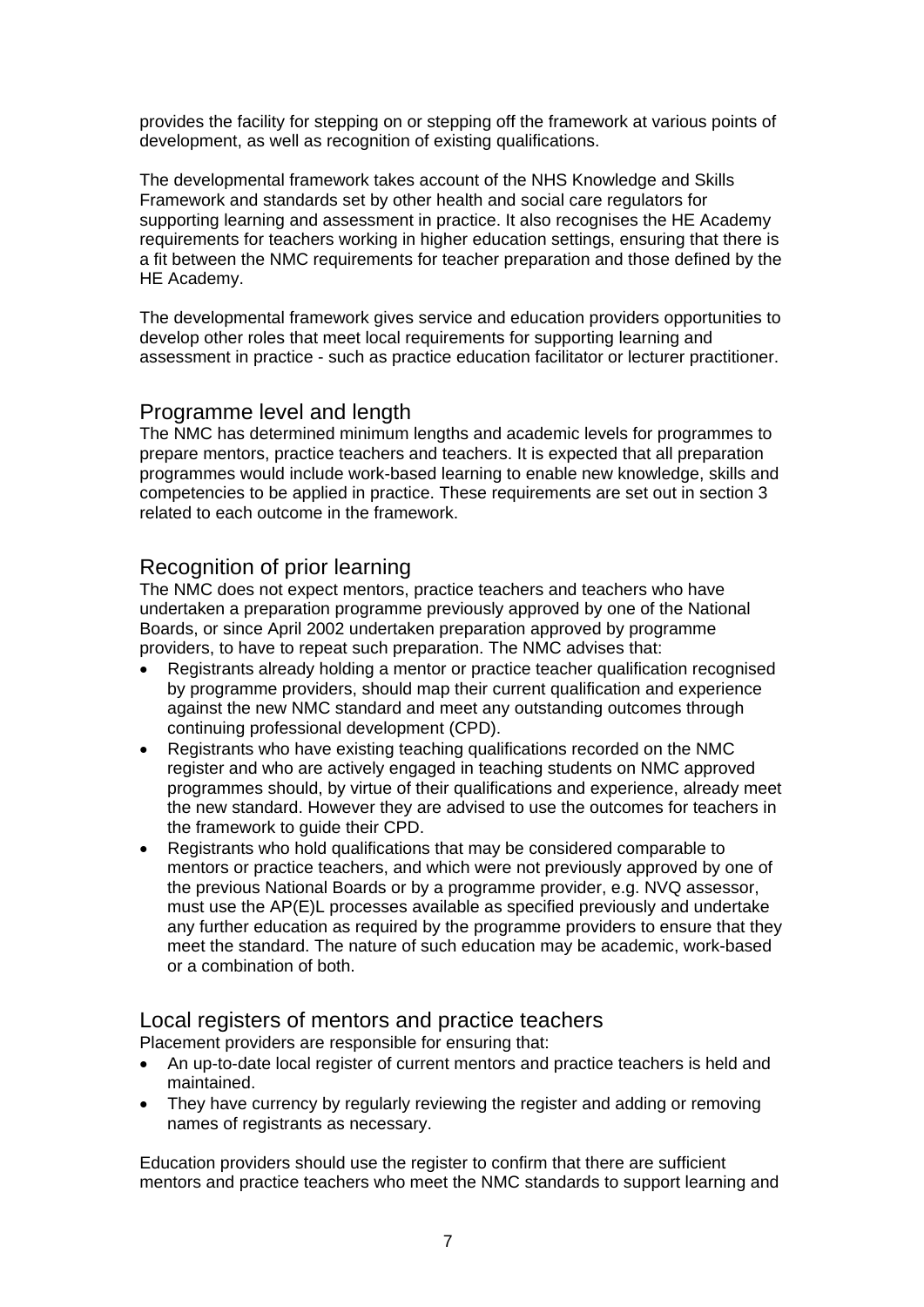<span id="page-7-0"></span>assessment in practice, to adequately support the number of students undertaking the range of NMC approved programmes currently being offered.

Mentors who are designated as being able to sign-off proficiency at the end of a programme (to be known as 'sign-off mentors') must be annotated as such on the local register. While all mentors may assess individual competencies, only those who have met additional NMC criteria to be a sign-off mentor (paragraph 2.1.3) are entitled to sign-off for practice.

All midwifery mentors will have met these additional criteria as part of their preparation programme. Practice teachers will have this authority assigned on successful completion of the practice teacher programme. Teachers who work in both practice and academic settings, e.g. lecturer practitioners, must have met the additional criteria and have a current practice-based role in order to be annotated on the local register. These teachers will be subject to triennial review (see *Triennial review of mentor and practice teacher* below) in the same way as mentors and practice teachers.

Review and maintenance of mentor/practice teacher qualifications Mentors or practice teachers must demonstrate their knowledge, skills and competence on an ongoing basis. Placement providers must ensure that:

- Each mentor and practice teacher is reviewed every three years (triennial review) to ensure that only those who continue to meet the mentor/practice teacher requirements remain on the local register.
- Mentors who meet the criteria for signing-off proficiency in practice at the end of a programme are annotated on the local register. Practice teachers and midwife mentors will automatically be assigned this level of responsibility at the end of their preparation programme.
- Arrangements are in place for appraising mentor/practice teacher performance, addressing concern where appropriate, and for adding and removing individuals from the local register - including mentors identified as having met the criteria to be able to sign-off proficiency.

#### Triennial review of mentor and practice teacher

The nature of the triennial review of mentors and practice teachers is for the placement providers to determine but may form part of an employer-led personal development appraisal.

To be maintained on the local register the individual must have evidence of having:

- Mentored at least two students (practice teachers to supervise at least one student<sup>[2](#page-7-0)</sup>) with due regard (extenuating circumstances permitting) within the three year period.
- Participated in annual updating to include an opportunity to meet and explore assessment and supervision issues with other mentors/practice teachers.
- Explored as a group activity the validity and reliability of judgements made when assessing practice in challenging circumstances.
- Mapped ongoing development in their role against the current NMC mentor/ practice teacher standards.
- Been deemed to have met all requirements needed to be maintained on the local register as a mentor, sign-off mentor or practice teacher.

 2 This would be a student intending to enter the SCPHN part of the register, or record an SPQ on the nurses' part of the register, or an ANP student.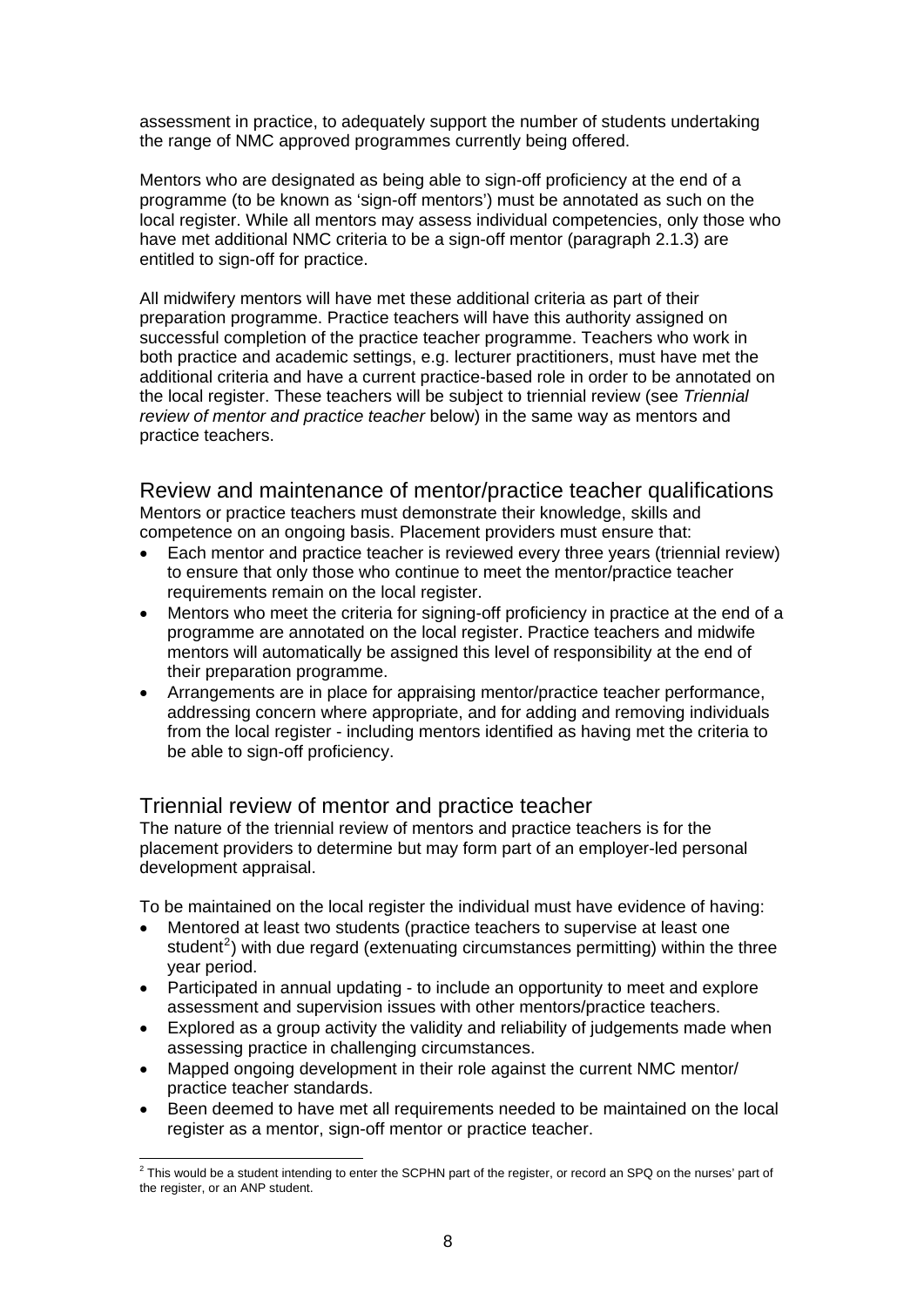# <span id="page-8-0"></span>Roles to support learning and assessment in practice

As a result of consultation the NMC has defined standards for mentors, practice teachers and teachers that must be achieved to support and assess students undertaking NMC approved pre-registration nursing and midwifery, specialist practice, advanced nursing practice and SCPHN programmes. The NMC has agreed mandatory requirements for each part of the register. These are:

#### **Nursing**

- Students on NMC approved pre-registration nursing education programmes, leading to registration on the nurses' part of the register, must be supported and assessed by mentors $3$ :
- From September 2007 a sign-off mentor, who has met additional criteria, must make the final assessment of practice and confirm to the NMC that the required proficiencies for entry to the register have been achieved.
- Students on NMC approved specialist practice programmes, leading to a recordable qualification on the nurses' part of the register, must be supported and assessed by mentors.
- From September 2007 a sign-off mentor, who has met additional criteria, must make the final assessment of practice and confirm to the NMC that the required competencies for recording a specialist practice qualification on the register have been achieved.
- From September 2008 support, assessment and sign-off of practice must be by a practice teacher.
- Students undertaking NMC approved advanced nursing practice programmes, leading to registration on the sub-part of the nurses' part of the register<sup>[4](#page-8-0)</sup>, must be supported and assessed by mentors.
- From September 2007 a sign-off mentor, who has met additional criteria, must make the final assessment of practice and confirm to the NMC that the required competencies for entry to the register have been achieved.
- From September 2008 support, assessment and sign-off of practice must be by a practice teacher.

#### **Midwifery**

-

- Students on NMC approved pre-registration midwifery education programmes, leading to registration on the midwives' part of the register, must be supported and assessed by mentors. All midwifery mentors will have met the additional criteria to be a sign-off mentor as part of their preparation programme.
- From September 2007 sign-off mentors must make the final assessment of practice and confirm to the NMC that the required proficiencies for entry to the register have been achieved.

#### **Specialist community public health nursing**

- Students on NMC approved specialist community public health nursing programmes, leading to registration on the specialist community public health nurses' part of the register, must be supported and assessed by practice teachers. All practice teachers will have met the additional criteria for a sign-off mentor as part of their preparation.
- From September 2007 practice teachers must make the final assessment of practice and confirm to the NMC that the required proficiencies for entry to the register have been achieved.

<sup>&</sup>lt;sup>3</sup> Pre-registration nursing mentors who assess NMC competence must have a mark on the register appropriate to the branch programme the student is undertaking. 4 Subject to approval by the Privy Council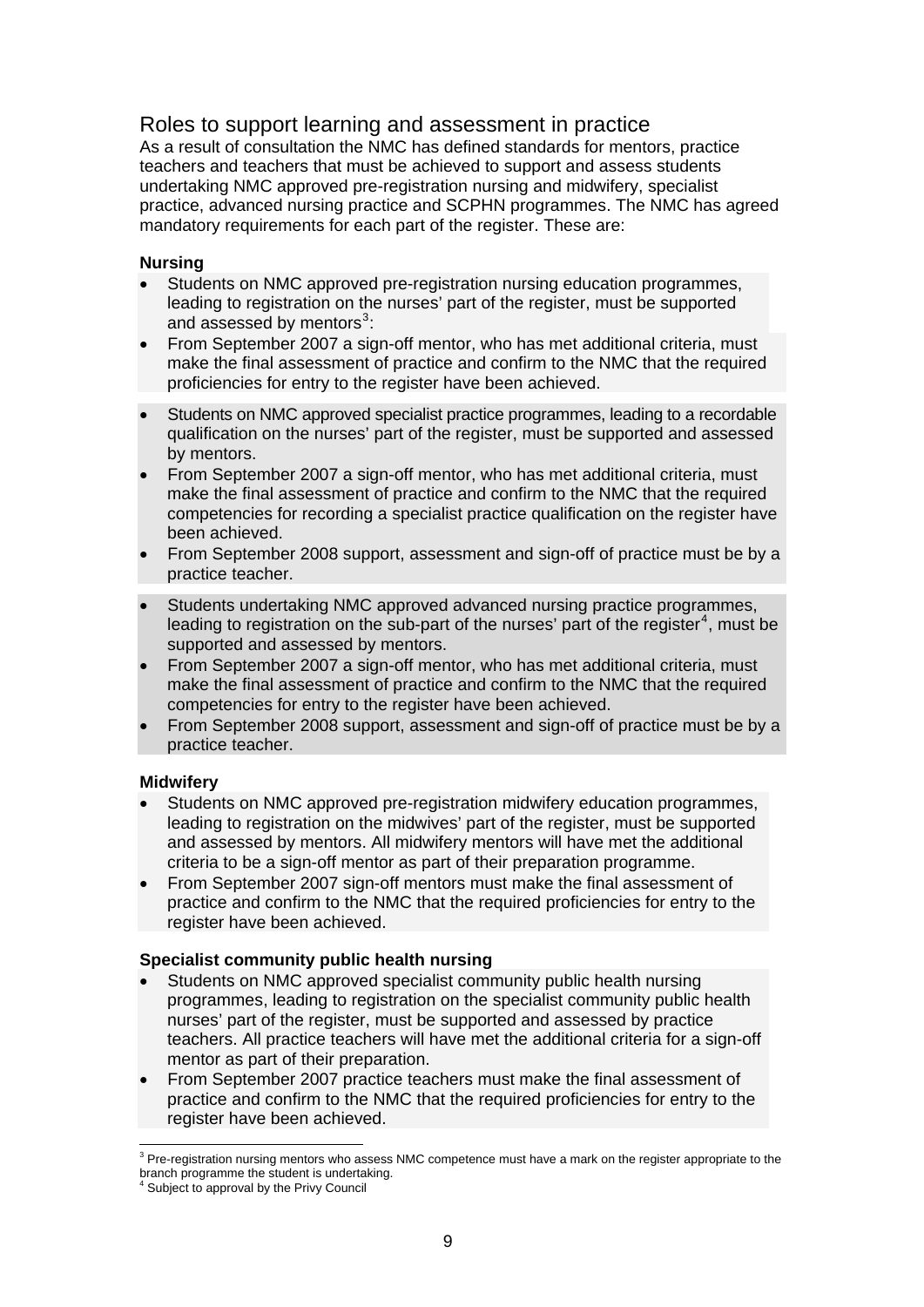#### **Preceptors**

The original standard for teachers included an advisory standard for preceptors. The NMC supports and strongly recommends that preceptorship be made available to registrants following initial registration and after they have recorded a specialist practice qualification. The original standard has been strengthened and published advice as a separate NMC Circular (NMC 21/2006).

### Fitness for practice

The purpose of the standards to support learning and assessment in practice is to assure the Council that those who make judgements of students have been appropriately prepared to assess performance against the relevant NMC standards of proficiency. Achievement of relevant standards of proficiency leads to registration or a qualification that is recorded on the register.

Throughout an NMC approved pre-registration, community, general nursing SPQ or advanced nursing practice programme, mentors/practice teachers (who are on the local register) will assess competence in practice and confirm that students are capable of safe and effective practice. Specific competencies for entry to the register or recording a qualification are clearly identified within each of the *Standards of proficiency* for nursing, midwifery or specialist community public health nursing (NMC 2004), for specialist practice qualifications (NMC 2002) and for advanced nursing practice (NMC 2005).

The NMC requires confirmation at the end of such programmes that both practice and theory parts of the programme have been successfully achieved. In practice settings a sign-off mentor or practice teacher will consider the practice evidence to make a judgement that all competencies have been met and that the student is considered proficient. They will then sign off the practice part of the programme.

Sign-off mentors and practice teachers who sign-off students as being proficient, are confirming to the Council that the student has met the defined NMC standards of proficiency for their profession and is capable of safe and effective practice. In addition, teachers of nurses, midwives and specialist community public health nurses who sign-off successful completion of the approved programme for registration, or for recording a qualification, are confirming to the Council that all of the NMC programme requirements have been met.

Mentors, practice teachers and teachers who sign-off all, or part, of a programme leading to registration are accountable to the Council for their decision that the students are fit for practice and that they have the necessary knowledge, skills and competence to take on the role of registered nurse, midwife or specialist community public health nurse. Registration provides a licence to practice and is the prime means of protecting the public.

# Supporting students who have a disability

The NMC recognises the importance of supporting all students to achieve their full potential in both practice and academic learning environments. NMC approved programmes are open to all applicants providing that they are able to meet the defined selection criteria. This includes the NMC entry requirements for literacy, numeracy, good health and good character as specified in the standards of proficiency for the relevant programme, and any educational requirements set by programme providers.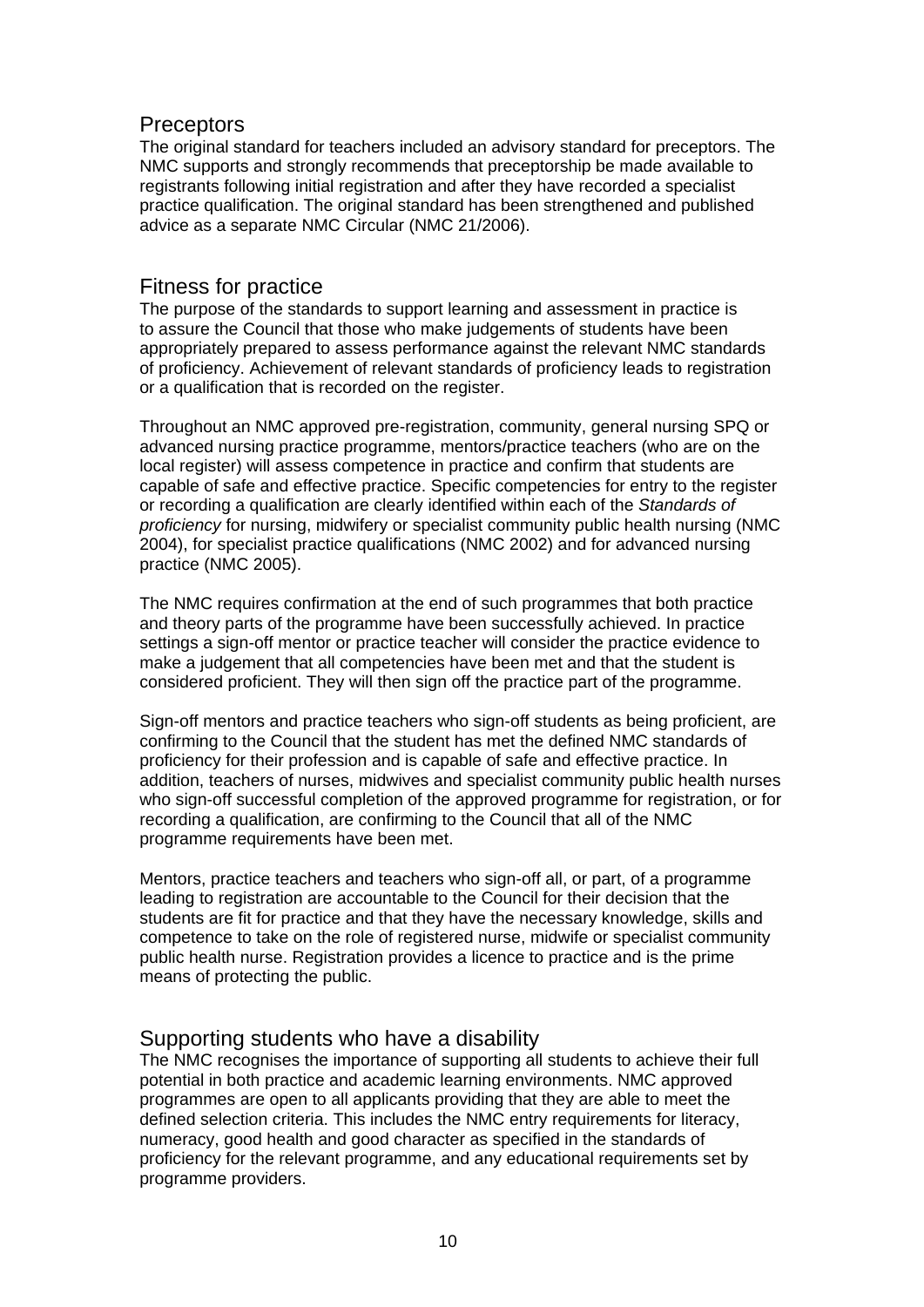<span id="page-10-0"></span>Programme providers will have made decisions related to any declared disabilities or health conditions when undertaking selection processes. They will also have determined the nature of any reasonable adjustments to support achievement of programme requirements in accordance with the Disability Discrimination Act (1995 and 2005). Additionally programme providers will be subject to the *Quality Assurance Agency code of practice for the assurance of academic quality and standards in HE,*  Section 3: students with disabilities (QAA 1999).

The NMC advises that all mentors, practice teachers and teachers should receive disability equality training. Programme providers should work in partnership to prepare placement areas for supporting students with disabilities and prepare students for the demands the placements will make of them. In particular, the learning environments in practice and academic settings should enable students to be confident that disclosure of their specific needs will not lead to discrimination. Consideration should be given to allocating time for mentors, practice teachers and teachers to meet the special needs of students with disabilities.

#### The format of this booklet

This booklet presents the NMC standards for mentors, practice teachers and teachers that have been taken from the developmental framework. The framework can be found in Annexe 1.

**Section 1** describes the developmental framework and explains the principles underpinning it, providing advice and guidance for applying these.

**Section 2** presents the NMC standards for mentors, practice teachers and teachers of nurses, midwives and specialist community public health nurses. Each standard has criteria for applying the framework to the particular role and defines the outcomes to be met.

**Section 3** sets out the NMC requirements for applying the standards to support learning and assessment in practice, including the NMC requirements for preparation programmes, CPD and protected learning time related to role outcomes of different stages in the developmental framework. Specific information relates to requirements for each role, supporting learning, assessment and signing-off proficiency<sup>[5](#page-10-0)</sup>.

**Section 4** explains the NMC quality assurance arrangements for approval and monitoring of programmes for mentors, practice teachers and teachers. It sets out the process used by the NMC to recognise registrants who have gained a comparable teacher qualification and teaching experience.

**Section 5** provides a glossary of terms and appendices with supporting information.

 5 These requirements are consistent with the outcomes of the consultation on the review of fitness for practice at the point of registration (NMC 2005).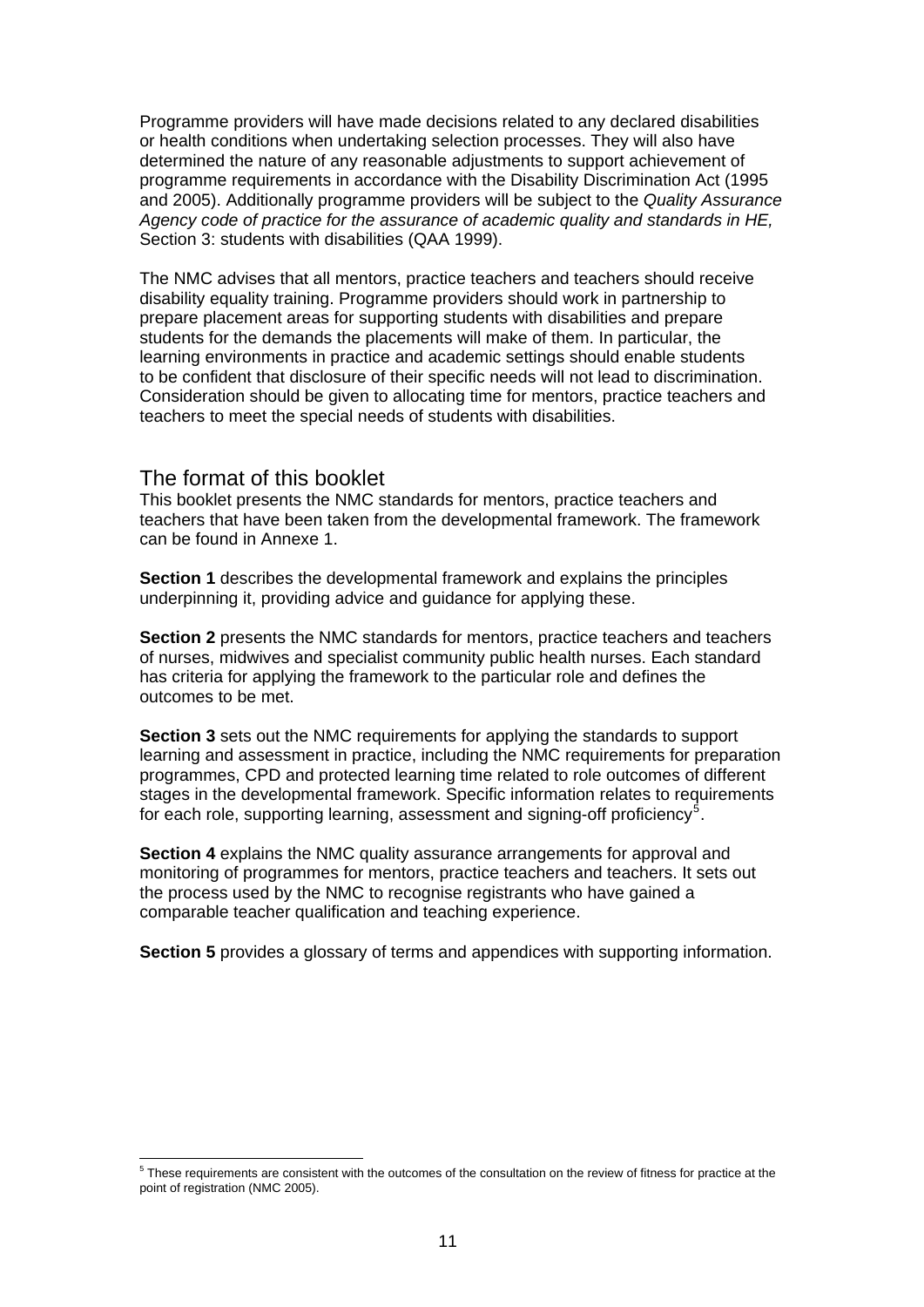# Section 1 - The developmental framework and its underpinning principles

# 1.1 The developmental framework

The framework has been designed to facilitate personal and professional development. The domains and outcomes enable registrants to plan and measure their achievement and progress. The framework enables registrants and approved educational institutions to map other learning, such as previous comparable preparation programmes e.g. NVQ Assessor or Verifier, in order to determine credit for prior learning. The NMC expects registrants to include CPD for their teaching roles in their personal development plans. Registrants may wish to develop a portfolio of evidence mapped against the outcomes of particular stages of the framework to demonstrate how they are developing the knowledge, skills and competence related to supporting learning and assessment in practice. Not all of the stages in the framework apply to all parts of the NMC register; this is clarified in section 3 related to applying the standard.

The framework (see Annexe 1) is underpinned by five principles (paragraph 1.2). It has eight domains, each with an overall descriptor. There are four stages relevant to acting as a registrant, mentor, practice teacher or teacher each with more specific outcomes relevant to one of the eight domain descriptors. The NMC would expect that the majority of registrants would at least meet the outcomes of a mentor.

It is possible to enter and exit the framework at any stage; this means that no one stage is a pre-requisite for a subsequent stage. If a decision is taken to use the framework developmentally, credit should be awarded for prior knowledge, skills and experience achieved in a previous stage.



**Stage 1** reflects the requirements of *The NMC code of professional conduct: standards for conduct, performance and ethics* (NMC 2004). All registrants must meet the requirements defined in clause 6, in particular clause 6.4, which states: '*You have a duty to facilitate students of nursing and midwifery and others to develop their competence.'* 

**Stage 2** identifies the standard for mentors. Registrants can become a mentor when they have successfully achieved all of the outcomes of this stage. This qualification is recorded on the local register held by placement providers.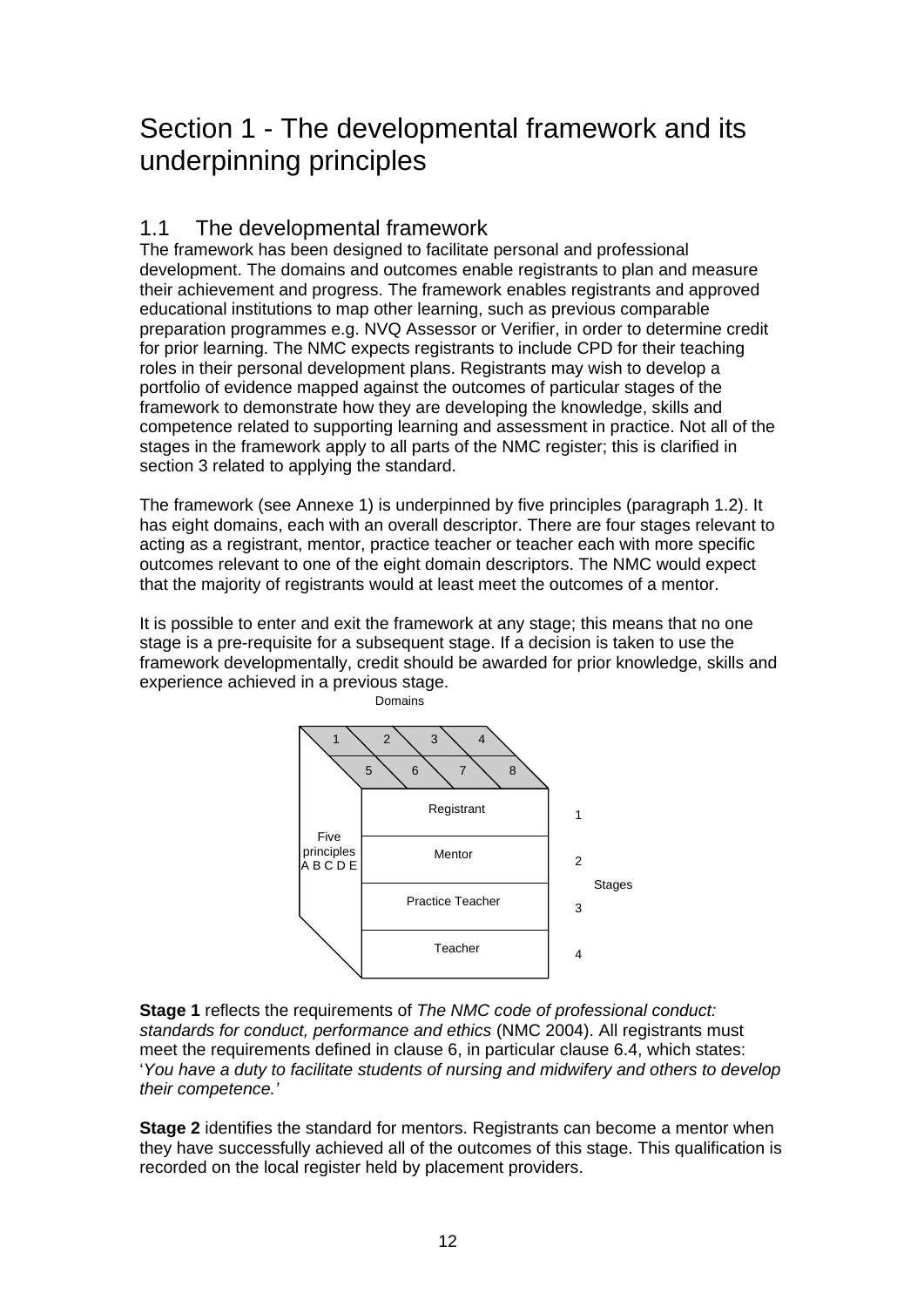**Stage 3** identifies the standard for a practice teacher for nursing or specialist community public health nursing, registrants can become a practice teacher when they have successfully achieved of all of the outcomes of this stage. This qualification is recorded on the local register held by placement providers.

**Stage 4** identifies the standard for a teacher of nurses, midwives or specialist community public health nurses. Registrants can become a teacher when they have successfully achieved all of the outcomes of this stage. This qualification may be recorded on the register on application to the NMC and payment of the relevant fee.

The NMC will approve preparation programmes for these standards and monitor their implementation (section 4 *Approval and monitoring of mentor, practice teacher and teacher preparation programmes*).

# 1.2 The underpinning principles

The underpinning principles for supporting learning and assessment in practice for any student undertaking an NMC approved programme leading to registration or a qualification that is recordable on the register are that the NMC registrants:

- **A** who make judgements about whether a student has achieved the required standards of proficiency for safe and effective practice must be on the same part or sub-part of the register as that which the student is intending to enter
- **B** must have developed their own knowledge, skills and competency beyond that of registration through CPD – either formal or experiential learning - as appropriate to their support role
- **C** hold professional qualifications at an appropriate level to support and assess the students they mentor/teach, i.e. professional qualifications equal to, or at a higher level than, the students they are supporting and assessing
- **D** have been prepared for their role to support and assess learning and met NMC defined outcomes. Also, that such outcomes have been achieved in practice and, where relevant, in academic settings, including abilities to support interprofessional learning
- **E** intending to record their teaching qualification must have completed an NMC approved teacher preparation programme or have been assessed by the NMC, through its accreditation of prior learning route, as having met the equivalent of this

# 1.3 Advice and guidance for applying the underpinning principles

#### **Principle A**

*The NMC registrants who make judgements about whether a student has achieved the required standards of proficiency for safe and effective practice must be on the same part or sub-part of the register as that which the student is intending to enter.* 

The NMC recognises that, as part of interprofessional learning and working, others will contribute to learning and assessment in practice. These may be registrants from other professions. However to ensure public protection, only those who are NMC sign-off mentors or practice teachers may confirm overall achievement of proficiency that demonstrates a students' fitness for practice. They determine that the student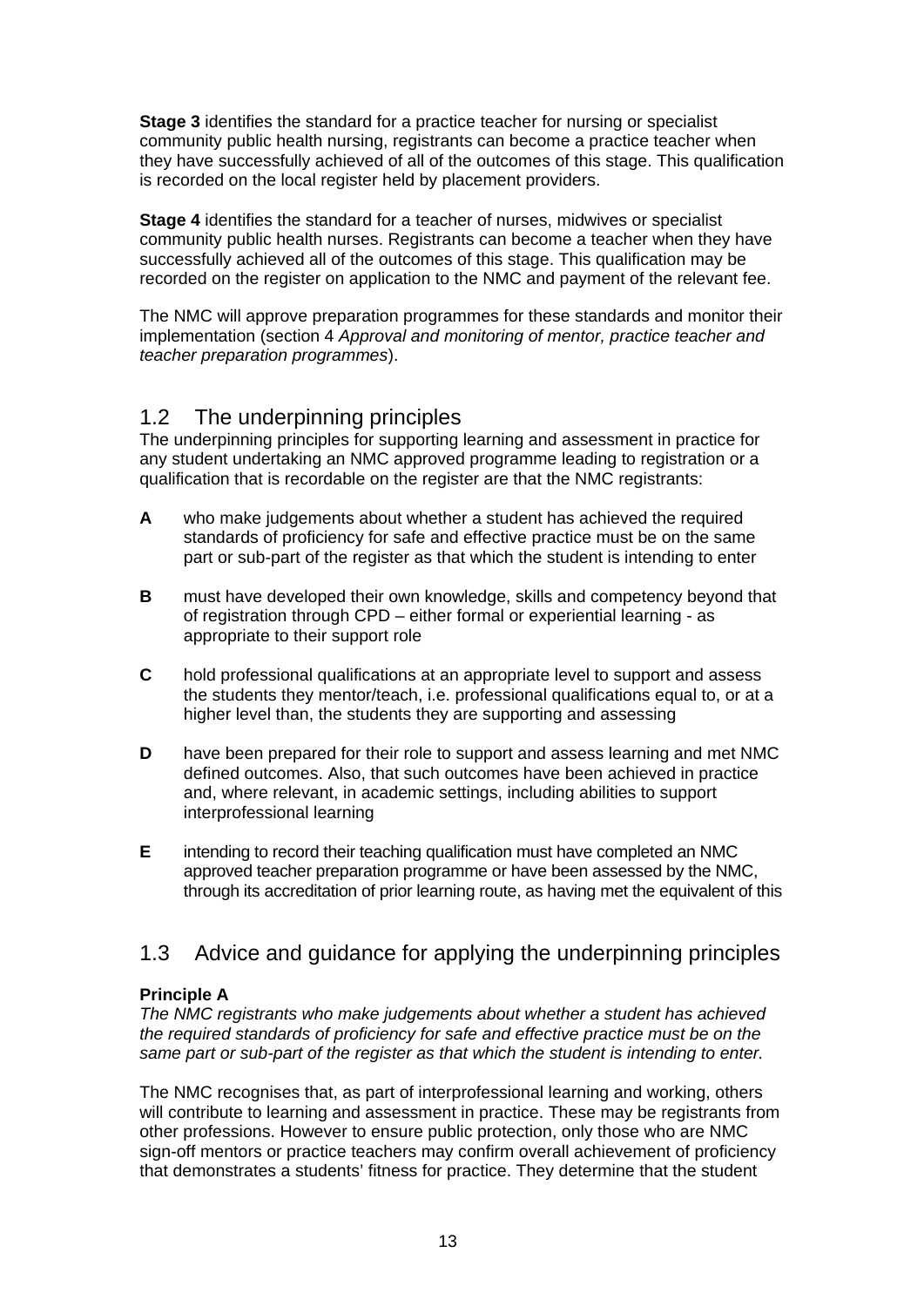<span id="page-13-0"></span>has met the relevant competencies or standards of proficiency for entry to the register or for a qualification that is recordable on the register.

Other mentors, practice teachers or teachers may be involved in developmental (formative) assessment where the student is gaining a breadth of experience but where their learning is not intended to demonstrate competence as a nurse, midwife or specialist community public health nurse. For example, midwifery students may have a placement in a nursing environment, nursing students may have a social work placement, specialist community public health nurses may spend time with other professionals involved in child protection or public health. These placements are to gain a breadth of experience and normally do not involve assessment of competence related to the professions they intend to enter. In such placements the right person to assess outcomes (developed as part of the whole programme) would be the professional who has the knowledge, competence and experience in that area of practice.

In relation to nursing students the standards of proficiency have to be achieved within the context of the branch programme they are studying - adult, mental health, learning disabilities and children's nursing. The NMC recognises that within every field of practice, and between professional groups, there will be areas of shared competence.

The mentors or practice teachers who sign-off proficiency for nursing students must have a mark on the register that corresponds with the branch programme the student is studying.

#### **Principle B**

*They must have developed their own knowledge, skills and competency beyond that of registration through CPD – either formal or experiential learning - as appropriate to their support role.* 

The NMC supports and advocates lifelong learning for all registrants and requires evidence of CPD for mandatory re-registration. Mentors and practice teachers, acting as role models, will be able to demonstrate clinical decision-making abilities, enabling students to gain a holistic view of professional roles. The increased evidence-base that mentors and practice teachers have developed and shared with their students will help students to learn how to justify decision-making in their own practice and to begin to take responsibility for these decisions.

#### **Principle C**

*Their professional qualifications will be at an appropriate level to support and assess the students they mentor/teach, i.e. they must hold professional qualifications equal to, or at a higher level than, the students they are supporting and assessing.* 

Mentors, practice teachers and teachers must hold professional qualifications that are at least equal<sup>[6](#page-13-0)</sup> to the students for whom they support learning and are assessing. Equal in this context means registration level, i.e. initial registration or SPQ or SCPHN or ANP. For example, only those with a relevant specialist practice qualification may sign-off an SPQ student as being proficient. Students benefit from being exposed to mentors, practice teachers and teachers who have developed themselves to a standard beyond that at which they are learning, in both academic and practice qualifications.

 6 With regard to initial registration the NMC no longer offers second level preparation and accepts that those registrants on the second level sub-part of the nurses' part of the register will, through meeting NMC re-registration requirements for CPD, have developed their knowledge, skills and competence beyond their initial registration level. Programme providers must satisfy themselves that second level nurses who will be involved in assessment have the knowledge, skills and competence to do so.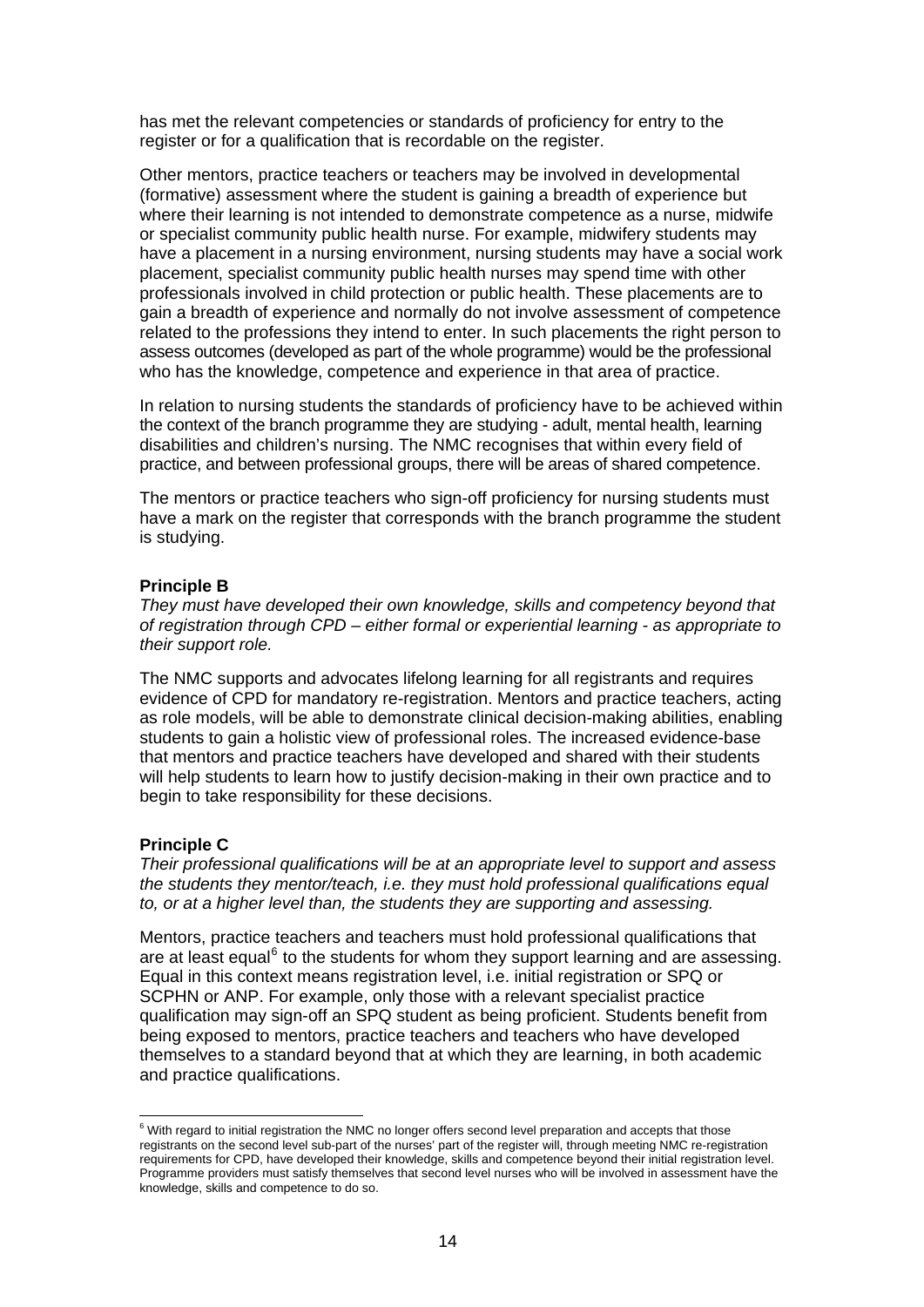#### **Principle D**

*They have been prepared for their role to support and assess learning and met NMC defined outcomes. Also, that such outcomes have been achieved in practice and, where relevant, in academic settings, including abilities to support interprofessional learning.* 

The NMC has agreed that it will approve mentor and practice teacher preparation programmes so that that they can be assured of the consistency of preparation for supporting learning and assessment in practice. Preparation programmes for teachers are already approved by the NMC and will continue to be so. Principle D is achieved within the context of interprofessional learning and working - therefore the advice and guidance given for Principle A applies. However the NMC would expect that the majority of mentors, practice teachers and teachers would be registrants and would have been prepared to meet the NMC outcomes defined in this framework, and that this would be a requirement where proficiency is being assessed.

#### **Principle E**

*Those intending to record their teaching qualification must have completed an NMC approved teacher preparation programme or have been assessed by the NMC, through its accreditation of prior learning route, as having met the equivalent of this.* 

The NMC will only record a teaching qualification for those who have undertaken an NMC approved teacher preparation programme and successfully achieved the outcomes of stage 4 of the framework. Recognition of prior learning will be in accordance with the process detailed in paragraph 4.4.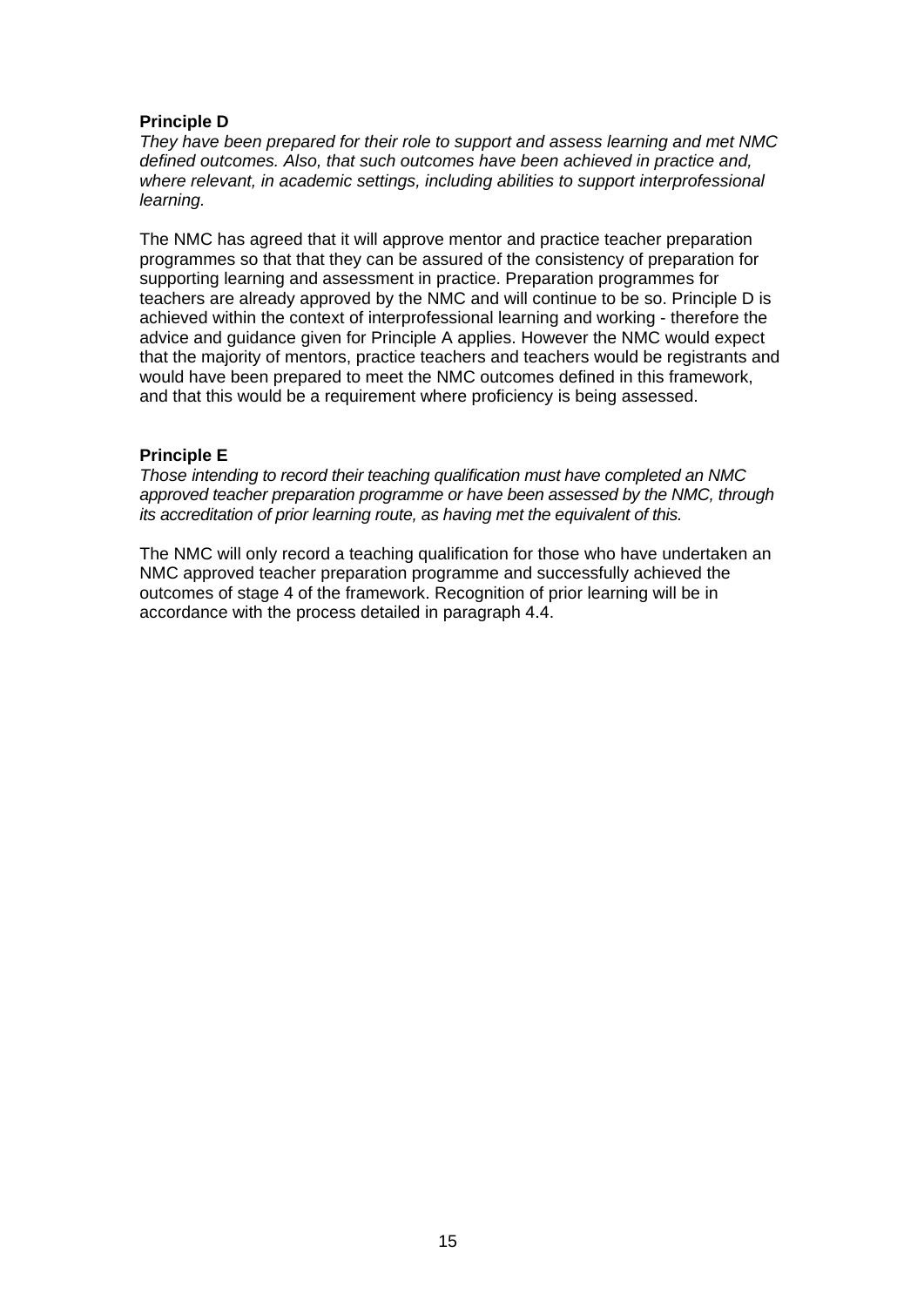# <span id="page-15-0"></span>Section 2 - NMC standards for mentors, practice teachers and teachers

# 2.1 NMC mentor standard

An NMC mentor is a registrant who, following successful completion of an NMC approved mentor preparation programme - or comparable preparation that has been accredited by an AEI as meeting the NMC mentor requirements - has achieved the knowledge, skills and competence required to meet the defined outcomes.

A mentor is a mandatory requirement for:

- Pre-registration nursing and midwifery students.
- Nurse registrants who are studying for a specialist practice qualification (SPQ) that is recordable on the register (until September 2008 when the practice teacher standard will apply to this group).
- Nurse registrants studying for an advanced nursing practice (ANP) qualification (until September 2008 when the practice teacher standard will apply to this group).

Mentors who are assessing competence must have met the NMC outcomes defined in stage 2 of this standard, or be supervised by a mentor who has met these outcomes. Those who sign-off proficiency must have met the additional criteria to be a sign-off mentor (see paragraph 2.1.3). All midwife mentors must have met the additional criteria to be a sign-off mentor.

Once mentors have been entered on the local register (held by placement providers) they are subject to triennial review (see *Roles to support learning and assessment in practice* on page 9).

Mentors are responsible and accountable for:

- Organising and co-ordinating student learning activities in practice.
- Supervising students in learning situations and providing them with constructive feedback on their achievements.
- Setting and monitoring achievement of realistic learning objectives.
- Assessing total performance including skills, attitudes and behaviours.
- Providing evidence as required by programme providers of student achievement or lack of achievement.
- Liaising with others (eg. mentors, sign-off mentors, practice facilitators, practice teachers, personal tutors, programme leaders) to provide feedback, identify any concerns about the student's performance and agree action as appropriate.
- Providing evidence for, or acting as, sign-off mentors with regard to making decisions about achievement of proficiency at the end of a programme.

#### **2.1.1 Criteria for supporting learning and assessing in practice - mentors**

Registrants who intend to take on the role of mentor will be assessing that students have achieved NMC competencies/proficiency<sup>[7](#page-15-0)</sup>. They must fulfil the following criteria:

• Be registered in the same part or sub-part of the register as the student they are to assess and for the nurses' part of the register be in the same field of practice (adult, mental health, learning disability or children's).

 7 Only mentors who have met the additional criteria to become a sign-off mentor may assess proficiency.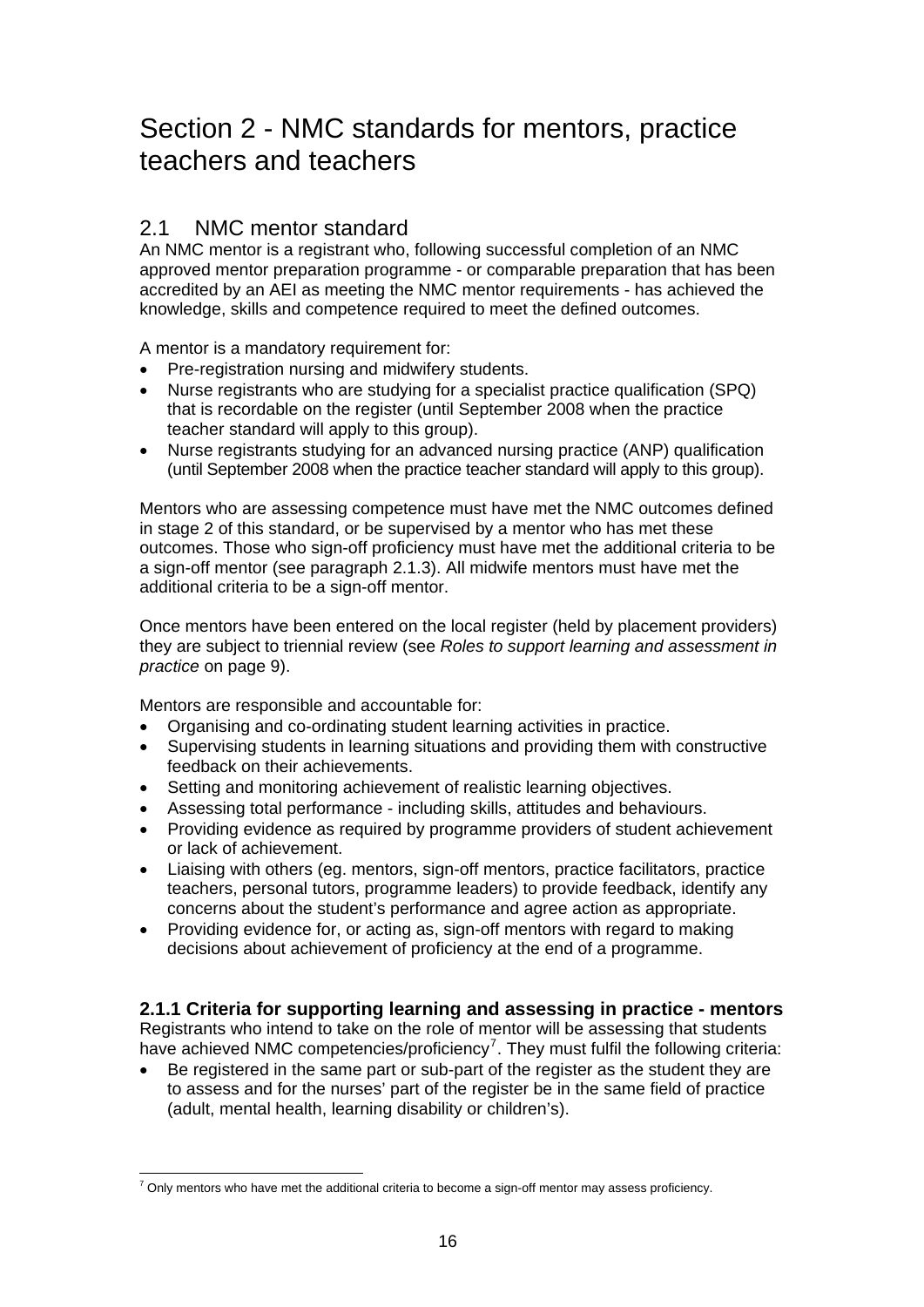- Have developed their own knowledge, skills and competence beyond registration i.e. been registered for at least one year.
- Have successfully completed an NMC approved mentor preparation programme (or a comparable programme which has been accredited by an AEI as meeting the NMC mentor requirements).
- Have the ability to select, support and assess a range of learning opportunities in their area of practice for students undertaking NMC approved programmes.
- Be able to support learning in an interprofessional environment selecting and supporting a range of learning opportunities for students from other professions.
- Have the ability to contribute to the assessment of other professionals under the supervision of an experienced assessor from that profession.
- Be able to make judgements about competence/proficiency of NMC students on the same part of the register, and in the same field of practice, and be accountable for such decisions.
- Be able to support other registrants in meeting CPD needs in accordance with *The NMC code of professional conduct: standards for conduct, ethics and performance.*

### **2.1.2 Competence and outcomes for a mentor**

Mentor competencies are achieved by successful completion of an NMC approved mentor preparation programme that achieves all of the outcomes of stage 2. These outcomes are as follows:

#### *Establishing effective working relationships*

- Develop effective working relationships based on mutual trust and respect.
- Demonstrate an understanding of factors that influence how students integrate into practice settings.
- Provide ongoing and constructive support to facilitate transition from one learning environment to another.

#### *Facilitation of learning*

- Use knowledge of the student's stage of learning to select appropriate learning opportunities to meet their individual needs.
- Facilitate selection of appropriate learning strategies to integrate learning from practice and academic experiences.
- Support students in critically reflecting upon their learning experiences in order to enhance future learning.

#### *Assessment and accountability*

- Foster professional growth, personal development and accountability through support of students in practice.
- Demonstrate a breadth of understanding of assessment strategies and the ability to contribute to the total assessment process as part of the teaching team.
- Provide constructive feedback to students and assist them in identifying future learning needs and actions. Manage failing students so that they may either enhance their performance and capabilities for safe and effective practice or be able to understand their failure and the implications of this for their future.
- Be accountable for confirming that students have met, or not met, the NMC competencies in practice. As a sign-off mentor confirm that students have met, or not met, the NMC standards of proficiency in practice and are capable of safe and effective practice.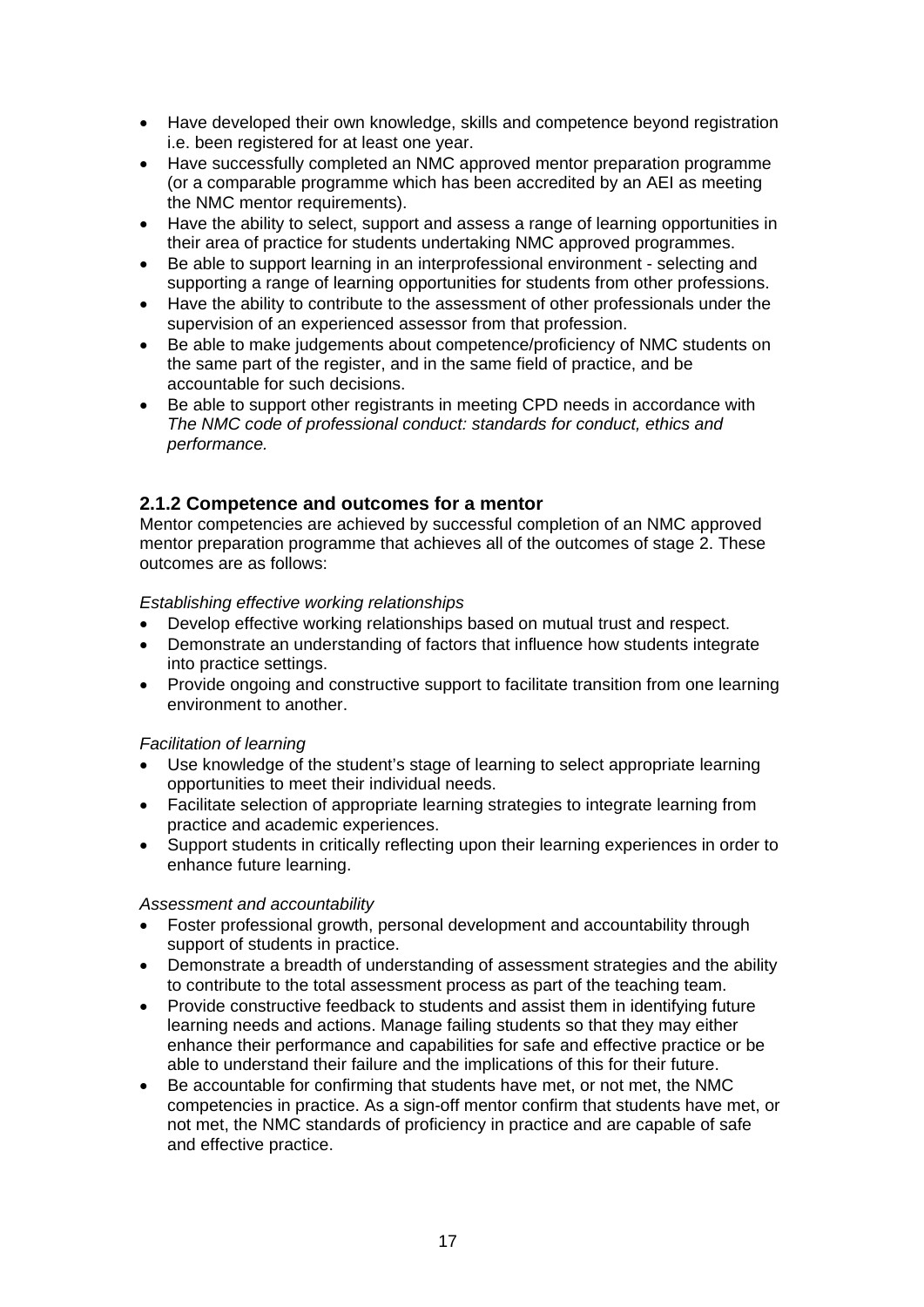#### <span id="page-17-0"></span>*Evaluation of learning*

- Contribute to evaluation of student learning and assessment experiences proposing aspects for change as a result of such evaluation.
- Participate in self and peer evaluation to facilitate personal development, and contribute to the development of others.

#### *Creating an environment for learning*

- Support students to identify both learning needs and experiences that are appropriate to their level of learning.
- Use a range of learning experiences, involving patients, clients, carers and the professional team, to meet defined learning needs.
- Identify aspects of the learning environment which could be enhanced negotiating with others to make appropriate changes.
- Act as a resource to facilitate personal and professional development of others.

#### *Context of practice*

- Contribute to the development of an environment in which effective practice is fostered, implemented, evaluated and disseminated.
- Set and maintain professional boundaries that are sufficiently flexible for providing interprofessional care.
- Initiate and respond to practice developments to ensure safe and effective care is achieved and an effective learning environment is maintained.

#### *Evidence-based practice*

- Identify and apply research and evidence-based practice to their area of practice.
- Contribute to strategies to increase or review the evidence-base used to support practice.
- Support students in applying an evidence base to their own practice.

#### *Leadership*

- Plan a series of learning experiences that will meet students defined learning needs.
- Be an advocate for students to support them accessing learning opportunities that meet their individual needs - involving a range of other professionals, patients, clients and carers.
- Prioritise work to accommodate support of students within their practice roles.
- Provide feedback about the effectiveness of learning and assessment in practice.

#### **2.1.3 Criteria for a sign-off mentor**

Underpinned by principle A which states that:

*The NMC registrants who make judgements about whether a student has achieved the required standards of proficiency for safe and effective practice must be on the same part or sub-part of the register as that which the student is intending to enter.* 

Only sign-off mentors<sup>[8](#page-17-0)</sup> and practice teachers that are on the same part of the register and in the same field of practice may confirm to the NMC that students have met the relevant standards of proficiency for the particular programme leading to registration or a qualification that is recordable on the NMC register.

 8 Placement providers will decide in the first instance who may be considered as a sign-off mentor when the standard is introduced and annotate these mentors accordingly. The NMC would expect that such mentors would meet all criteria except that of being supervised by an existing sign-off mentor. All midwife mentors will be sign-off mentors.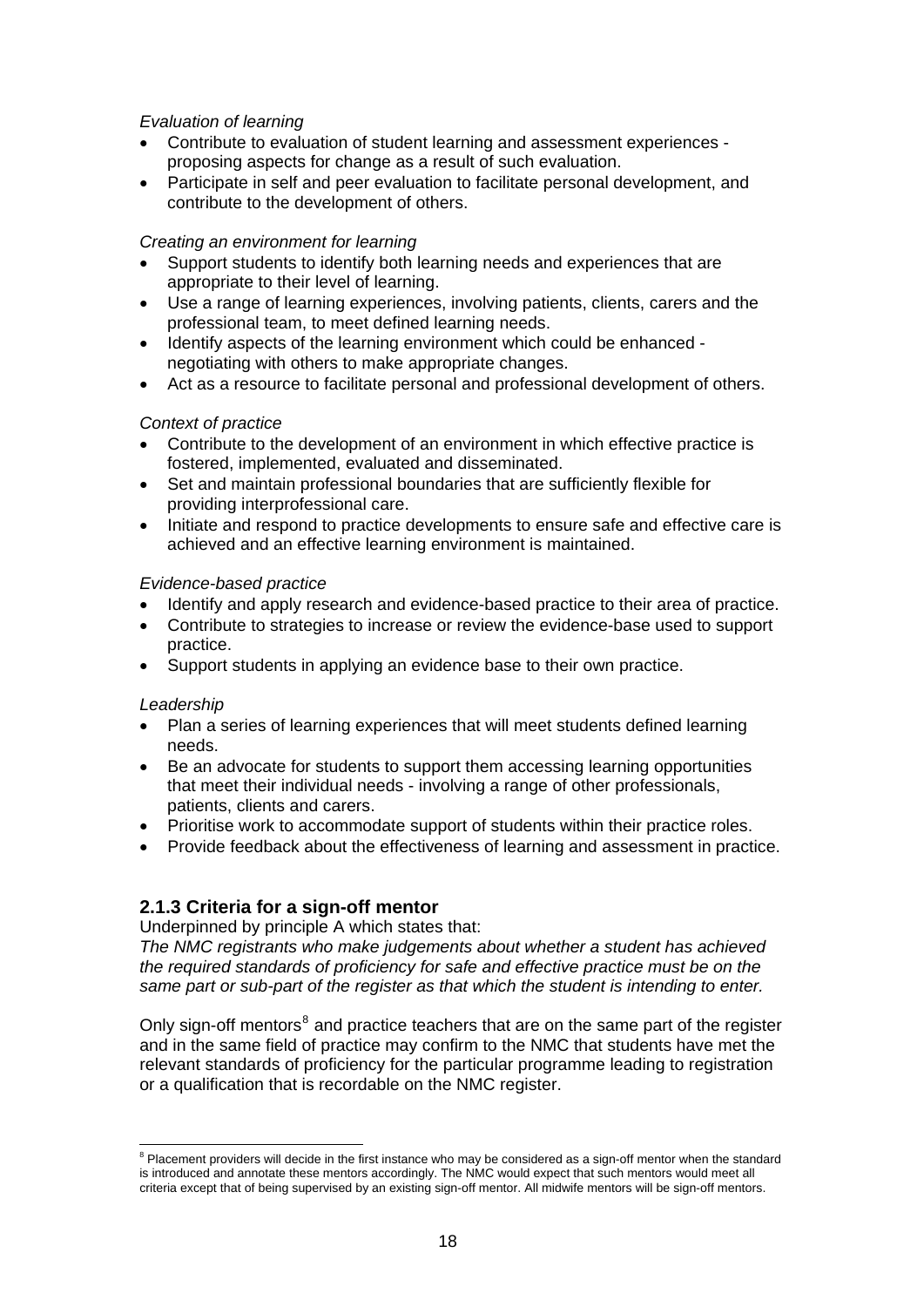<span id="page-18-0"></span>Placement providers must ensure that a registrant designated to sign-off proficiency for a particular student at the end of a programme is:

- Identified on the local register as a sign-off mentor or a practice teacher.
- Registered on the same part of the register.
- Working in the same field of practice as that in which the student intends to qualify.

And additionally to be a sign-off mentor that they have:

- Clinical currency and capability in the field of practice in which the student is being assessed.
- Met the NMC requirements to remain on the local register.
- Been supervised on at least three occasions for signing off proficiency at the end of a final placement (or supervised practice placement for SPQs) by an existing sign-off mentor or practice teacher.
- A working knowledge of current programme requirements, practice assessment strategies and relevant changes in education and practice for the student they are assessing.
- An understanding of the NMC registration requirements and the contribution they make to meeting these requirements.
- An in-depth understanding of their accountability to the NMC for the decision they make to pass or fail a student when assessing proficiency requirements at the end of a programme.

### 2.2 NMC practice teacher standard

An NMC practice teacher is a registrant who normally will have previously fulfilled the NMC requirements to become a mentor, and who has received further preparation to achieve the knowledge, skills and competence required to meet the NMC defined outcomes for a practice teacher.

The NMC requires all students undertaking a programme leading to registration as a specialist community public health nurse to have a named practice teacher. Practice teachers must have met NMC requirements defined in this standard, or be supervised by a practice teacher who has met them. Once practice teachers have been entered on the local register (which will be held by placement providers) they are subject to triennial review (see *Triennial review of mentor and practice teacher* page 8).

The NMC have agreed that the practice teacher standard will become mandatory for specialist practice qualifications (SPQ) and advanced nursing practice (ANP)<sup>[9](#page-18-0)</sup> students from September 2008. However, prior to that date the NMC will be reviewing the community and general SPQs, and the implementation of the ANP standard. Requirements for this standard will be updated as a result of those reviews.

NMC practice teachers are responsible and accountable for:

1

- Organising and co-ordinating learning activities, primarily in practice learning environments for pre-registration students, those studying for a recordable specialist practice qualification (SPQ), those intending to register as a specialist community public health nurse (SCPHN) or an advanced nurse practitioner (ANP).
- Supervising students and providing them with constructive feedback on their achievements.
- Setting and monitoring achievement of realistic learning objectives in practice.

<sup>&</sup>lt;sup>9</sup> A new sub-part of the nurses' part of the register was proposed in 2006; initially student ANPs will be mentored by a registrant (NMC or other professional) who has the knowledge, skills and competence in their area of advanced practice. As the ANP sub-part of the register develops the expectation is that an NMC registrant who is a mentor or practice teacher will supervise, assess and sign-off proficiency for ANP students.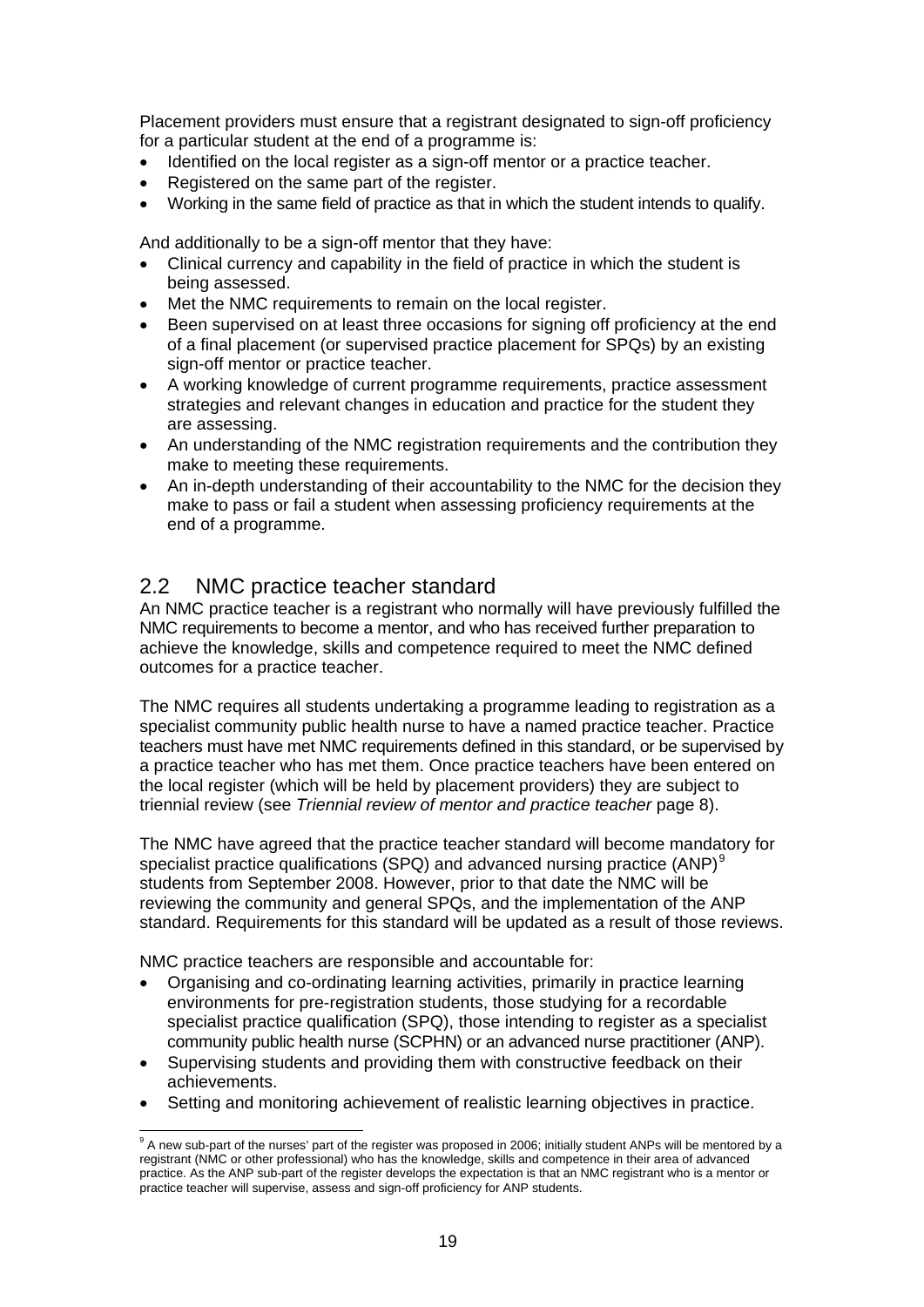- Assessing total performance- including skills, attitudes and behaviours.
- Providing evidence as required by programme providers of the student's achievement or lack of achievement.
- Liaising with others (e.g. mentors, sign-off mentors, supervisors, personal tutors, the programme leader, other professionals) to provide feedback and identify any concerns about the student's performance and agree action as appropriate.
- Signing off achievement of proficiency at the end of the final period of practice learning or a period of supervised practice.

The practice teaching role will be supported by appropriate professional and academic qualifications, and practice development activity, to provide an evidencebase for teaching. Practice teachers will have met the additional criteria for a sign-off mentor (paragraph 2.1.3) as part of their preparation. The practice teacher role may vary according to the nature of the student they are supporting. Specific additional criteria, where appropriate, are identified in the relevant *Standards of proficiency* for nurses, midwives and specialist community public health nurses.

#### **2.2.1 Criteria for supporting learning and assessing in practice practice teacher**

Registrants who intend to take on the role of practice teacher, and who will be assessing the student's fitness for practice, must fulfil the following criteria:

- Be registered in the same part or sub-part of the register as the students they are assessing, i.e. SCPHN part of the register to assess SCPHN students, ANP sub-part of the nurses' register to assess ANP students.
- Have developed their own knowledge, skills and competence beyond registration and, where appropriate, have gained specialist practice qualifications relevant to their field of practice, i.e. registered and worked for at least two years, and gained additional qualifications that will support students in specialist practice.
- Have successfully completed an NMC approved practice teacher preparation programme or a comparable programme that has been accredited by an AEI as meeting the NMC practice teacher requirements. And, normally, having previously met the outcomes for acting as a mentor and gained experience in this role.
- Have the abilities to design, deliver and assess programmes of learning in practice settings - supporting a range of students in their area of practice, i.e. preregistration, specialist practice, SCPHN or ANP registration, CPD of peers, other professionals.
- Be able to support learning in an interprofessional environment selecting and supporting a range of learning opportunities for students from all professions relevant to their level of practice and specialist expertise.
- Be able to use agreed criteria for cross-professional assessment and supervise NMC mentors and other professionals using such criteria.
- Be able to make judgements about the competence/proficiency of NMC students, for registration on the same part or sub-part of the register and be accountable to the NMC for such decisions.
- Be able to provide leadership to all those involved in supporting learning and assessing in practice for NMC students - enabling effective learning environments to be developed.

#### **2.2.2 Competence and outcomes for a practice teacher**

The competencies of a practice teacher are achieved by successful completion of an NMC approved practice teacher preparation programme achieving all of the outcomes of stage 3. These outcomes are as follows: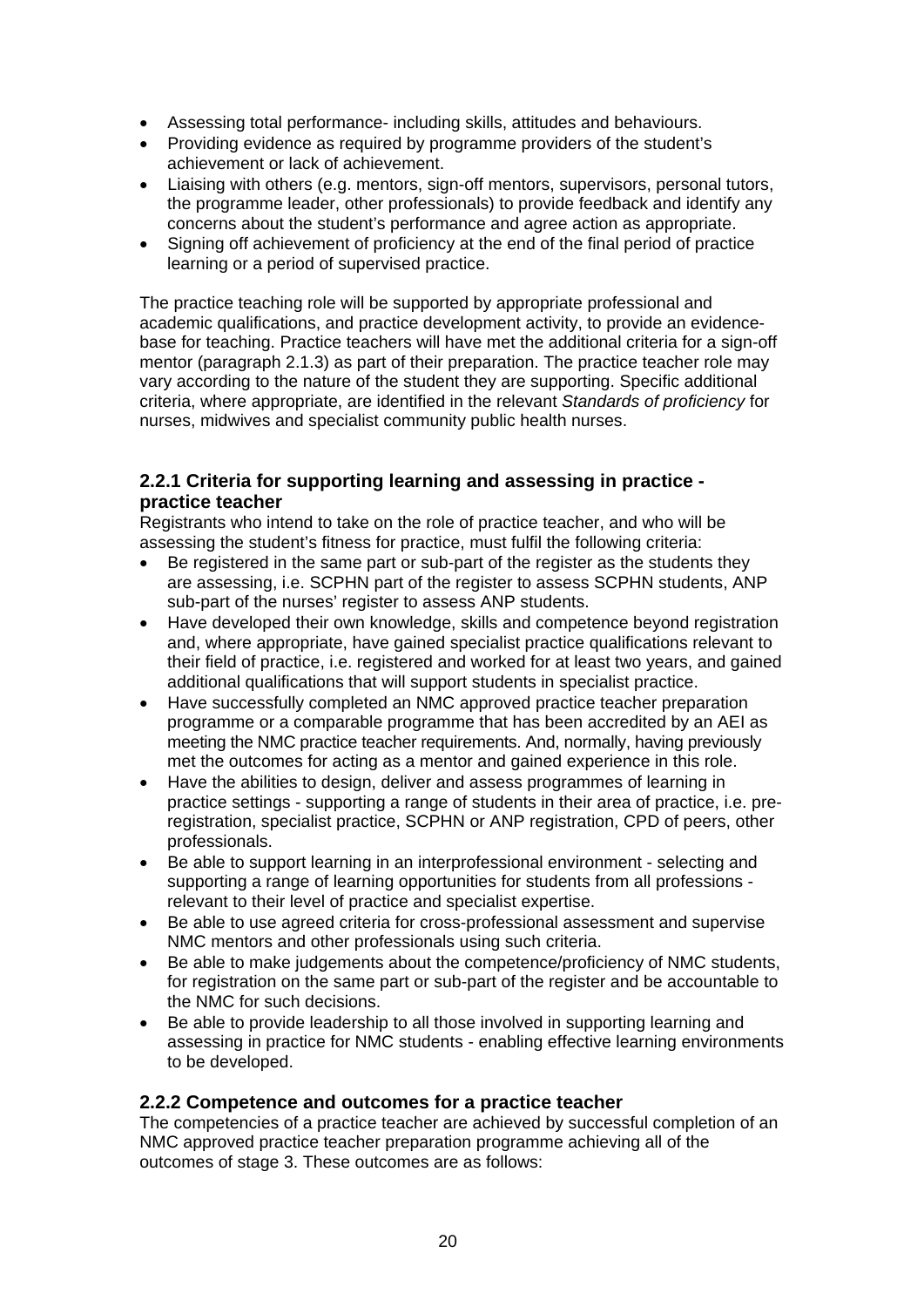#### *Establishing effective working relationships*

- Have effective professional and interprofessional working relationships to support learning for entry to the register, and education at a level beyond initial registration.
- Be able to support students moving into specific areas of practice or a level of practice beyond initial registration, identifying their individual needs in moving to a different level of practice.
- Support mentors and other professionals in their roles to support learning across practice and academic learning environments.

#### *Facilitation of learning*

- Enable students to relate theory to practice whilst developing critically reflective skills.
- Use effective communication and facilitation skills to foster professional growth and personal development.
- Facilitate and develop the ethos of interprofessional learning and working.

#### *Assessment and accountability*

- Set effective professional boundaries whilst creating a dynamic and constructive teacher-student relationship.
- In partnership with other members of the teaching team, use knowledge and experience to design and implement assessment frameworks.
- Be able to assess practice for registration, and also at a level beyond that of initial registration.
- Provide constructive feedback to students and help them identify future learning needs and actions. Manage failing students so that they may either enhance their performance and capabilities for safe and effective practice, or be able to understand their failure and the implications of this for their future.
- Be accountable for confirming that students have met, or not met, the NMC standards of proficiency in practice for registration - and at a level beyond initial registration - and are capable of safe and effective practice.

#### *Evaluation of learning*

- Design evaluation strategies to determine the effectiveness of practice and academic experience, accessed by students, at both registration level and those in education at a level beyond initial registration.
- Collaborate with other members of the teaching team to judge and develop learning, assessment and to support appropriate practice and levels of education.
- Collect evidence on the quality of education in practice, and determine how well NMC requirements for standards of proficiency are being achieved.

#### *Creating an environment for learning*

- Enable students to access opportunities to learn and work within interprofessional teams.
- Initiate the creation of optimum learning environments for students at registration level and for those in education at a level beyond initial registration.
- Work closely with others involved in education in practice and academic settings - to adapt to change and inform curriculum development.

#### *Context of practice*

- Recognise the unique needs of practice and contribute to development of an environment that supports achievement of NMC standards of proficiency.
- Set and maintain professional boundaries, whilst at the same time recognising the contribution of the wider interprofessional team and the context of care delivery.
- Support students in exploring new ways of working, and the impact this may have on established professional roles.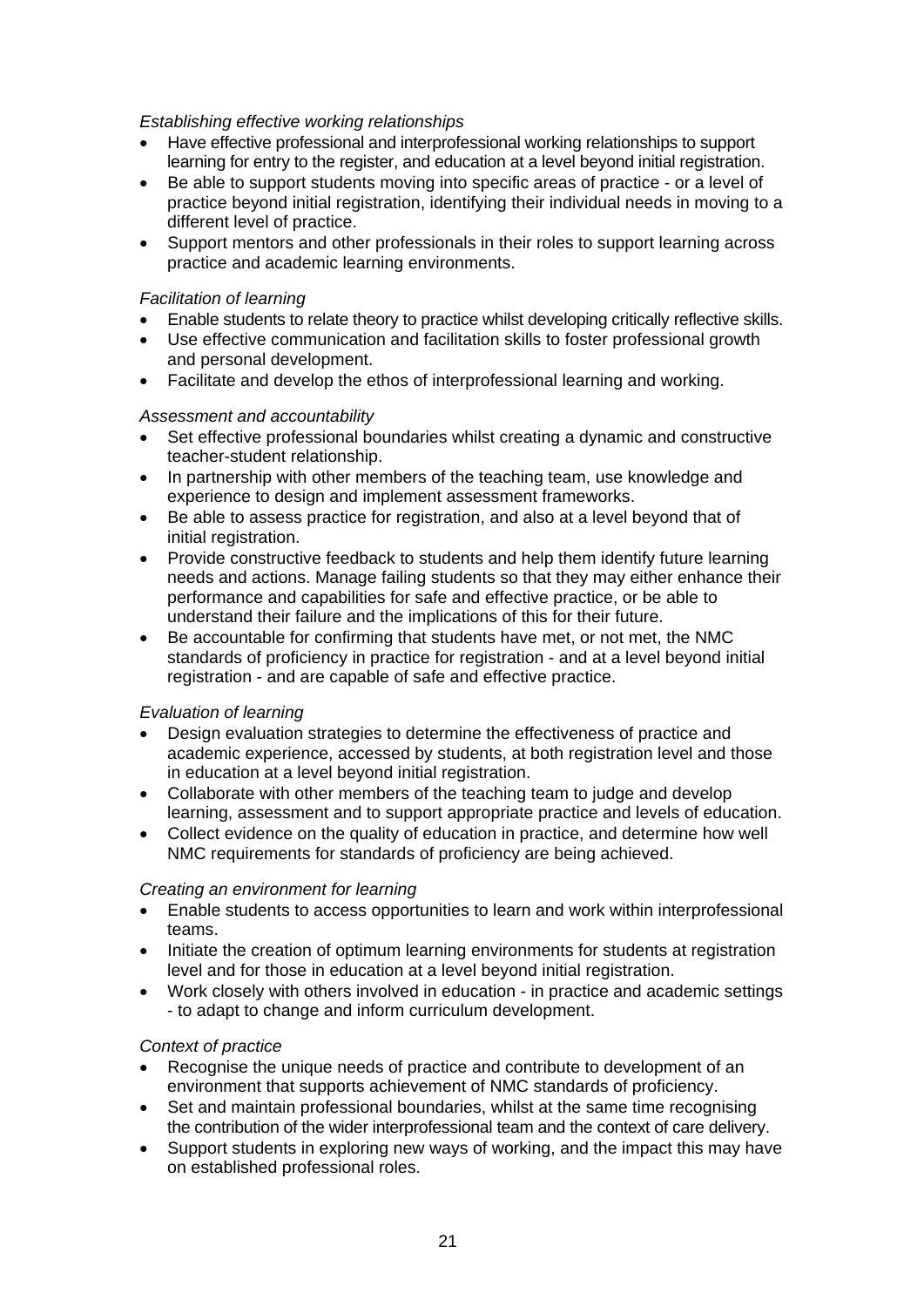#### *Evidence based practice*

- Identify areas for research and practice development based on interpretation of existing evidence.
- Use local and national health frameworks to review and identify developmental needs.
- Advance their own knowledge and practice in order to develop new practitioners, at both registration level and at a level beyond initial registration, to be able to meet changes in practice roles and care delivery.
- Disseminate findings from research and practice development to enhance practice and the quality of learning experiences.

#### *Leadership*

- Provide practice leadership and expertise in the application of knowledge and skills based on evidence.
- Demonstrate the ability to lead education in practice, working across practice and academic settings.
- Manage competing demands of practice and education related to supporting different practice levels of students.
- Lead and contribute to evaluation of the effectiveness of learning and assessment in practice.

# 2.3 NMC teacher standard

An NMC teacher is an NMC registrant who, following successful completion of an NMC approved teacher preparation programme, has achieved the knowledge, skills and competence required to meet the NMC defined outcomes of stage 4 of the developmental framework.

The NMC teacher standard is mandatory for those registrants based in higher education who support learning and assessment in practice settings for students on NMC approved programmes. The NMC recognises that some academic teachers will not be NMC registrants, but will instead have specialist knowledge and expertise that contributes to professional education. The NMC will, through its quality assurance processes, verify that the majority of teachers who make a major contribution to NMC approved programmes hold, or are working towards, a teaching qualification that meets the outcomes of stage 4 of the developmental framework.

NMC teachers are responsible for:

- Organising and co-ordinating learning activities in both academic and practice environments.
- Supervising students in learning situations and providing them with constructive feedback on their achievements.
- Setting and monitoring achievement of realistic learning objectives in theory and practice.
- Assessing performance and providing evidence as required of student achievement.

Their teaching role will be supported by appropriate professional and academic qualifications and ongoing research, education and/or practice development activity to provide an evidence base for their teaching. Only teachers who work in both practice and academic settings e.g. lecturer practitioners may assess practice.

#### **2.3.1 Criteria for supporting learning and assessing in practice - teachers**

Registrants who intend to take on the role of teacher must fulfil the following criteria:

• Be registered in the same part or sub-part of the register as the students they support.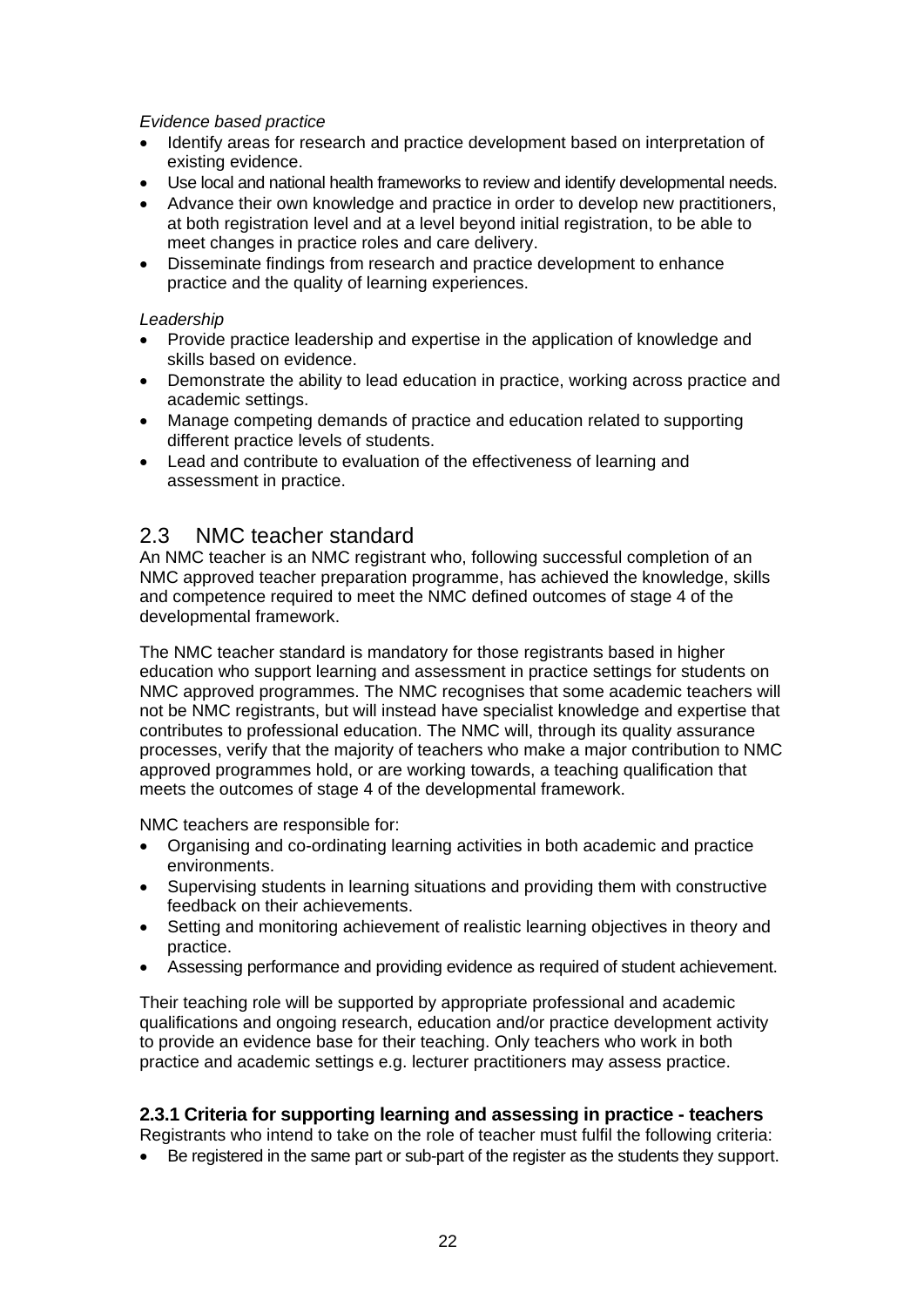- Have completed at least 3 years post-registration experience, gained additional professional knowledge and skills, and have experience in an area where students are gaining practice experience relevant to their registration.
- Have extended their professional knowledge, relevant to their field of practice, to at least first degree level, prior to undertaking an NMC approved post-graduate teacher preparation programme.
- Have the abilities to lead programme development and co-ordinate the work of others in delivering and assessing programmes of learning in practice and academic settings - supporting a wide range of students.
- Able to support interprofessional learning and working, selecting and supporting a range of learning opportunities for students from all professions, and supporting practice development.
- Have the ability to generate and use cross-professional assessment criteria, supervising mentors, practice teachers and teachers from other professions in the implementation of such criteria.
- Able to teach and assess in both practice and academic settings, contributing to decisions about fitness for practice of NMC students for both registration and qualifications at a level beyond initial registration - and be accountable to the NMC for such decisions.
- Able to provide leadership in education in both practice and academic settings, e.g. nurse/midwife consultant roles, clinical academic roles, programme leader, etc.

#### **2.3.2 Competence and outcomes for a teacher**

The competencies of a teacher are achieved by successful completion of an NMC approved teacher preparation programme achieving all of the outcomes of stage 4 of the developmental framework. This preparation programme must have included, as part of the overall programme, a period of assessed teaching activity to include experience in both academic and practice settings, at least equivalent to a minimum of 12 weeks (or 360 hours), with students studying an NMC approved programme.

The competencies of a teacher are:

- Demonstrate effective relationship building skills sufficient to support learning, as part of a wider interprofessional team, for a range of students in both practice and academic learning environments and supporting mentors and practice teachers.
- Facilitate learning for a range of students, within a particular area of practice and where appropriate, encourage self-management of learning opportunities and provide support to maximise individual potential.
- Assess learning, in order to make judgements related to the NMC standards of proficiency for entry to the register or, for recording a qualification at a level beyond initial registration, being the final point of accountability for 'fitness for practise' decisions.
- Determine strategies for evaluating learning in practice and academic settings to ensure that the NMC standards of proficiency for recording a qualification at a level beyond initial registration have been met.
- Create an environment for learning, in collaboration with their peers, where practice is valued and developed, that provides appropriate professional and interprofessional learning opportunities and support for learning to maximise achievement for individuals.
- Support learning within a context of practice that reflects healthcare and educational policies, managing change to ensure that particular professional needs are met within a learning environment that also supports practice development.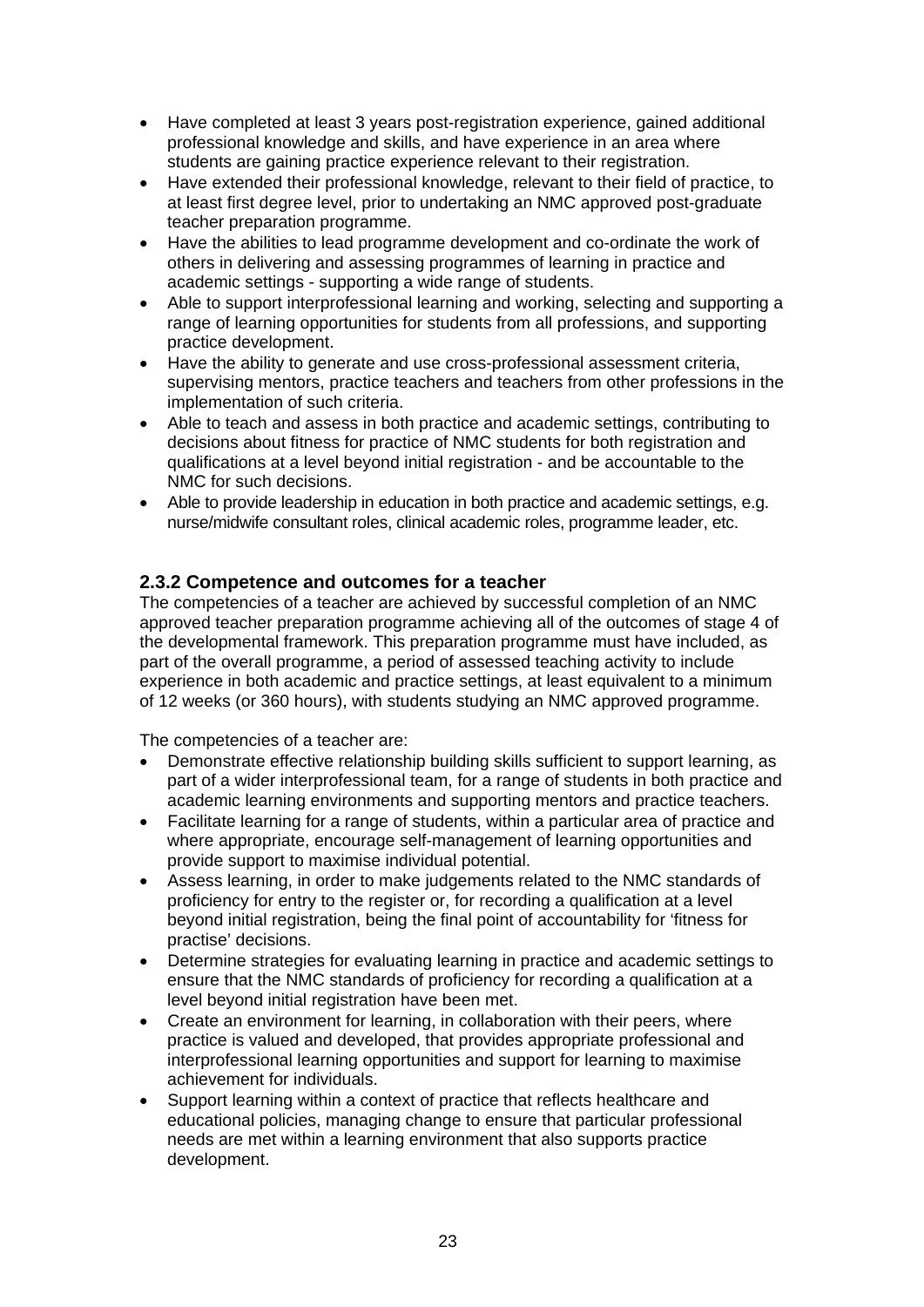- <span id="page-23-0"></span>• Apply evidence-based practice to their own work and contribute to the further development of such an evidence-base for practice.
- Demonstrate leadership skills for education within practice and academic settings, leading, implementing and evaluating programmes that lead to registration or a recordable qualification with the NMC.

The outcomes for a teacher to meet the competencies are as follows: *Establishing effective working relationships* 

- Demonstrate effective relationships with other members of the teaching teams in practice and academic settings - based on mutual trust and respect.
- Maintain appropriate supportive relationships with a range of students, mentors, practice teachers and other professionals.
- Foster peer support and learning in practice and academic settings for all students.
- Support students to integrate into new environments and working teams to enhance access to learning.

#### *Facilitation of learning*

- Promote development of enquiring, reflective, critical and innovative approaches to learning.
- Implement a range of learning and teaching strategies across a range of settings.
- Provide support and advice, with ongoing and constructive feedback to students, to maximise individual potential.
- Co-ordinate learning in an interprofessional learning and working environment.
- Facilitate integration of learning from practice and academic settings.
- Act as a practice expert to support development of knowledge and skills for practice.

#### *Assessment and accountability*

- Set and maintain professional boundaries that are sufficiently flexible for interprofessional learning.
- Develop, with others, effective assessment strategies to ensure that standards of proficiency for registration, or recordable qualifications at a level beyond initial registration, are met.
- Support others involved in the assessment process students, mentors and peers.
- Provide constructive feedback to students and assist them in identifying future learning needs and actions. Manage failing students so that they may either enhance their performance and capabilities for safe and effective practice, or be able to understand their failure and the implications of this for their future.
- Be accountable for their decisions in relation to fitness for practise for registration or recordable qualifications - underpinning such decisions with an evidence-base derived from appropriate and effective monitoring of performance<sup>[10](#page-23-0)</sup>.

#### *Evaluation of learning*

1

- Determine and use criteria for evaluating the effectiveness of learning environments - acting on findings, with others, to enhance quality.
- Foster and participate in self and peer evaluation to enable students to manage their own learning in practice and academic settings and to enhance personal professional development.
- Evaluate the effectiveness of assessment strategies in providing evidence to make judgements on fitness for practise.
- Report on the quality of practice and academic learning environments to demonstrate that NMC requirements have been met, particularly in relation to support of students and achievement of standards of proficiency.

 $10$  Only those teachers with a practice role and who have met the additional criteria for a sign-off mentor may assess students in practice settings.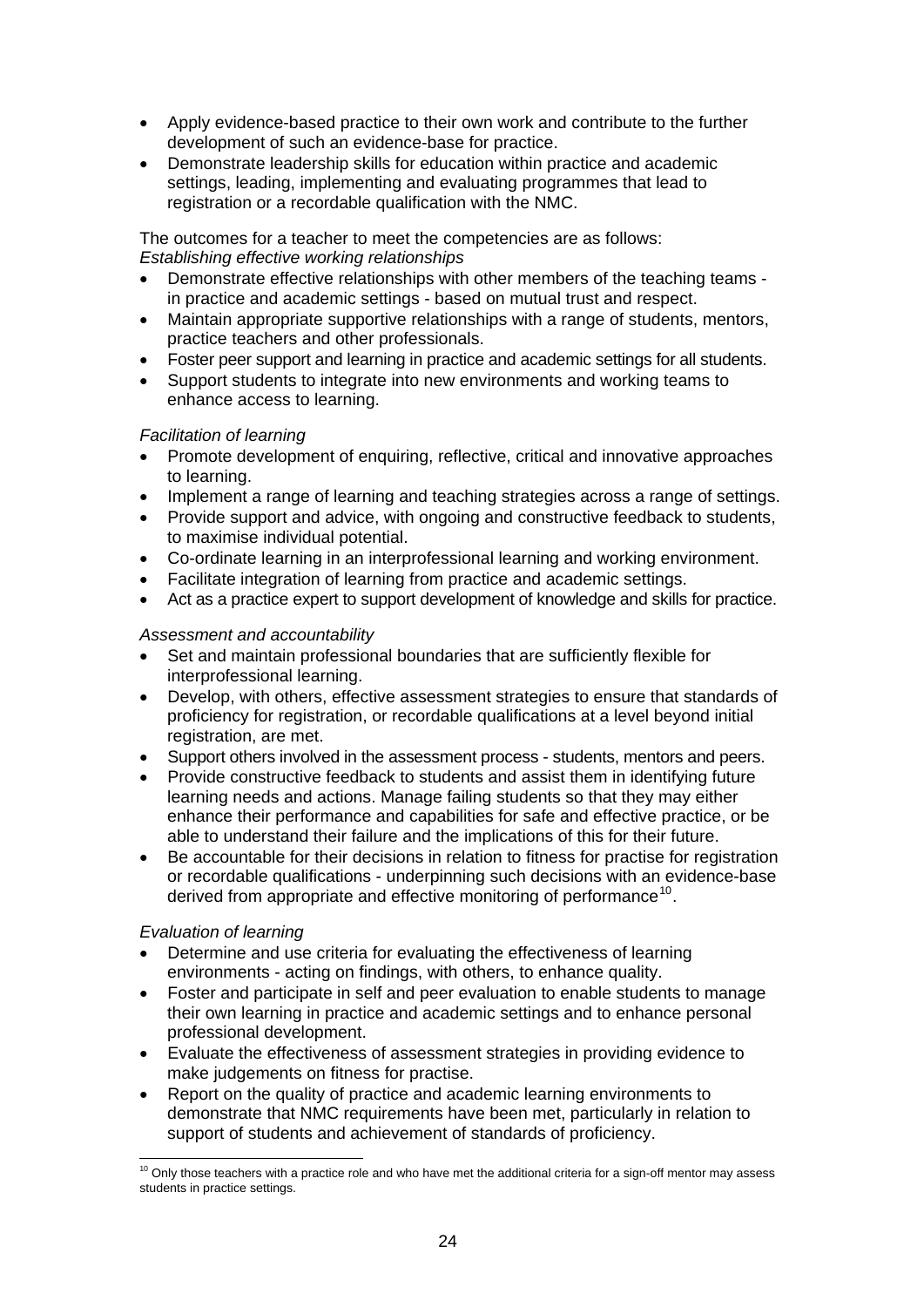#### *Creating an environment for learning*

- Develop, in partnership with others, opportunities for students to identify and access learning experiences that meet their individual needs.
- Ensure such opportunities maintain the integrity of the student's professional role whilst responding to the interprofessional context of practice.
- Determine, with others, audit criteria against which learning environments may be judged for their effectiveness in meeting NMC requirements.
- Support and develop others involved to ensure that learning needs are effectively met in a safe environment.
- Explore and implement strategies for continuous quality improvement of the learning environment.

#### *Context of practice*

- Support students in identifying ways in which policy impacts on practice.
- Contribute effectively to processes of change and innovation implementing new ways of working that maintain the integrity of professional roles.
- Negotiate ways of providing support to students so that they can achieve their learning needs within the context of professional and interprofessional practice.
- Act as a role model to enable students to learn professional responsibilities and how to be accountable for their own practice.
- Adapt to change, demonstrating to students how flexibility may be incorporated whilst maintaining safe and effective practice.

#### *Evidence based practice*

- Advance their own knowledge and practice abilities through access to, and involvement in - where appropriate - research and practice development.
- Consider how evidence-based practice, involving patients, clients, carers and other members of the health and social care team, enhances care delivery and learning opportunities.
- Empower individuals, groups and organisations to develop the evidence-base for practice.
- Disseminate findings from research and practice development to enhance the quality of learning, care delivery and academic environments.

#### *Leadership*

- Demonstrate effective communication skills to facilitate delivery of educational programmes that lead to registration or a recordable qualification.
- Initiate and lead programme development and review processes to enhance quality and effectiveness.
- Develop effective relationships with practice and academic staff, who are involved in programme delivery, to ensure clarity of contribution and strategies that respond to evaluation of learning experiences.
- Demonstrate strategic vision for practice and academic development relevant to meeting NMC requirements.
- Manage competing demands to ensure effectiveness of learning experiences for students.
- Lead, contribute to, analyse and act on the findings of evaluation of learning and assessment to develop programmes.
- Provide feedback about the effectiveness of learning and assessment in practice.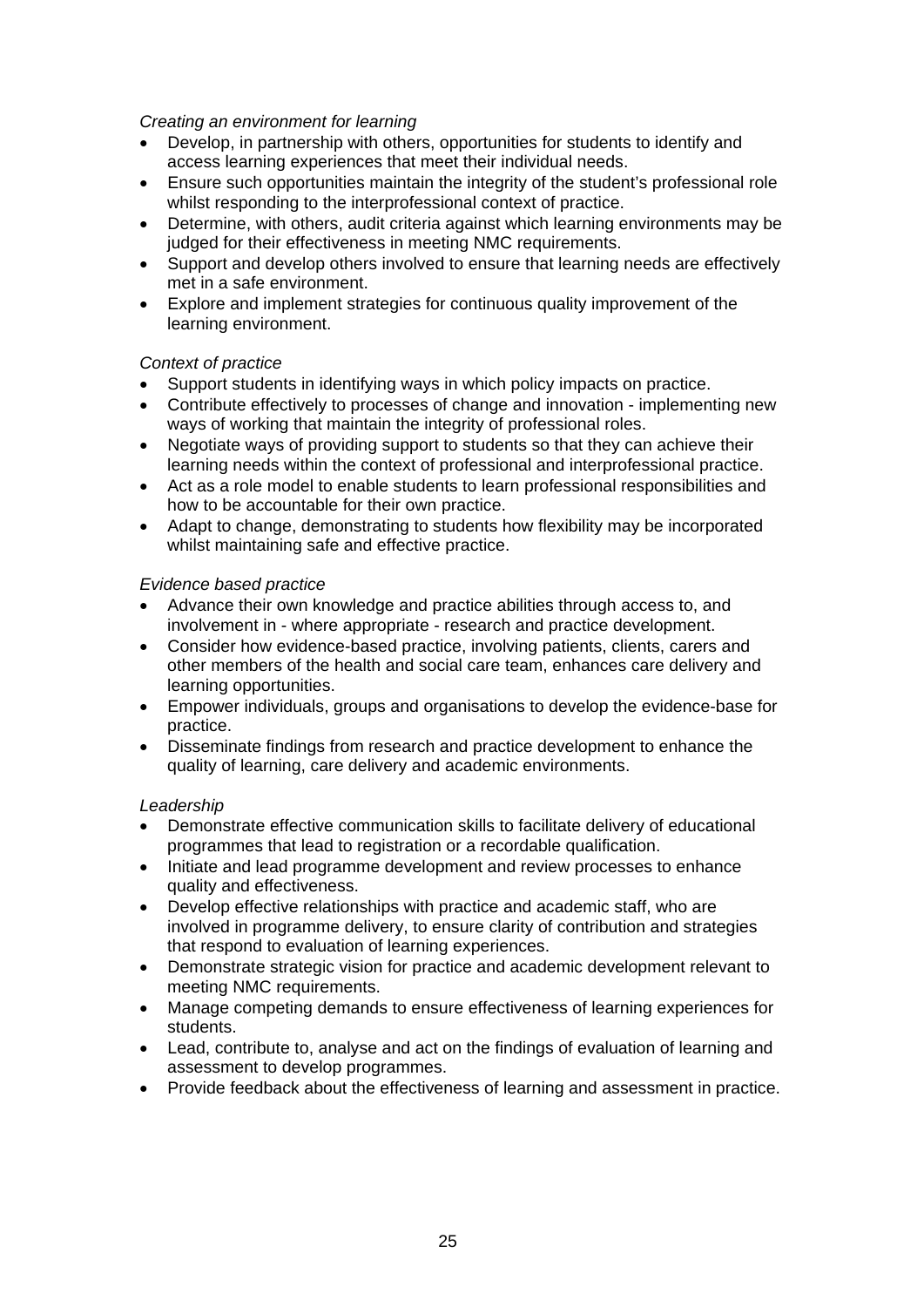# Section 3 - Applying the standards to support learning and assessment in practice

3.1 Applying the standards to nursing, midwifery and specialist community public health nursing education programmes

The NMC has acknowledged that nurses, midwives and specialist community public health nurses have different needs when applying the standards to support learning and assessment in practice.

These are clarified as:

- **Nursing education** requires mentors, practice teachers and teachers to provide the full range of support and assessment required to meet the needs of pre-registration, specialist practice and advanced nursing education.
- **Midwifery education** requires only mentors and teachers.
- **Specialist community public health nursing education** requires practice teachers and teachers.

# 3.2 Applying the NMC mentor standard in practice

The NMC mentor standard is mandatory for supporting the learning and assessment of pre-registration nursing and midwifery students, and for nurses seeking to gain a specialist practice qualification (SPQ) that is recordable on the nurses' part of the register, or a registrable advanced nursing practice (ANP) qualification. From September 2008 SPQ and ANP students will be required to have support and be assessed by a practice teacher. Prior to that date, a review of SPQs will take place and the ANP standard will be implemented. The wide variety of fields of practice to which these standards apply will be considered and NMC requirements will be updated in the light of this work.

The standard for mentors needs to be read in conjunction with the relevant *Standards of proficiency for pre-registration nursing (or midwifery) education* (NMC 2004)*, Standards for specialist education and practice* (UKCC 1994) or the NMC *Standard for advanced nursing practice* (NMC 2005) and also with respect to the *Nursing and Midwifery Council (Education, Registration and Registration Appeals Rules Order of Council 2004* (SI 2004 No 1767) hereafter referred to as the Education Rules; and the *Nursing and Midwifery Council (Midwifery) Rules Order of Council 2004* (SI 2004 No 1764) hereafter known as the Midwives Rules.

The following requirements are set by the NMC for implementing the mentor standard. Advice and guidance is provided to help interpret the requirements.

#### **3.2.1 Mentor preparation programmes**

Mentor preparation programmes must be:

- At a minimum academic level of HE Intermediate level (previously known as level 2) or SCQF Level 8.
- A minimum of 10 days, of which at least 5 days are protected learning time.
- Include learning in both academic and practice settings.
- Include relevant work-based learning, e.g. experience in mentoring a student under the supervision of a qualified mentor, and having the opportunity to critically reflect on such an experience.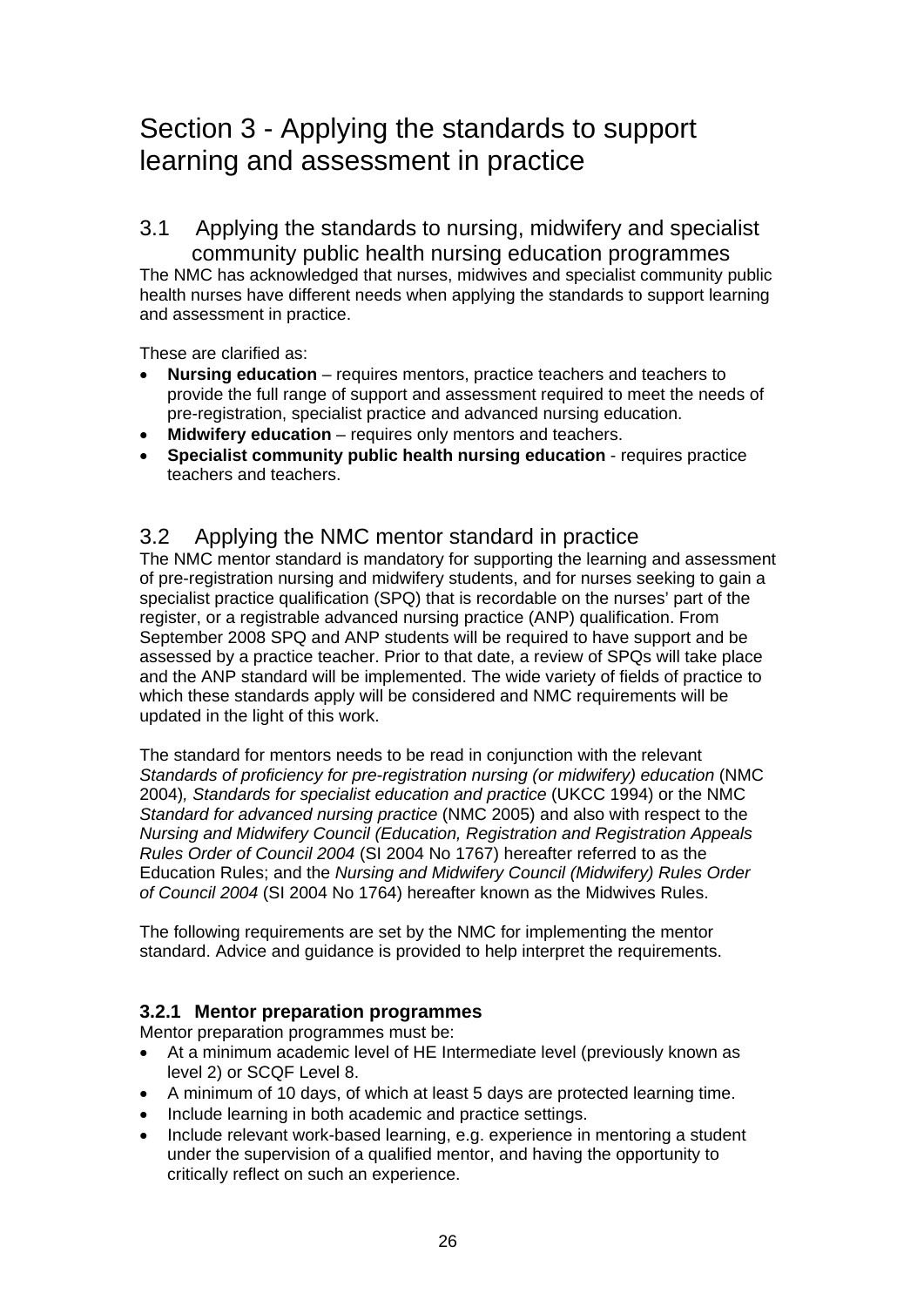- <span id="page-26-0"></span>• Normally, be completed within three months<sup>[11](#page-26-0)</sup>.
- Should provide a foundation for undertaking an NMC approved practice teacher programme.
- Allow AP(E)L to be applied to up to 100% of the programme, and recognise previous preparation of an equivalent nature and standard. It is for placement providers to determine if an individual meets the NMC additional criteria to signoff a student's proficiency (paragraph 3.2.6), and therefore they may be placed immediately on the local register with an annotation to identify this.

#### **3.2.2 Continuing professional development for mentors**

The NMC requires all qualified mentors to maintain and develop their knowledge, skills and competence as a mentor through regular updating. The NMC requires placement providers to maintain a record of current mentors and, where appropriate, (and in partnership with local education providers) to make provisions for annual updating of these registrants.

The purpose of annual updating is to ensure that mentors:

- Have current knowledge of NMC approved programmes.
- Are able discuss the implications of changes to NMC requirements.
- Have an opportunity to discuss issues related to mentoring, assessment of competence and fitness for safe and effective practice.

Mentors should be prepared to demonstrate to their employers, and NMC quality assurance agents as appropriate<sup>[12](#page-26-0)</sup>, how they have maintained and developed their knowledge, skills and competence as a mentor. Placement providers will consider evidence of updating as part of triennial review.

#### **3.2.3 Allocated learning time for mentor activity**

The NMC recognises that registrants who are mentors are primarily employed to provide care for patients and clients. Pre-registration students have supernumerary status and can expect to be able to work with mentors. All students must be supervised at all times, either directly or indirectly. Being a mentor requires a commitment. The NMC requires that as a minimum:

*Whilst giving direct care in the practice setting at least 40% of a student's time must be spent being supervised (directly or indirectly) by a mentor/practice teacher* 

The nature of supervision will vary from direct to indirect depending upon the:

- Nature of the activity the student is engaged in.
- Evidence of their current competence.

 $\overline{a}$ 

• Need to assess achievement of NMC outcomes or competencies for progression on the programme.

Mentors will use their professional judgement and local/national policy to determine where activities may be safely delegated to students and the level of supervision required. They are accountable for such decisions and for ensuring public protection.

They will need time, when undertaking work with a student, to be able to explain, question, assess performance and provide feedback to the student in a meaningful way.

 $11$  All midwifery mentors will be required to meet the additional criteria to be a sign-off mentor (see paragraph 3.2.6) as part of their preparation programme; the length of this programme should be adjusted to take account of this requirement to allow time for midwifery mentors to be supervised as a sign-off mentor on at least three occasions.<br><sup>12</sup> All NMC approved programmes are monitored regularly. This may involve NMC quality assurance agents in practice and education visits to examine evidence that NMC requirements are being met.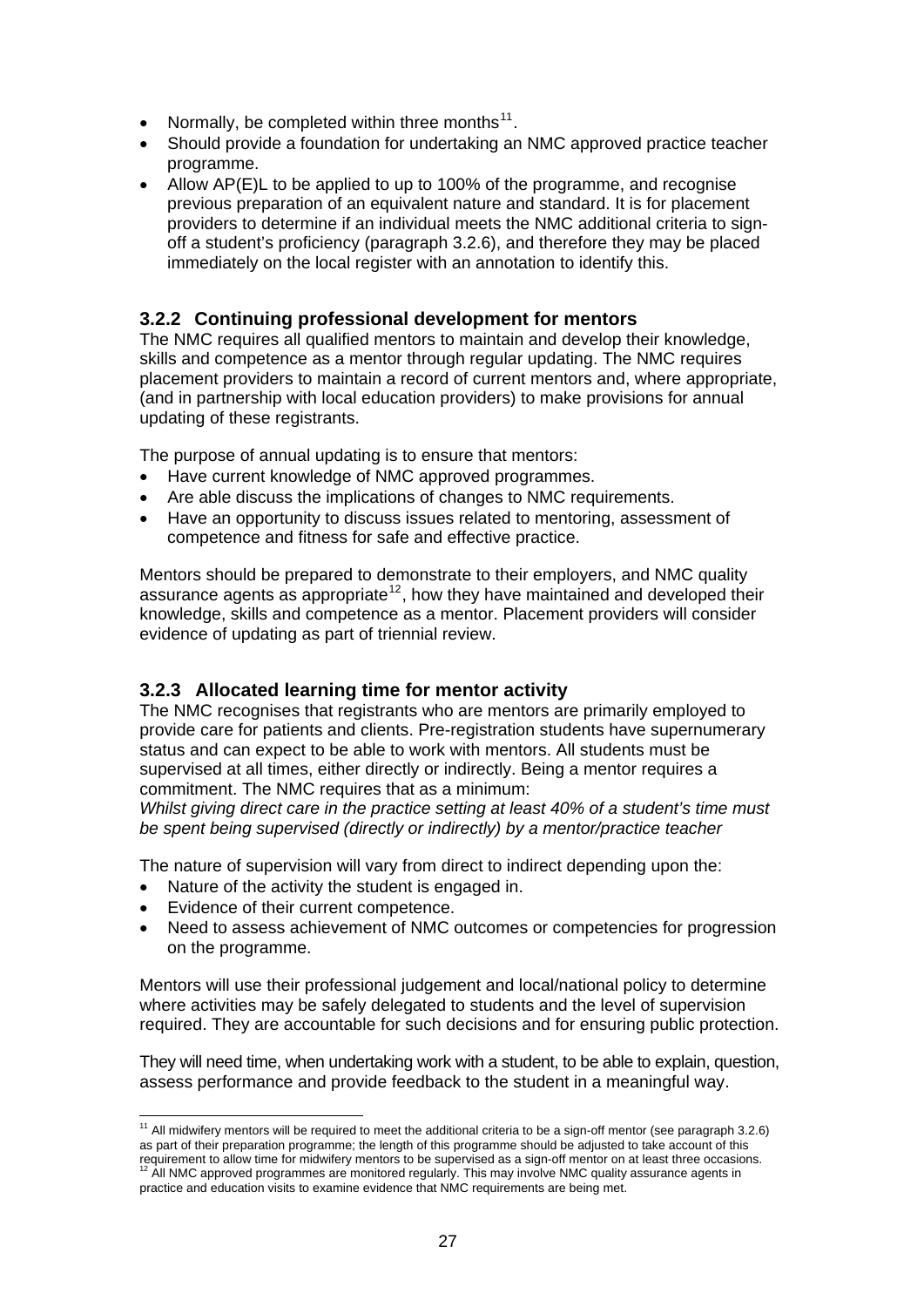# <span id="page-27-0"></span>**3.2.4 Supporting learning in practice**

The NMC requires mentors to support learning for several reasons (paragraph 2.1):

- Provide support and guidance to the student when learning new skills or applying new knowledge.
- Act as a resource to the student to facilitate learning and professional growth.
- Directly manage the student's learning in practice to ensure public protection.
- Directly observe the student's practice, or use indirect observation where appropriate, in order to ensure that NMC defined outcomes and competencies are met.

The following requirements enable effective mentorship to be realised:

| <b>NMC requirements</b>                                                                                                                                                                                                                                                                                                                                                                  | <b>Advice and guidance</b>                                                                                                                                                                                                                                                                                                                                                                                                                                                                                                                                                                      |
|------------------------------------------------------------------------------------------------------------------------------------------------------------------------------------------------------------------------------------------------------------------------------------------------------------------------------------------------------------------------------------------|-------------------------------------------------------------------------------------------------------------------------------------------------------------------------------------------------------------------------------------------------------------------------------------------------------------------------------------------------------------------------------------------------------------------------------------------------------------------------------------------------------------------------------------------------------------------------------------------------|
| Every student has a named mentor for<br>each period of practice learning                                                                                                                                                                                                                                                                                                                 | Mentors should be allocated prior to commencement of a<br>placement. This should be sufficiently in advance of the<br>placement to enable both the student and their mentor to<br>prepare adequately for the placement. The NMC would<br>recommend that, at a minimum, this should be one week<br>prior to commencement of the placement.                                                                                                                                                                                                                                                       |
| Mentors should not normally support<br>more than three students, from any<br>discipline, at any point in time.                                                                                                                                                                                                                                                                           | Mentors need to be able to commit themselves to<br>supporting learning and assessment in practice. Their<br>workload needs to reflect the demands of being a mentor.                                                                                                                                                                                                                                                                                                                                                                                                                            |
| Whilst giving direct care in the practice<br>setting at least 40% of a student's time<br>must be spent being supervised<br>(directly or indirectly) by a mentor/<br>practice teacher <sup>13</sup> . When in a final<br>placement this 40% of the student's<br>time is in addition to the protected time<br>(one hour per week) to be spent with a<br>sign-off mentor (paragraph 3.2.6). | At all times students must be directly or indirectly<br>supervised in the practice setting. The mentor's<br>responsibility is to plan and co-ordinate the student's<br>whole learning experience, determining the amount of<br>direct supervision required by the mentor, and what<br>experience may be through indirect supervision (student<br>working independently). Some experience may be<br>supervised by others (other professionals, mentors or<br>practice teachers). The named mentor is accountable for<br>their decisions to let the student work independently or<br>with others. |
| An ongoing achievement record<br>(student passport), including comments<br>from mentors, must be passed from one<br>placement to the next to enable<br>judgements to be made on the student's<br>progress.                                                                                                                                                                               | Students are expected to keep a record of their learning<br>experiences, identifying evidence to support achievement<br>of NMC outcomes and competencies and where further<br>support and supervision is required. This record should be<br>made available to their named mentor at the beginning of<br>a new experience to enable discussion of strengths and<br>areas for improvement.                                                                                                                                                                                                        |
| The mentor should have access to a<br>network of support and supervision to<br>enable them to fulfil their mentoring<br>responsibilities, assist them in making<br>complex judgements regarding<br>competence such as failing a student<br>and to support their professional<br>development                                                                                              | Support and supervision may be provided by, for example,<br>other mentors, practice facilitators, practice teachers or<br>link tutors, with due regard to the part of the register and<br>field of practice. Where necessary, inexperienced mentors<br>should seek support from a sign-off mentor who has met<br>the NMC additional criteria for assessing proficiency.                                                                                                                                                                                                                         |
| Placement providers are responsible for<br>ensuring that an up-to-date local<br>register of mentors is maintained, with<br>annotations of those who have met the<br>NMC additional criteria for assessing<br>proficiency (sign-off mentors).                                                                                                                                             | The register will provide evidence for quality assurance<br>purposes that there are a sufficient number of mentors,<br>who meet the NMC standards, to support learning and<br>assessment in practice related to NMC approved<br>programmes.                                                                                                                                                                                                                                                                                                                                                     |

 $13$  In some NMC approved programmes there is a specified requirement for the amount of practice that is supervised to exceed 40%.

1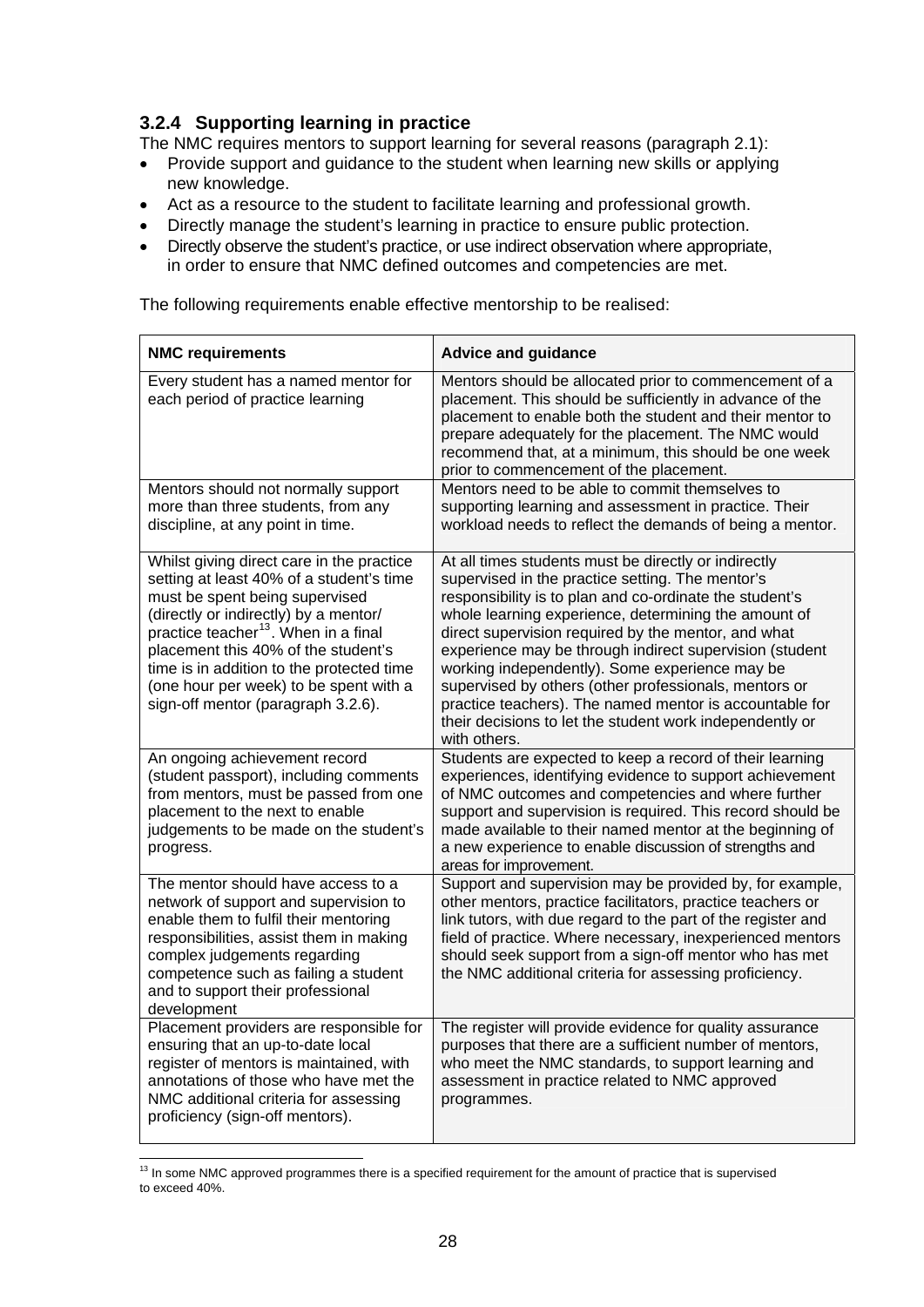| Placement providers are responsible for | The NMC sets general requirements for remaining on the         |
|-----------------------------------------|----------------------------------------------------------------|
|                                         |                                                                |
| triennial review of mentors to ensure   | local register (see introduction - triennial review). It would |
|                                         |                                                                |
| that only those who continue to meet    | be a matter for placement providers to determine locally       |
|                                         |                                                                |
| the NMC's mentor requirements remain    | any additional criteria needed for mentors to remain on the    |
|                                         |                                                                |
| on the local register                   | register.                                                      |
|                                         |                                                                |

# **3.2.5 Assessing learning in practice**

Mentors will have been prepared to assess student performance in practice and will be accountable for their decisions to pass, refer or fail a student. The NMC recognises that failing students may be difficult and that all assessment decisions must be evidence-based. Sign-off mentors who assess proficiency in the final placement or at the end of a period of supervised practice will have met additional criteria set by the NMC (paragraph 3.2.6).

| <b>NMC requirements</b>                                                                                                                  | <b>Advice and guidance</b>                                                                                                                                                                                                                                                  |
|------------------------------------------------------------------------------------------------------------------------------------------|-----------------------------------------------------------------------------------------------------------------------------------------------------------------------------------------------------------------------------------------------------------------------------|
| Most assessment of competence<br>should be undertaken through direct<br>observation in practice.                                         | Students must normally demonstrate their competence in<br>the practice setting. However, where experience is limited,<br>e.g. basic life support skills, simulated experiences or<br>OSCEs may be used. The majority of assessment should<br>be through direct observation. |
| Mentors should be involved, wherever<br>possible, when competence is<br>assessed through simulation.                                     | Summative assessment using simulation may occur where<br>opportunities to demonstrate competence in practice are<br>limited. Mentors should be involved in designing, using<br>and evaluating such assessment strategies.                                                   |
| Mentors should consider how evidence<br>from various sources might contribute to<br>making a judgement on performance<br>and competence. | The NMC recognises that the total assessment strategy<br>would include assessment through various means, i.e.<br>direct care, simulation, OSCEs and other strategies.                                                                                                       |
| Mentors should seek advice and<br>guidance from a sign-off mentor or a<br>practice teacher when dealing with<br>failing students.        | Inexperienced mentors may require support from a sign-off<br>mentor or practice teacher when faced with a failing<br>student to help them to communicate concerns, identify<br>action and evaluate progress.                                                                |

# **3.2.6 Signing off practice proficiency**

In order to ensure public protection the NMC needs to be assured that students have been assessed and signed off as capable of safe and effective practice at the end of a programme. Additional criteria have been defined for the mentor to be able to signoff proficiency in practice at the end of a programme (paragraph 2.1.3).

Placement providers will determine when a mentor has met the additional criteria and will be annotated as a sign-off mentor on the local register. The NMC statutory midwifery committee have decided that all midwife mentors must have met the additional criteria to be sign-off mentors.

#### **Due regard**

In accordance with underpinning principle A (paragraph 1.2):

- Only a registered nurse may sign-off a nursing student (the nurse must have a mark on the nurses' part of the register that coincides with the branch programme the student has undertaken).
- Only a registered midwife may sign-off a midwifery student.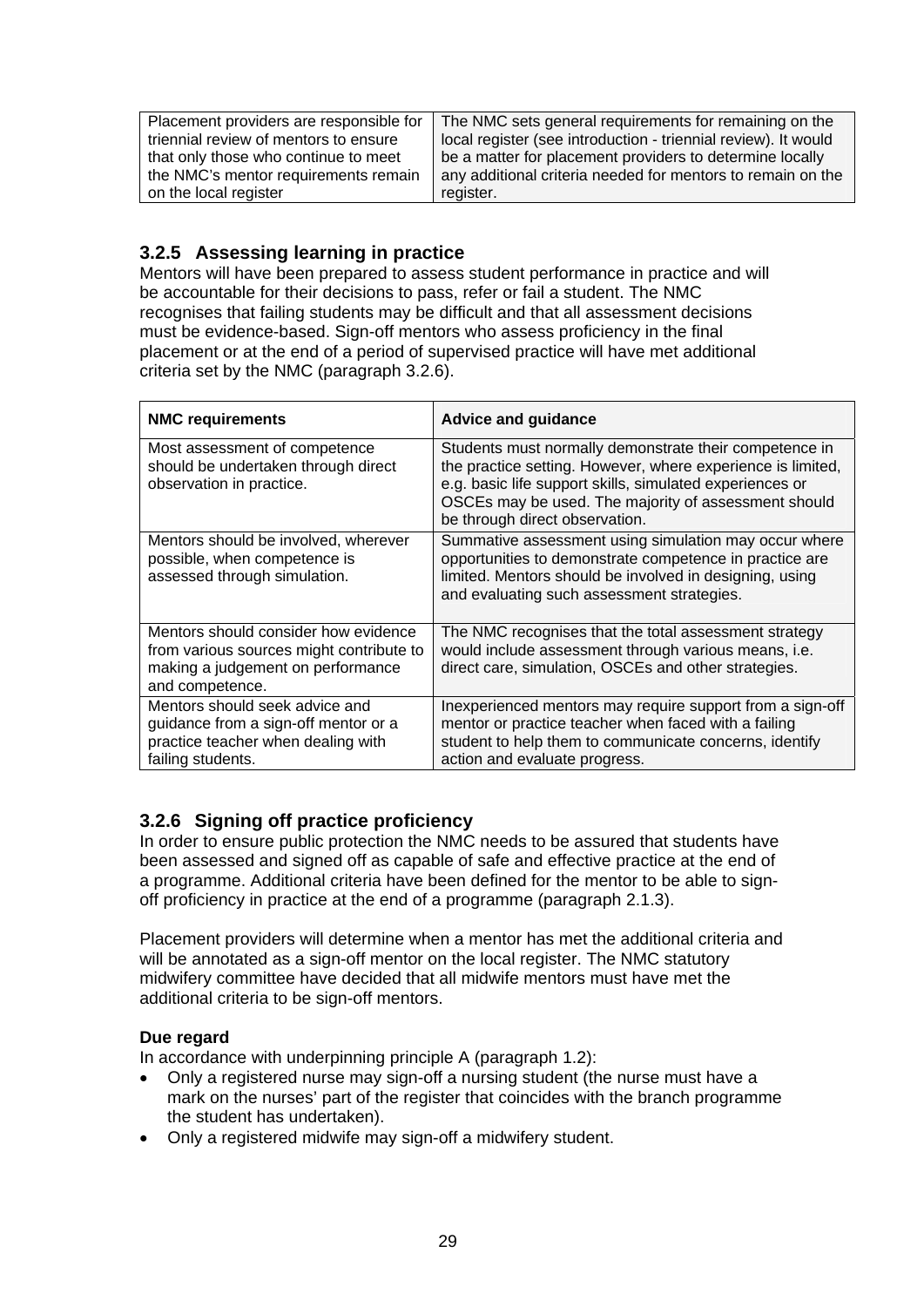#### <span id="page-29-0"></span>**Confirmation of proficiency**

The sign-off mentor, who has met the NMC additional criteria for assessing proficiency, is responsible and accountable for making the final sign-off in practice confirming that a student has successfully completed all practice requirements. This confirmation will contribute to the portfolio of evidence considered by the AEI's examination or assessment board. The NMC requires mentors who have not yet met the additional criteria to be supported by a sign-off mentor or a practice teacher if it is the student's final placement, or when failing a student.

| <b>NMC requirements</b>                                                                                                                                                                                                                                                                                                                             | <b>Advice and guidance</b>                                                                                                                                                                                                                                                                                                                                                                   |
|-----------------------------------------------------------------------------------------------------------------------------------------------------------------------------------------------------------------------------------------------------------------------------------------------------------------------------------------------------|----------------------------------------------------------------------------------------------------------------------------------------------------------------------------------------------------------------------------------------------------------------------------------------------------------------------------------------------------------------------------------------------|
| The NMC has identified progression points<br>within each approved programme where<br>confirmation is required that students have<br>met specified outcomes and<br>competencies <sup>14</sup> .                                                                                                                                                      | Confirmation is required at points where a<br>student may not progress without a formal<br>decision that they have met the outcomes or<br>competencies of a previous part of the<br>programme.                                                                                                                                                                                               |
| All mentors may assess specific<br>competencies throughout the programme.                                                                                                                                                                                                                                                                           | NMC competencies may be achieved throughout<br>the programme, unless otherwise indicated in<br>programme standards. A mentor may confirm<br>achievement of competencies, including those to<br>be achieved at, or by, a progression point. Only a<br>sign-off mentor, who has met the additional<br>criteria, may sign-off proficiency at the end of a<br>final period of practice learning. |
| Mentors must keep sufficient records to<br>support and justify their decisions on<br>whether a student is, or is not,<br>competent/proficient.                                                                                                                                                                                                      | The NMC considers it important that mentors<br>have an audit trail to support their decisions.<br>Throughout a placement where a critical decision<br>on progress is to be made the mentor should<br>ensure that regular feedback is given to the<br>student and that records are kept of guidance<br>given.                                                                                 |
| In the final placement of a pre-registration,<br>SPQ or ANP programme, mentors are<br>required to be either a sign-off mentor, or<br>supported by a sign-off mentor or a<br>practice teacher, in order to make final<br>decisions on proficiency.                                                                                                   | Mentors are responsible and accountable for<br>making decisions on the student's achievement<br>of outcomes and competencies. They may<br>assess competencies throughout the programme<br>but only a sign-off mentor or a practice teacher<br>may make final assessment of proficiency.                                                                                                      |
| Sign-off mentors must have time allocated<br>to reflect, give feedback and keep records<br>of student achievement in their final period<br>of practice learning. This will be the<br>equivalent of an hour per student per<br>week. This time is in addition to the 40% of<br>the student's time to be supervised by a<br>mentor (paragraph 3.2.4). | Sign-off mentors will require allocated time to<br>ensure that students have effective feedback on<br>their performance so that the ultimate decision<br>on their proficiency is not unexpected. The time<br>allocated may need to be greater earlier in the<br>placement and reduced as they become more<br>confident and competent.                                                        |
| Only sign-off mentors, who have met<br>the additional criteria, must sign-off<br>achievement of proficiency at the end of<br>the programme, unless the mentor is being<br>supervised by a sign-off mentor or practice<br>teacher who should countersign that the<br>proficiency has been achieved by the<br>student.                                | The final assessment of proficiency draws on<br>evidence of assessment over a sustained period<br>of time. The sign-off mentor may use the student<br>passport and other evidence to see if<br>competence has been achieved and maintained<br>previously, as well as demonstrated in the<br>current placement.                                                                               |

<sup>-</sup>14 For progression points see the *Standards of proficiency* (NMC 2004) for nursing, midwifery or specialist community public health nursing, or essential skills clusters for nursing (to be approved and implemented for the 2007/8 academic year).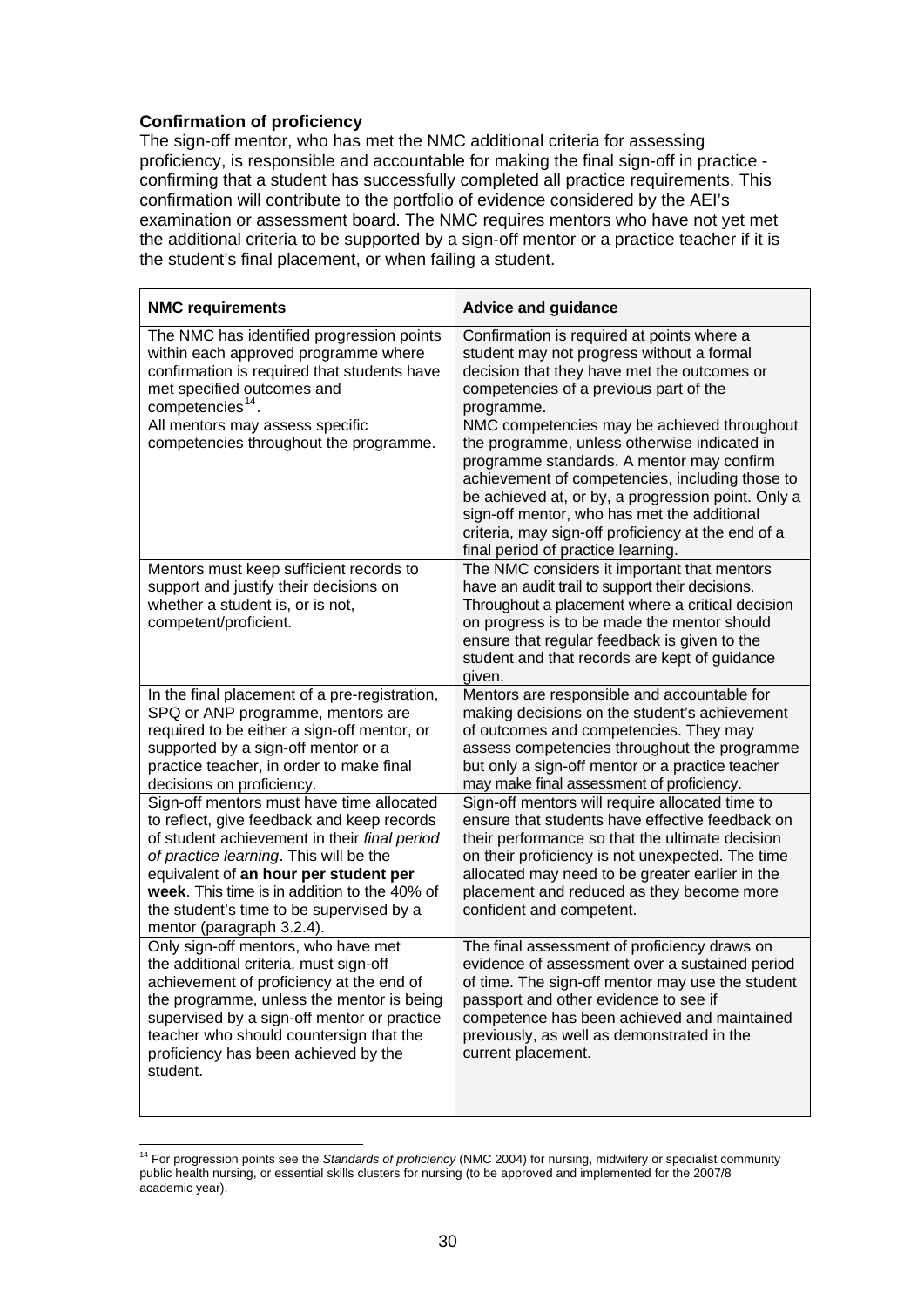<span id="page-30-0"></span>

| The programme leader/lead midwife for<br>education must confirm to the AEI<br>Examination/Assessment Board that all<br>NMC requirements have been met (to the<br>best of their knowledge) for individual<br>students, presenting evidence of sign-off of<br>practice from a sign-off mentor or practice<br>teacher. | AEI Examination or Assessment Boards should<br>ensure that confirmation is received, based on<br>recorded evidence, that all NMC requirements<br>have been met. The AEI examination board must<br>consider the record of achievement of practice<br>proficiency, signed at the end of the final period<br>of practice learning by a mentor who has met the<br>NMC additional criteria. |
|---------------------------------------------------------------------------------------------------------------------------------------------------------------------------------------------------------------------------------------------------------------------------------------------------------------------|----------------------------------------------------------------------------------------------------------------------------------------------------------------------------------------------------------------------------------------------------------------------------------------------------------------------------------------------------------------------------------------|
| The student must self-declare their good<br>health and good character for entry to the<br>register.                                                                                                                                                                                                                 | Good health and good character will have been<br>assessed for admission to, and continued<br>participation in, the programme. Students should<br>be encouraged to advise their personal tutors of<br>any issues that may affect this. They are<br>responsible and accountable for their self-<br>declaration to the NMC when applying for<br>registration.                             |
| The programme leader/lead midwife for<br>education must provide a supporting<br>declaration of good health and good<br>character of the student for registration.                                                                                                                                                   | A registrant who is the programme leader/lead<br>midwife for education, or their designated deputy,<br>whose name has been previously notified to the<br>NMC, must complete a declaration in support of<br>the student's self-declaration. There should be<br>an audit trail of evidence (normally in the<br>student's record).                                                        |

# 3.3 Applying the NMC practice teacher standard in practice

The NMC practice teacher standard is mandatory for supporting learning and assessing registrants studying for registration as a specialist community public health nurse (SCPHN). From September 2007 it is a desirable standard for supporting learning and assessing registrants studying for a community or general nursing specialist practice qualification (SPQ) or for registration as an advanced nurse practitioner (ANP)<sup>[15](#page-30-0)</sup>. This standard will be mandatory for these groups from September 2008.

The NMC standard for practice teachers needs to be read in conjunction with the relevant standards of proficiency (according to the programme the student is undertaking) for pre-registration nursing or specialist community public health nursing, *Standards for specialist education and practice* or the *Standard for advanced nursing practice* and also with respect to the Education Rules (SI 2004 No 1767).

The following requirements are set by the NMC for implementing the practice teacher standard. Advice and guidance is provided to assist interpretation of the requirements.

#### **3.3.1 Practice teacher preparation programmes**

Practice teacher preparation programmes must:

- Be a minimum academic level of HE Honours (previously known as level 3) or SCQF Level 9<sup>[16](#page-30-0)</sup>.
- Include at least 30 days protected learning time to include learning in both academic and practice settings.
- Include relevant work-based learning with the opportunity to critically reflect on such an experience, e.g. acting as a practice teacher to a student in specialist practice under the supervision of a qualified practice teacher.

<sup>&</sup>lt;sup>15</sup> Subiect to Privy Council approval.

<sup>&</sup>lt;sup>16</sup> This may vary according to the needs of specific professions and any additional requirement will be identified within the *Standards of proficiency* for each part of the NMC register.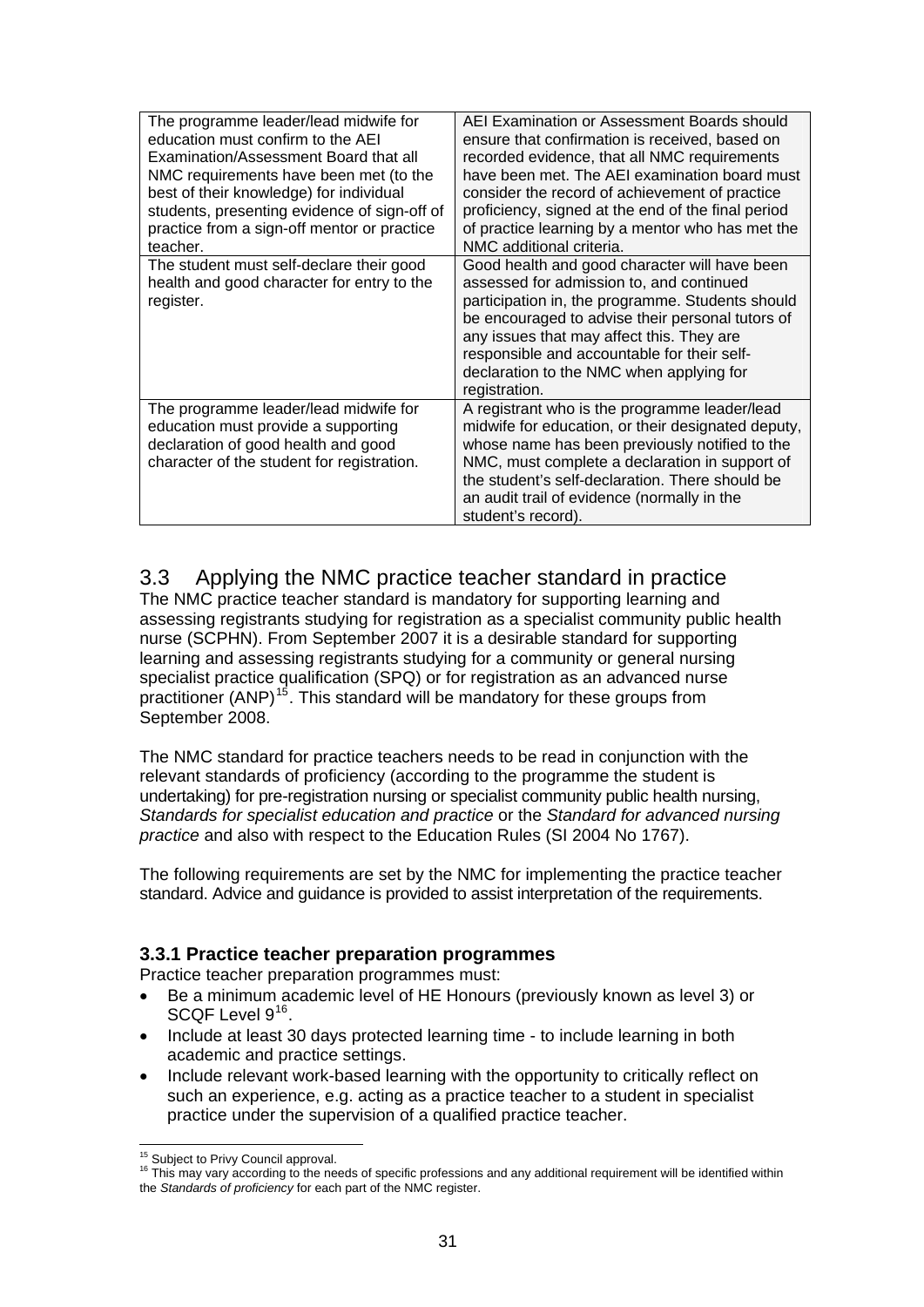- <span id="page-31-0"></span>• Meet the additional criteria for a sign-off mentor.
- Be completed within six months.
- Should provide a foundation for undertaking an NMC approved teacher preparation programme.
- Allow AP(E)L to be applied to up to 100% of the programme. Previous preparation of an equivalent nature and standard should be recognised. It is for the education provider to determine if this allows the individual to be placed immediately on the practice teacher register without the need for further preparation.
- The content of a previous mentor programme, where appropriate, may be accredited, enabling the practice teacher programme to be completed in less time.

### **3.3.2 Continuing professional development for practice teachers**

The NMC requires all practice teachers to maintain and develop their knowledge, skills and competence through annual updating. Additionally they would need to maintain and develop their extended knowledge and skills gained for practice in a specialist area. The NMC requires placement providers to maintain a record of current practice teachers and, where appropriate - in partnership with local education providers, to make provisions for annual updating of these registrants (see *Triennial review of mentor and practice teacher* page 8).

The purpose of annual updating is to ensure that practice teachers:

- Have current knowledge of NMC approved programmes.
- Are able to discuss the implications of changes to NMC requirements.
- Have an opportunity to discuss issues relating to supervision, assessment of competence and fitness for safe and effective practice.

Practice teachers should be prepared to demonstrate to their employers, and NMC quality assurance agents, as appropriate<sup>[17](#page-31-0)</sup>, how they have maintained and developed their knowledge, skills and competence as a practice teacher. Placement providers will consider evidence of updating as part of triennial review.

#### **3.3.3 Allocated learning time for practice teacher activity**

The NMC recognises that registrants who are practice teachers are primarily employed to provide care for patients and clients. Students gaining registration as a specialist community public health nurse, and some of those gaining SPQs, are required to undertake a period of practice during which they would normally work on a one-to-one basis with their practice teacher.

The nature of supervision will vary from direct to indirect depending upon the:

- Nature of the activity the student is engaged in.
- Evidence of their current competence.
- Need to assess achievement of NMC outcomes or competencies for progression on the programme.

Practice teachers will use their professional judgement and local/national policy to determine where activities may be safely delegated to students and the level of supervision required. They are accountable for such decisions.

<sup>1</sup>  $17$  All NMC approved programmes are monitored regularly. This may involve NMC quality assurance agents in practice and education visits to examine evidence that NMC requirements are being met.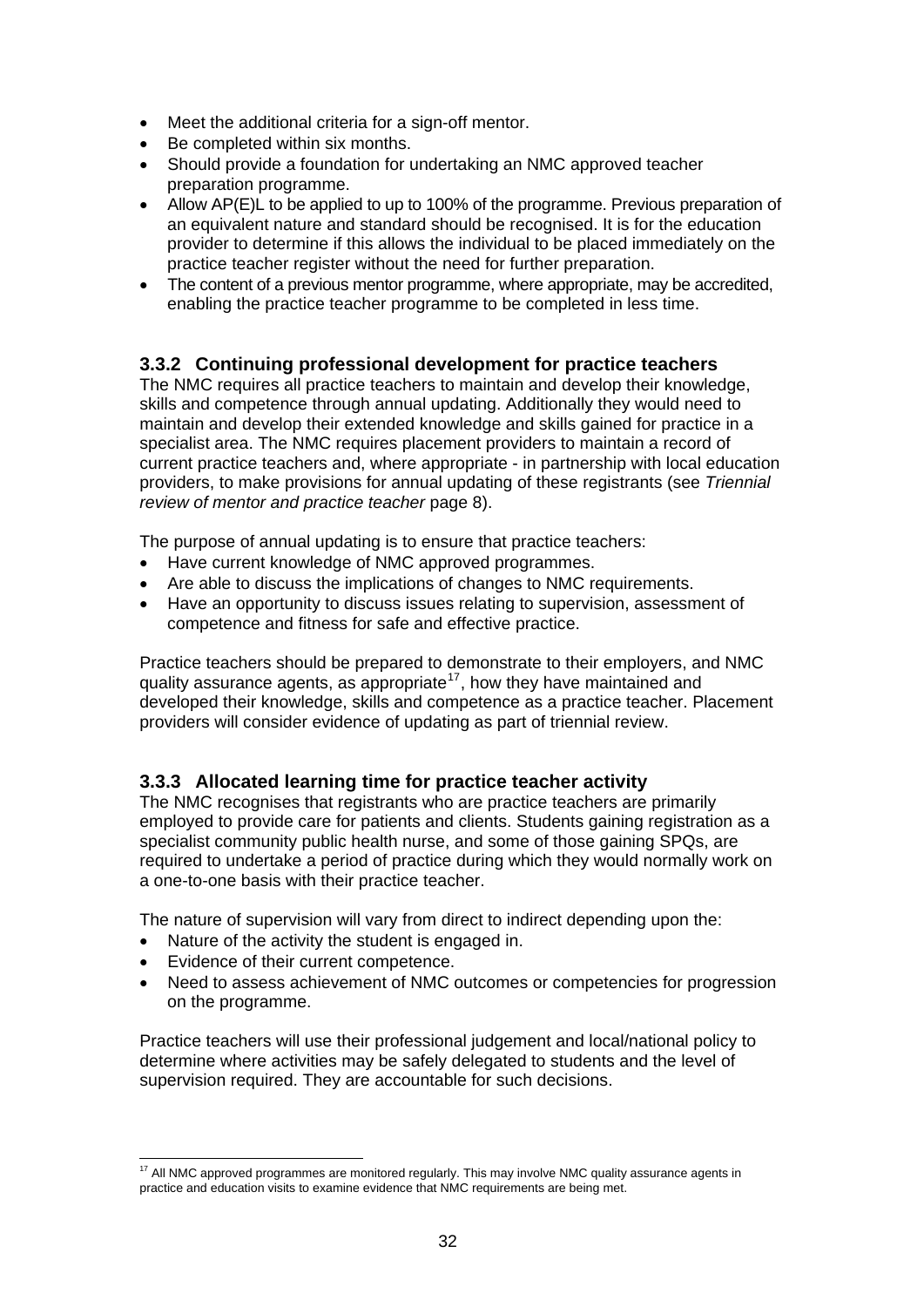Where a practice teacher is not available to work with a student during the period of supervised practice required by some SPQ programmes, then supervision should be from a registrant who already holds the qualification for which the student is studying and who is, at minimum, a sign-off mentor. This sign-off mentor should, in turn, be supervised by a practice teacher who is responsible for the final confirmation to the NMC, at the end of the period of practice learning, that the student has met the required standards of proficiency and is capable of safe and effective practice.

Practice teachers will need time, when undertaking work with a student, to be able to explain, question, assess performance and provide feedback to the student in a meaningful way. Practice teachers who are formally providing supervised practice for students gaining SCPHN or ANP registration will be required to undertake a higher amount of contact time with their students.

### **3.3.4 Supporting learning in practice**

The NMC requires practice teachers to support learning for several reasons (paragraph 2.2):

- Provide support and guidance to the student when learning new skills, applying new knowledge and transferring existing knowledge and competence to a new context of practice.
- Act as a resource to the student to facilitate learning and professional growth for specialist practice.
- Manage the student's learning in practice in order to ensure public protection.
- Directly observe the student's practice, or use indirect observation where appropriate, to ensure that NMC defined outcomes and competencies are met.

| <b>NMC requirements</b>                                                                                                                                                                                      | <b>Advice and guidance</b>                                                                                                                                                                                                                                                                                                                                                                                       |
|--------------------------------------------------------------------------------------------------------------------------------------------------------------------------------------------------------------|------------------------------------------------------------------------------------------------------------------------------------------------------------------------------------------------------------------------------------------------------------------------------------------------------------------------------------------------------------------------------------------------------------------|
| Every specialist practice/SCPHN student<br>has a named practice teacher                                                                                                                                      | Practice teachers should be allocated prior to<br>commencement of supervised practice. This should be<br>sufficiently in advance of the placement to enable both the<br>student and their practice teacher to prepare adequately<br>for the placement.                                                                                                                                                           |
| Practice teachers should support only<br>one specialist practice/SCPHN/ANP<br>student at any point in time                                                                                                   | Practice teachers need to be able to commit themselves<br>to supporting learning and assessment in practice. Their<br>workload needs to reflect the demands of being a practice<br>teacher.                                                                                                                                                                                                                      |
| An ongoing achievement record must be<br>maintained and reviewed regularly<br>throughout the student's supervised<br>practice experience to enable judgements<br>to be made on the student's progress.       | Students are expected to keep a record of their learning<br>experiences, identifying evidence to support achievement<br>of NMC outcomes and competencies and where further<br>support and supervision is required. This record should be<br>reviewed at intervals by their named practice teacher<br>during their supervised practice experience to enable<br>discussion of strengths and areas for improvement. |
| Placement providers are responsible for<br>ensuring that an up-to-date local register<br>of practice teachers is maintained.                                                                                 | The register will provide evidence for quality assurance<br>purposes that there are a sufficient number of practice<br>teachers, who meet the NMC standards, to support NMC<br>approved programmes leading to a recordable specialist<br>practice qualification or SCPHN/ANP registration.                                                                                                                       |
| Placement providers are responsible for<br>triennial review of practice teachers to<br>ensure that only those who continue to<br>meet the NMC practice teacher<br>requirements remain on the local register. | The NMC sets general requirements for remaining on the<br>local register (see introduction - triennial review). It would<br>be a matter for programme providers to determine any<br>additional criteria for practice teachers to remain on the<br>local register.                                                                                                                                                |

The following requirements enable effective practice teaching to be realised: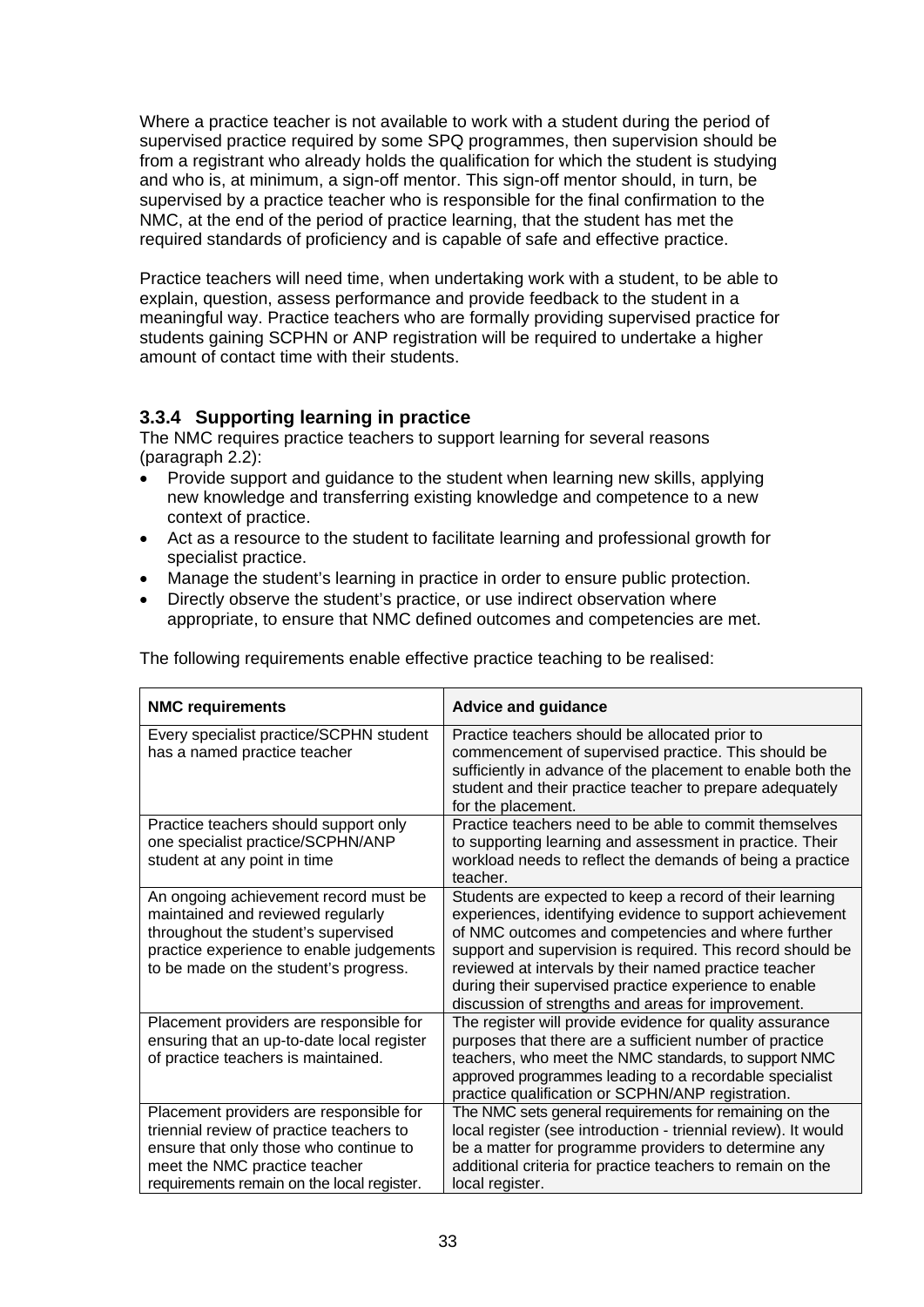# <span id="page-33-0"></span>**3.3.5 Assessing learning in practice**

Practice teachers will have been prepared to assess student performance in practice in programmes leading to registration as a SCPHN or an ANP, and also for those students studying SPQs. They will be accountable for their decisions to pass, refer or fail a student. The NMC recognises that failing students may be difficult and that all assessment decisions must be evidence-based. All practice teachers will be deemed to have met the NMC additional criteria for signing off proficiency (paragraph 3.3.6) at the end of a programme by virtue of, where relevant, their previous mentor experience and the preparation they have undertaken for their practice teacher role.

| <b>NMC requirements</b>                                                                                                                                                            | <b>Advice and guidance</b>                                                                                                                                                                                                                                                                                                                                                                                              |
|------------------------------------------------------------------------------------------------------------------------------------------------------------------------------------|-------------------------------------------------------------------------------------------------------------------------------------------------------------------------------------------------------------------------------------------------------------------------------------------------------------------------------------------------------------------------------------------------------------------------|
| Assessment of competence should be<br>undertaken through both direct<br>observation in practice and evidence<br>gained from indirect observation.                                  | Students must demonstrate their competence in the<br>practice setting. The nature of their programme may require<br>that they are able to work autonomously with a defined<br>caseload by the end of the programme. Practice teachers<br>will seek evidence of their performance from patient<br>satisfaction reports, self-reports from students, observation<br>by other colleagues and their own direct observation. |
| Practice teachers should be directly<br>involved in assessing competence<br>through simulation.                                                                                    | Summative assessment using simulation may occur where<br>opportunities to demonstrate competence in practice is<br>limited, eg. a simulated case conference for child protection.                                                                                                                                                                                                                                       |
| Practice teachers should consider how<br>evidence from various sources might<br>contribute to making a judgement on<br>performance and competence.                                 | The NMC recognises that the total assessment strategy<br>would include evidence from direct observation, witness<br>statements from other professionals, contributions from<br>patients/clients and other strategies.                                                                                                                                                                                                   |
| Inexperienced practice teachers should<br>seek advice and guidance from<br>experienced practice teachers/teachers<br>when making complex judgements,<br>such as failing a student. | Inexperienced practice teachers may require particular<br>support from experienced practice teachers/teachers when<br>faced with a failing student to help them to communicate<br>concerns, identify action and evaluate progress.                                                                                                                                                                                      |

# **3.3.6 Signing off practice proficiency**

In order to ensure public protection the NMC needs to be assured that students have been assessed and signed off as being capable of safe and effective practice at the end of a programme. Practice teachers must have met the additional criteria to be able to sign-off proficiency in practice at the end of a programme (paragraph 2.1.3).

#### **Due regard**

1

In accordance with underpinning principle A (paragraph 3.3.6):

- Only a registered SCPHN may sign-off an SCPHN student.
- Only a registrant with an ANP registration may sign-off an ANP student<sup>[18](#page-33-0)</sup>.
- Only a registrant with the same SPQ may sign-off an SPQ student.

#### **Confirmation of proficiency**

The practice teacher is responsible and accountable for making the final sign-off in practice confirming that a student has successfully completed all practice requirements for a specialist practice/SCPHN/ANP qualification. This confirmation will contribute to the portfolio of evidence considered by the approved educational institution's examination/assessment board, who will confirm to the NMC that the proficiencies in relation to both theory and practice and programme requirements have been successfully achieved.

<sup>&</sup>lt;sup>18</sup> As this standard is new in the first instance of delivering a programme it will be for AEIs to determine who holds an equivalent ANP qualification and may sign-off ANP students.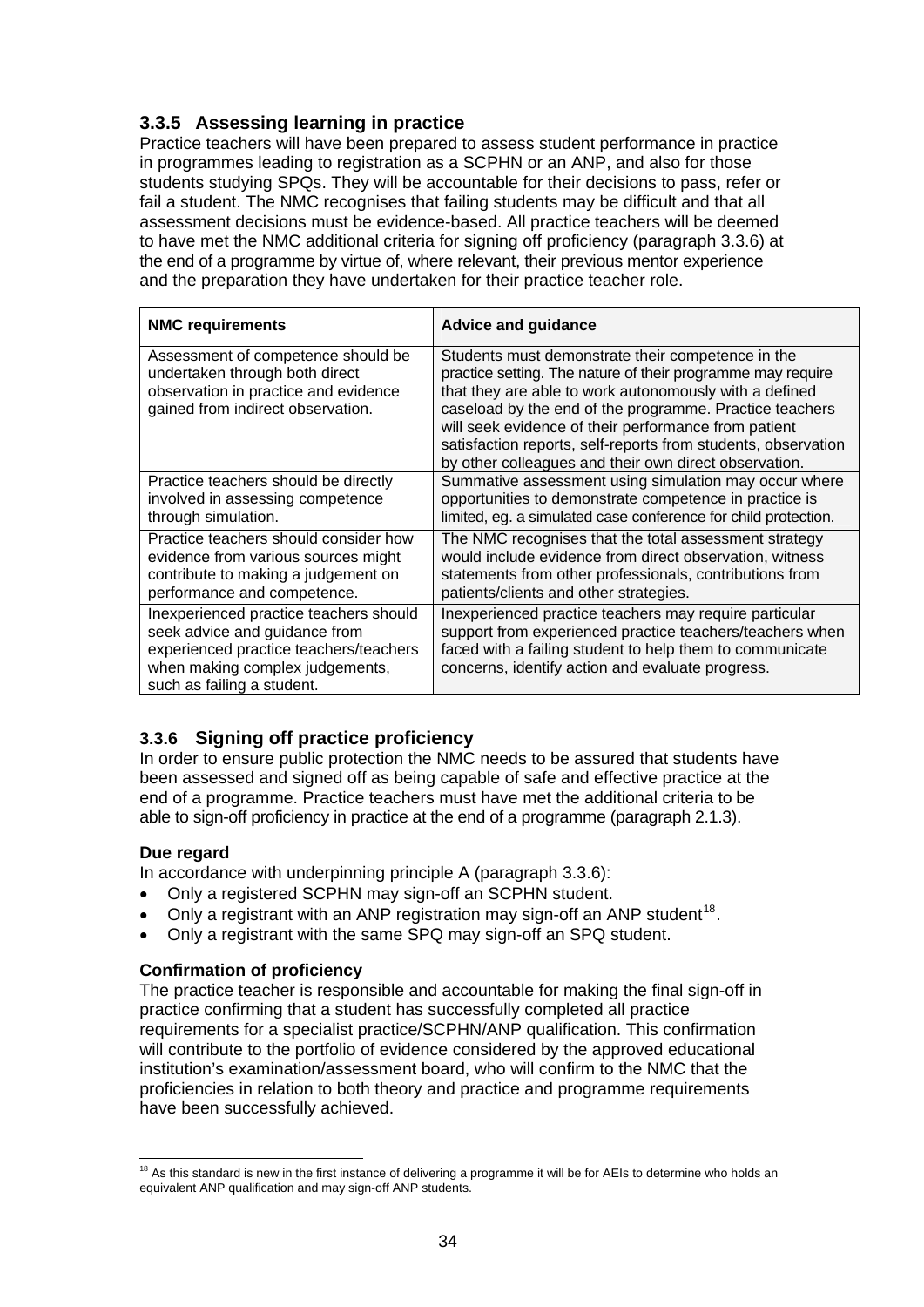| <b>NMC requirements</b>                                                                                                                                                                                                                                                  | <b>Advice and guidance</b>                                                                                                                                                                                                                                                                                                                                                                                                                                    |
|--------------------------------------------------------------------------------------------------------------------------------------------------------------------------------------------------------------------------------------------------------------------------|---------------------------------------------------------------------------------------------------------------------------------------------------------------------------------------------------------------------------------------------------------------------------------------------------------------------------------------------------------------------------------------------------------------------------------------------------------------|
| Practice teachers must keep sufficient<br>records to support and justify their<br>decisions on whether a student is or is<br>not competent/proficient.                                                                                                                   | The NMC considers it important that practice teachers<br>have an audit trail to support their decisions.                                                                                                                                                                                                                                                                                                                                                      |
| Practice teachers must have time<br>allocated to reflect, give feedback and<br>keep records of student achievement in<br>the final period of practice learning. This<br>will be the equivalent of an hour per<br>student per week.                                       | Throughout supervised practice experience the practice<br>teacher will require time to ensure that the student has<br>effective feedback on their performance so that the<br>ultimate decision on their proficiency is not unexpected.                                                                                                                                                                                                                        |
| The practice teacher must sign-off<br>achievement of practice outcomes,<br>competencies and final proficiency.                                                                                                                                                           | The practice teacher is responsible and accountable to<br>the NMC for confirming that outcomes, competencies and<br>NMC standards of proficiency have been met, which take<br>account of outstanding issues e.g. a repeat placement.                                                                                                                                                                                                                          |
| The programme leader must confirm to<br>the AEI Examination Board that all NMC<br>requirements have been met (to the<br>best of their knowledge) for individual<br>students presenting evidence of sign-off<br>of practice from the student's named<br>practice teacher. | AEI Examination or Assessment Boards should ensure<br>that confirmation is received, based on recorded evidence<br>of both theory and practice assessment, that all NMC<br>requirements have been met and proficiency achieved.                                                                                                                                                                                                                               |
| The student must self-declare their<br>good health and good character for<br>entry to a new part of the register.                                                                                                                                                        | Good health and good character will have been assessed<br>for admission to and maintenance on the register at initial<br>registration, and again for entry to and continued<br>participation in the current programme. Students should<br>advise their Personal Tutors of any issues that may affect<br>this. They are responsible and accountable for their self-<br>declaration to the NMC when applying for registration in a<br>new part of the register. |
| The programme leader/official<br>correspondent must provide a<br>supporting declaration of good health<br>and good character of the student for<br>registration.                                                                                                         | A declaration of the student's self-declaration must be<br>completed by a registrant who is the programme<br>leader/official correspondent (or her deputy), whose<br>name has been previously notified to the NMC, There<br>should be an audit trail of evidence (normally in the<br>student's record).                                                                                                                                                       |

# 3.4 Applying the NMC teacher standard in practice settings

The NMC teacher standard is mandatory for those registrants who are teachers employed in higher education and who support students on NMC approved programmes in practice settings. The NMC recognises that AEIs will have other teachers, who are not NMC registrants, who will contribute to teaching on NMC approved programmes in their area of specialist expertise. The NMC will, through its quality assurance processes verify that the majority of HE teachers who support NMC students in practice settings have attained, or are working towards, a teaching qualification that meets the NMC outcomes from stage 4.

Approved educational institutions that employ teachers holding an NMC approved qualification will determine the requirements for applying the standard in academic settings. The NMC is concerned that those registrants who meet the outcomes of stage 4 of the framework are able to apply their knowledge, skills and competence in practice and academic settings. The NMC requires that 50% of learning for its approved pre-registration and specialist practice programmes takes place in practice.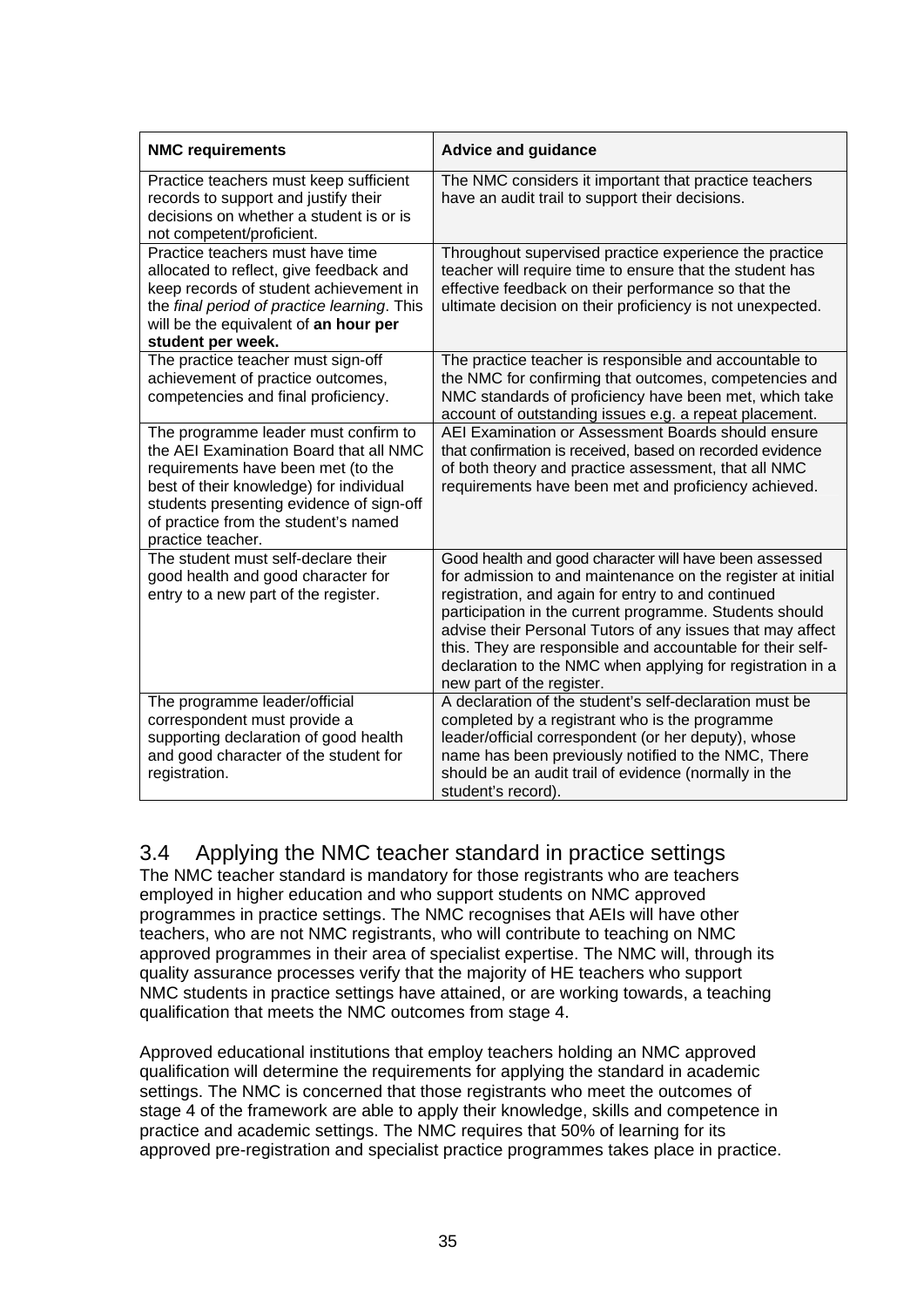<span id="page-35-0"></span>NMC nurse, midwife and specialist community public health nurse teachers must have contemporary experience to be able to support learning and assessment in practice settings. Such experience may take a variety of forms, such as: acting as a link tutor, supporting mentor development and updating, having an active clinical role for a part of their time, supporting clinical staff in their professional development in practice, being involved in practice development to support the evidence-base from which students draw, and contributing to practice-based research.

#### **3.4.1 Teacher preparation programmes**

NMC approved teacher programmes must:

- Be at a minimum academic level of postgraduate study, i.e. postgraduate certificate, diploma or degree (M level), according to the requirements of programme providers.
- Be at least one academic year in duration.
- Include a minimum of 12 weeks (360 hours) teaching practice.
- Demonstrate achievement of all of the outcomes of stage 4.

Programme providers should take account of the HE Academy *National Professional Standards Framework for Teaching and Supporting Learning in Higher Education*  (HE Academy, February 2006 – see Annexe 2). This framework was developed by the Higher Education Academy on behalf of the Higher Education sector and commissioned by Universities UK, the Standing Conference of Principles (SCOP) and the UK HE funding councils. The model provides a descriptor-based approach for HE institutions to determine their own criteria in the application of the standards framework. It is based upon applying areas of activity, core knowledge and professional values.

The HE Academy National Professional Standards Framework complements the NMC *Standards to support learning and assessment in practice*. The HE Academy framework is designed to be sector owned and applied to various staff groups from teaching assistants to those who have a substantive teaching role. This would allow programme providers to seek accreditation of their NMC approved teacher preparation programmes and, potentially, to have outcomes for mentors and practice teachers recognised by the HE Academy.

#### **3.4.2 Continuing professional development for teachers**

The NMC requires all NMC teachers to maintain and develop their knowledge, skills and competence as a teacher through regular updating. Those teachers employed in approved educational institutions will need to meet the requirements of their employers for scholarly activity. The NMC also requires that teachers focus on the practice aspects of their roles and ensure their knowledge of practice is contemporaneous and that, where appropriate, their skills are fit for safe and effective practice.

Teachers should be prepared to demonstrate to their employers, and NMC quality assurance agents, as appropriate<sup>[19](#page-35-0)</sup>, how they have maintained and developed their knowledge, skills and competence as teachers.

<sup>-</sup> $19$  All NMC approved institutions are monitored annually and a sample of programmes are subject to in-depth monitoring each year. The latter may involve NMC quality assurance agents in practice and education visits to examine evidence that NMC requirements are being met.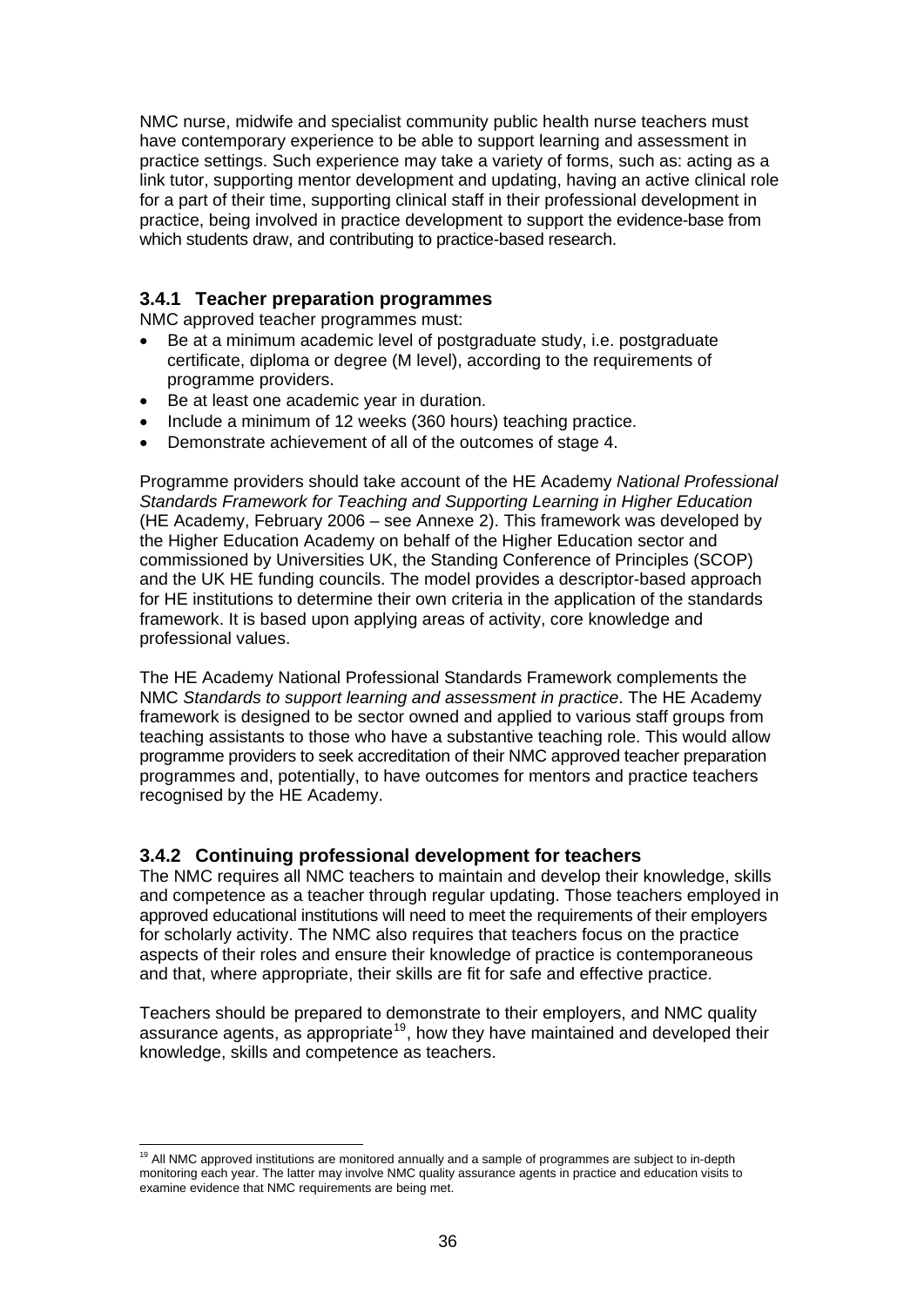# **3.4.3 Signing off proficiency**

Teachers are responsible for signing off the academic component of the programme. Many teachers will be involved in supporting learning and assessing assignments throughout the programme. The Programme Leader for Nursing or the Lead Midwife for Education, whose name has previously been notified to the Council, will make the *final sign-off* for the programme. They must ensure that they have seen evidence that the practice component of the programme has been signed off by a sign-off mentor or a practice teacher.

Only teachers who have a practice-based role, and who have met the additional criteria for a sign-off mentor (paragraph 2.1.3), may undertake sign-off of practice. This may apply where teachers have a role requiring them to take a practice caseload, as well as work in academic settings.

# **3.4.4 Allocated time for practice teaching activity**

Approved educational institutions will employ registrants who have successfully met the outcomes of stage 4 and recorded their qualification on the register, and other teachers who are not NMC registrants. The NMC expects teachers who are registrants to be able to support learning and assessment in both academic and practice learning environments. Teachers are therefore expected to spend a proportion of their time supporting student learning in practice (Recommendation 26 from *Fitness for Practice, UKCC 1999)*. The NMC advises that this should be approximately 20% of their normal teaching hours.

Teachers in HE might specialise in teaching, research or practice and these specialities may at times be in conflict. The NMC requirement for teachers to support practice-based learning may be achieved through a variety of strategies such as:

- Acting as a clinical teacher or a link tutor.
- Preparing, supporting and updating mentors and practice teachers.
- Taking part in practice-based action learning groups.
- Contributing to practice development.
- Undertaking practice-based research activity.
- Any other strategies that would enable teachers to maintain practice knowledge and awareness, and where appropriate, practice skills, i.e. midwifery teachers would require effective registration as a midwife, specialist community public health nurses teachers would normally have a limited caseload, nurse teachers working in specialist areas may similarly wish to maintain a limited caseload.

It is for programme providers to ensure that students have access to a sufficient number of teachers with expertise in practice, teaching, research and development to support their learning in both practice and academic learning environments.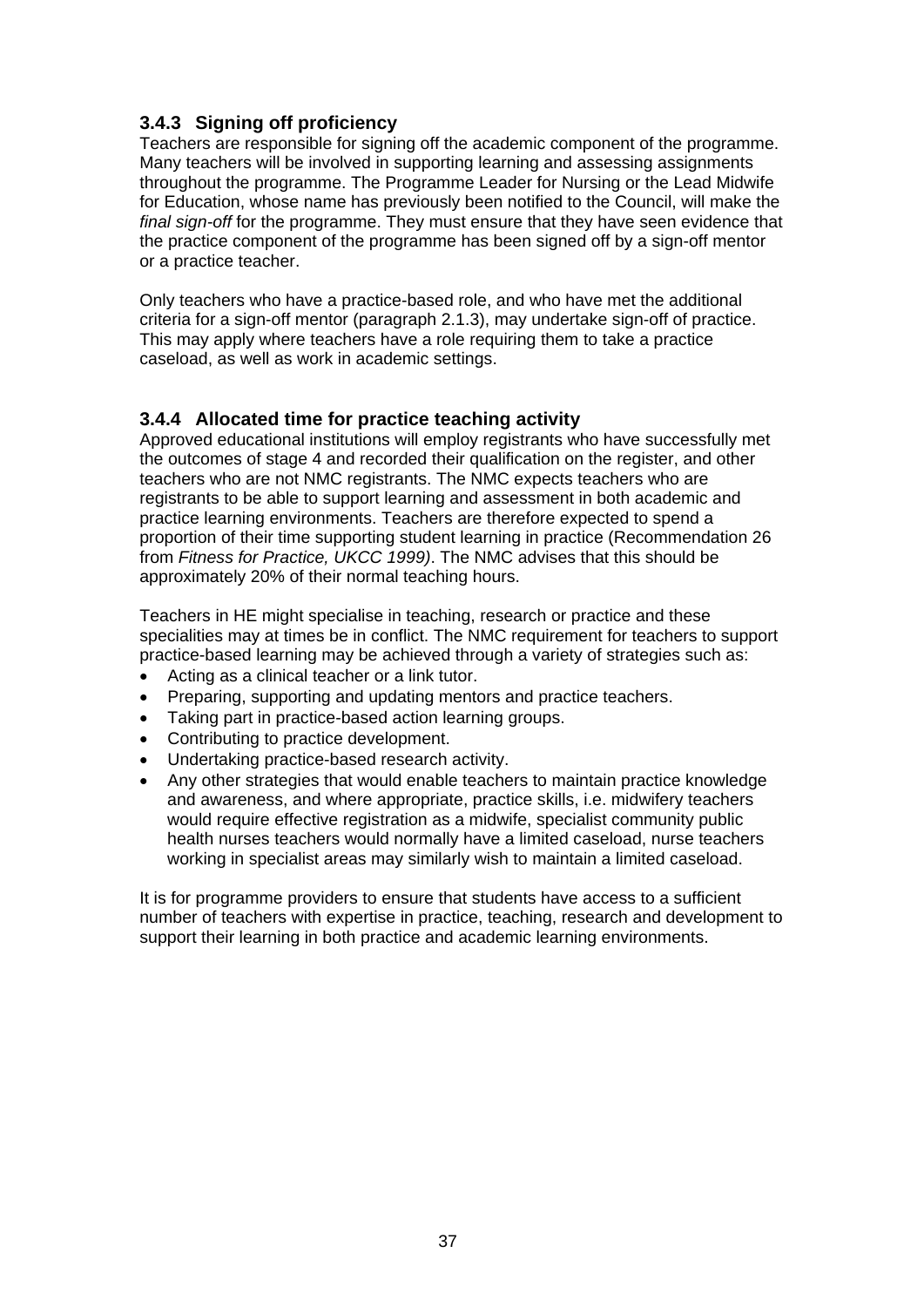# <span id="page-37-0"></span>Section 4 - Approval and monitoring of mentor, practice teacher and teacher standards

# 4.1 NMC approval of mentor/practice teacher preparation programmes

The NMC has agreed two routes for the approval of mentor/practice teacher preparation programmes. Programme providers may choose the option best suited to their purposes. The routes are:

# **Route 1**

Joint approval events for mentor/practice teacher preparation as part of approving pre-registration or specialist practice education/SCPHN/ANP programmes as appropriate. Route 1 would be suited to programme providers (approved educational institutions and their service partners) who already hold approval for pre-registration nursing/midwifery programmes, programmes leading to an NMC recordable specialist practice qualification, SCPHN registration or ANP registration<sup>[20](#page-37-0)</sup>. This route would allow programme providers to hold a joint event when the pre-registration, specialist practice, SCPHN or ANP programme is approved where both those programmes and the mentor/ practice teacher preparation programme would be considered. Separate documentation would be necessary for the mentor/practice teacher preparation programme.

#### **Route 2**

Framework approval events allowing one event to approve all standards set by the NMC as teaching roles. Route 2 would be best suited to those programme providers who already offer an NMC approved teacher preparation programme and who would be interested in developing these further to provide outcomes for mentors and practice teachers. Such programmes should provide stepping on and stepping off points and processes for AP(E)L to recognise achievement of previous stages (or equivalent) in the developmental framework. This route would also be suitable to those who do not offer an NMC approved pre-registration programme but who would wish to have approved mentors - such as those programme providers offering return to practice programmes or the overseas nurses programme.

# 4.2 NMC approval of teacher preparation programmes

The NMC already approves teacher preparation programmes leading to a recordable qualification on the register as part of its quality assurance processes. This arrangement would continue unchanged.

# 4.3 NMC monitoring arrangements

In October 2006 a new NMC quality assurance framework will be introduced based on risk assessment and delivered externally by agents acting on behalf of the NMC in England, Northern Ireland, Scotland and Wales. While the basic principles of NMC quality assurance will remain, in accordance with legislation, the process will focus on areas identified as being 'at risk'.

Reports of quality assurance activities, both approval events and annual monitoring, are published on the NMC website at www.nmc-uk.org.

<sup>-</sup><sup>20</sup> Subject to Privy Council approval.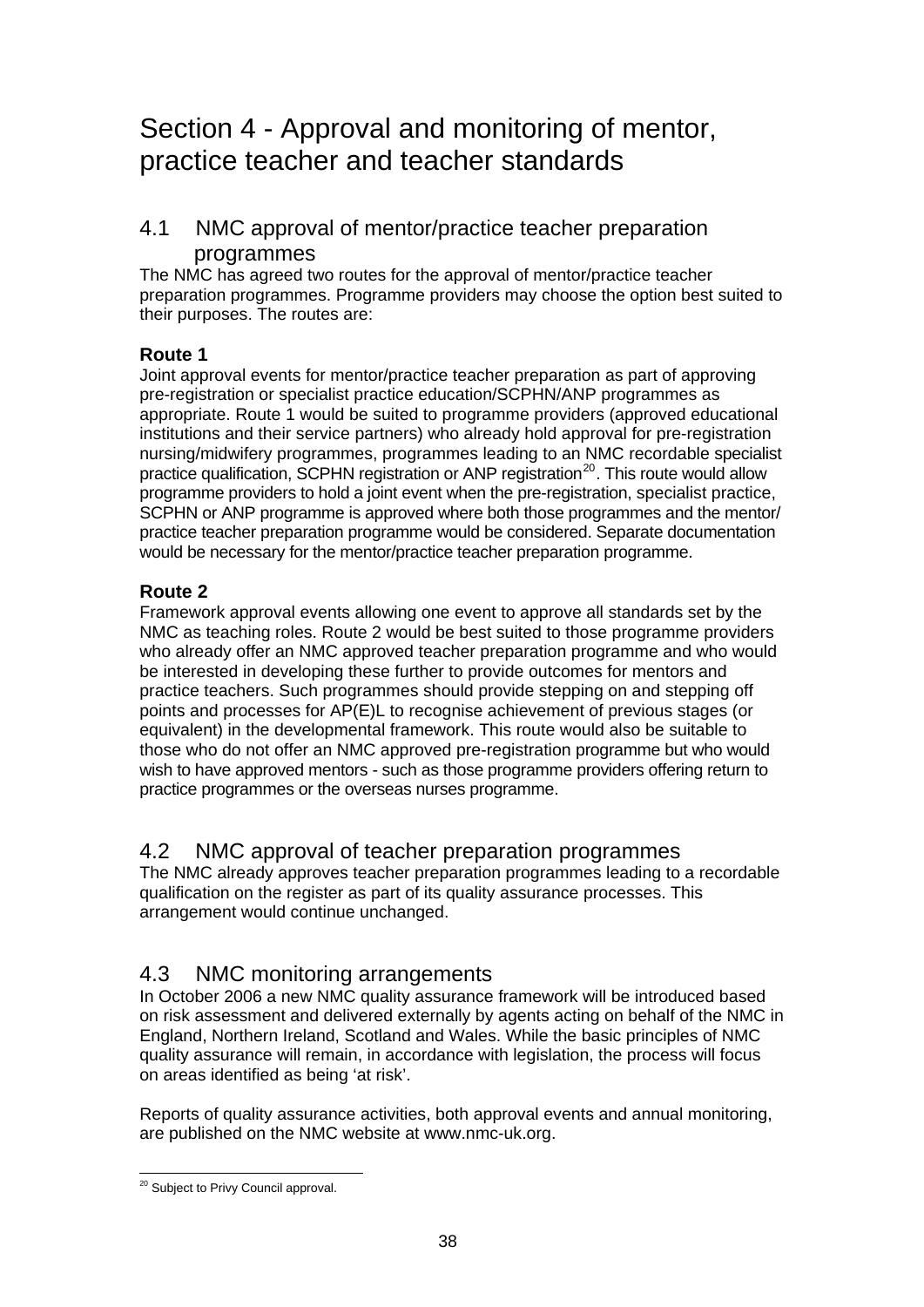# 4.4 NMC recognition of other teaching qualifications

The NMC recognises that some registrants may undertake teacher preparation programmes for their own interest and career development before making the decision to become a nurse, midwife or specialist community public health teacher. The NMC has previously offered a route for recording such a teaching qualification where it is deemed comparable to the NMC standard for the preparation of teachers. The NMC has agreed that this route should continue.

In such cases, the NMC requires sufficient evidence to demonstrate that the entry criteria for teacher preparation have been met, that the programme undertaken is comparable to that of an NMC approved programme in nature and content and that the registrant can provide evidence of mapping their learning and experience to demonstrate the current NMC requirements have been met. This includes evidence of assessed teaching activity, comparable with students studying an NMC approved programme for a period equivalent to a minimum of 12 weeks (or 360 hours). Such evidence must be verified by a nurse, midwife or specialist community public health nurse teacher, who has a recorded teaching qualification on the NMC register, and further supported by a reference from practice to confirm the registrant's ability to teach students in their area of practice.

Registrants intending to use the NMC recognition route to record a teaching qualification must be able to provide evidence that they:

- Meet NMC criteria for entry to a teacher preparation programme.
- Have undertaken continuing professional development, at least to first degree level, relevant to their area of practice.
- Have undertaken a post-graduate programme of teacher preparation.
- Have mapped their learning and experience to demonstrate that the outcomes of stage 4 have been met. This must be verified by a registrant who already has a teaching qualification recorded on the register and is currently employed to teach students in education leading to registration or a recorded qualification with the NMC.
- Are able to supply a reference from practice to support that they have the ability to teach students in practice.
- Confirm that they have undertaken at least 12 weeks (or 360 hours) of assessed teaching activity with students on an NMC approved programme leading to registration or a recordable qualification. An NMC registrant who has a recorded teaching qualification on the register must have assessed such teaching activity.

Such registrants would need to prepare a portfolio of evidence for local assessment by an NMC registrant who has a teaching qualification recorded on the register and who is employed at an NMC approved educational institution. This registrant will confirm to the NMC that evidence has been provided that all stage 4 outcomes have been met. Further education and experience may be required as a result of NMC assessment of evidence presented.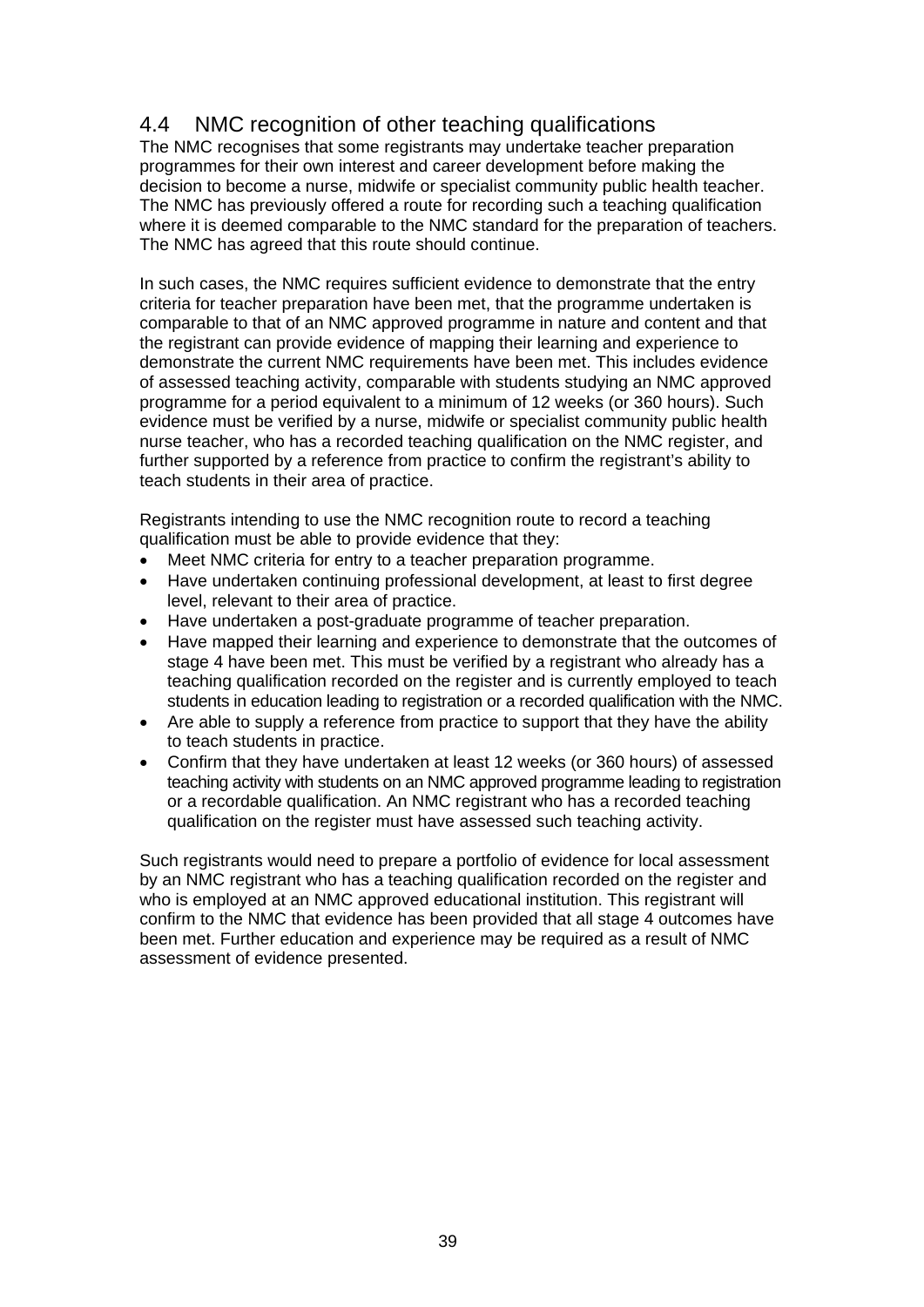# Section 5 - Glossary, references and annexes

# Glossary of terms

| <b>Accreditation of Prior</b><br>(Experiential) Learning<br>(AP(E)L) | Process of awarding credit for formal or experiential learning by<br>mapping it against defined learning outcomes of the programme<br>offered (see NMC QA Factsheet I/2004).                                                                                                                                                                                                                                                                                                                   |
|----------------------------------------------------------------------|------------------------------------------------------------------------------------------------------------------------------------------------------------------------------------------------------------------------------------------------------------------------------------------------------------------------------------------------------------------------------------------------------------------------------------------------------------------------------------------------|
| <b>Approved Educational</b><br><b>Institution (AEI)</b>              | An institution recognised by the NMC to provide NMC approved<br>programmes. Normally these are in higher education, however<br>the Nursing and Midwifery Order 2001 allows the NMC to<br>approve other institutions to deliver programmes that meet NMC<br>standards.                                                                                                                                                                                                                          |
| <b>Approval</b>                                                      | A process whereby the partners (see below) present their<br>programme for external scrutiny (or validation) which, if<br>successful, leads to joint approval by the NMC and the<br>approved educational institution.                                                                                                                                                                                                                                                                           |
| <b>Competency</b>                                                    | A competency describes the skills and abilities to practise safely<br>and effectively without the need for direct supervision.<br>Competencies are achieved incrementally throughout periods of<br>practice experience during a programme. At the end of the final<br>period of practice experience or supervised practice it is the<br>evidence of achievement of all competencies that enables sign-<br>off mentors or practice teachers to decide whether proficiency has<br>been achieved. |
| Due regard                                                           | Differentiates between the nurses', midwives' and specialist<br>community public health nurses' parts of the NMC register as<br>well as specific fields of practice within nursing, e.g. adult,<br>children, mental health and learning disability. Mentors and<br>practice teachers normally assess others only with due regard to<br>the parts on which they, themselves, are registered.                                                                                                    |
| <b>Fitness for practice</b>                                          | Requires the student to demonstrate that they are practising safely<br>and effectively, have met the standards of proficiency and all other<br>requirements to become registered.                                                                                                                                                                                                                                                                                                              |
| <b>Lead Midwife for</b><br><b>Education</b>                          | Named person within an approved educational institution<br>responsible for leading midwifery education and involved in all<br>processes relating to the approval and monitoring of NMC<br>approved midwifery programmes.                                                                                                                                                                                                                                                                       |
| Local register of<br>mentors/practice<br>teachers                    | Placement providers hold a register of all current mentors,<br>including sign-off mentors and practice teachers, that have met<br>the NMC outcomes for these roles and have additionally met the<br>NMC requirements for maintenance on the register.                                                                                                                                                                                                                                          |
| <b>Mentor</b>                                                        | A registrant who has met the outcomes of stage 2 and who<br>facilitates learning, and supervises and assesses students in a<br>practice setting.                                                                                                                                                                                                                                                                                                                                               |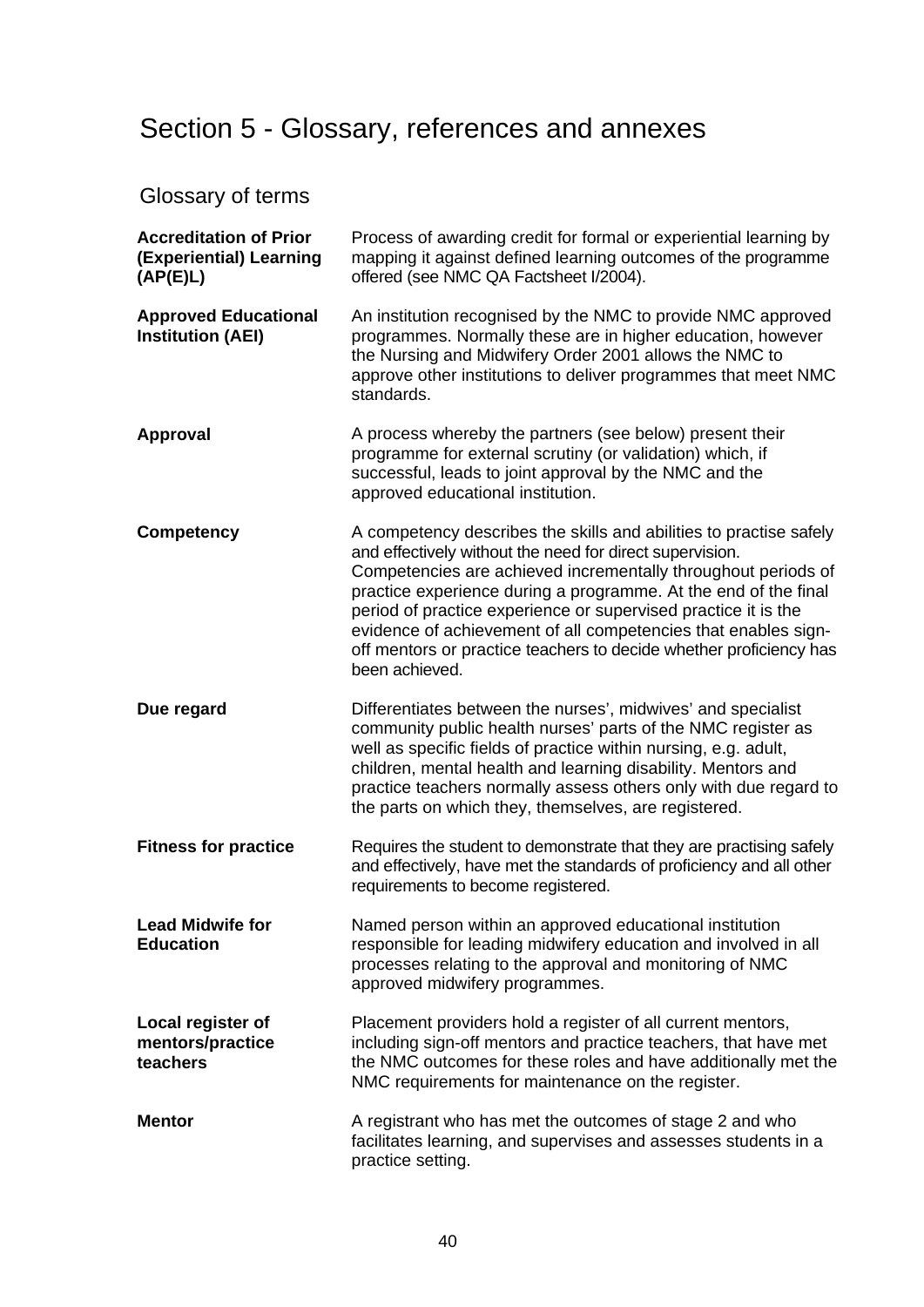| <b>Outcomes</b>                    | Outcomes identify the skills required at each stage of the<br>framework to meet the defined final competencies.                                                                                                                                                                                                                                                                                                                      |
|------------------------------------|--------------------------------------------------------------------------------------------------------------------------------------------------------------------------------------------------------------------------------------------------------------------------------------------------------------------------------------------------------------------------------------------------------------------------------------|
| Parts of the register              | The NMC register, which opened on 1 August 2004, has three<br>parts: nurse, midwife and specialist community public health<br>nurse. A mark on the register identifies the field of practice, i.e.<br>adult, children, mental health and learning disability nurses.                                                                                                                                                                 |
| Postgraduate                       | A postgraduate preparation programme is normally undertaken<br>following graduation from a first degree (or equivalent) and,<br>normally, at Master's level. Academic outcomes may be of<br>postgraduate certificate, diploma, degree or a specified number<br>of M level credits.                                                                                                                                                   |
| <b>Practice proficiency</b>        | A student is deemed proficient when they have successfully met<br>all of the NMC standards of proficiency for nursing, midwifery or<br>specialist community public health nursing, or the relevant<br>outcomes of an NMC specialist practice qualification, at the end<br>of an NMC approved programme. Practice proficiency may only<br>be signed off by a practice teacher or a mentor who has met the<br>NMC additional criteria. |
| <b>Practice teacher</b>            | A registrant who has gained knowledge, skills and competence<br>in both their specialist area of practice and in their teaching role,<br>meeting the outcomes of stage 3, and who facilitates learning,<br>supervises and assesses students in a practice setting.                                                                                                                                                                   |
| Preceptorship                      | The process through which existing registrants provide support<br>to newly qualified registrants.                                                                                                                                                                                                                                                                                                                                    |
| <b>Proficiencies</b>               | These are contained within the Standards of proficiency for each<br>of the three parts of the register. Fitness for practice is<br>demonstrated by meeting all NMC proficiencies and other<br>requirements by the end of the programme.                                                                                                                                                                                              |
| <b>Programme providers</b>         | Programme providers are partnerships formed between AEIs<br>and service providers who provide placement opportunities for<br>students on NMC approved programmes. Normally these<br>programmes are 50% theory and 50% practice. All partners are<br>responsible for ensuring that learning opportunities and support<br>for learning and assessment is available in both theory and<br>practice learning environments.               |
| <b>Quality Assurance (QA)</b>      | The process of determining that programmes are developed to<br>meet NMC requirements, are capable of being delivered<br>effectively and are implemented according to the terms of<br>approval. A new framework for NMC QA activity will be<br>introduced in October 2006 that will apply to all four UK countries<br>and be undertaken by contracted agents in each country.                                                         |
| <b>Recordable</b><br>qualification | A qualification, approved by the NMC that may be recorded on<br>the NMC register.                                                                                                                                                                                                                                                                                                                                                    |
| Registrable<br>qualification       | A qualification approved by the NMC that enables admission to<br>a part of the NMC professional register.                                                                                                                                                                                                                                                                                                                            |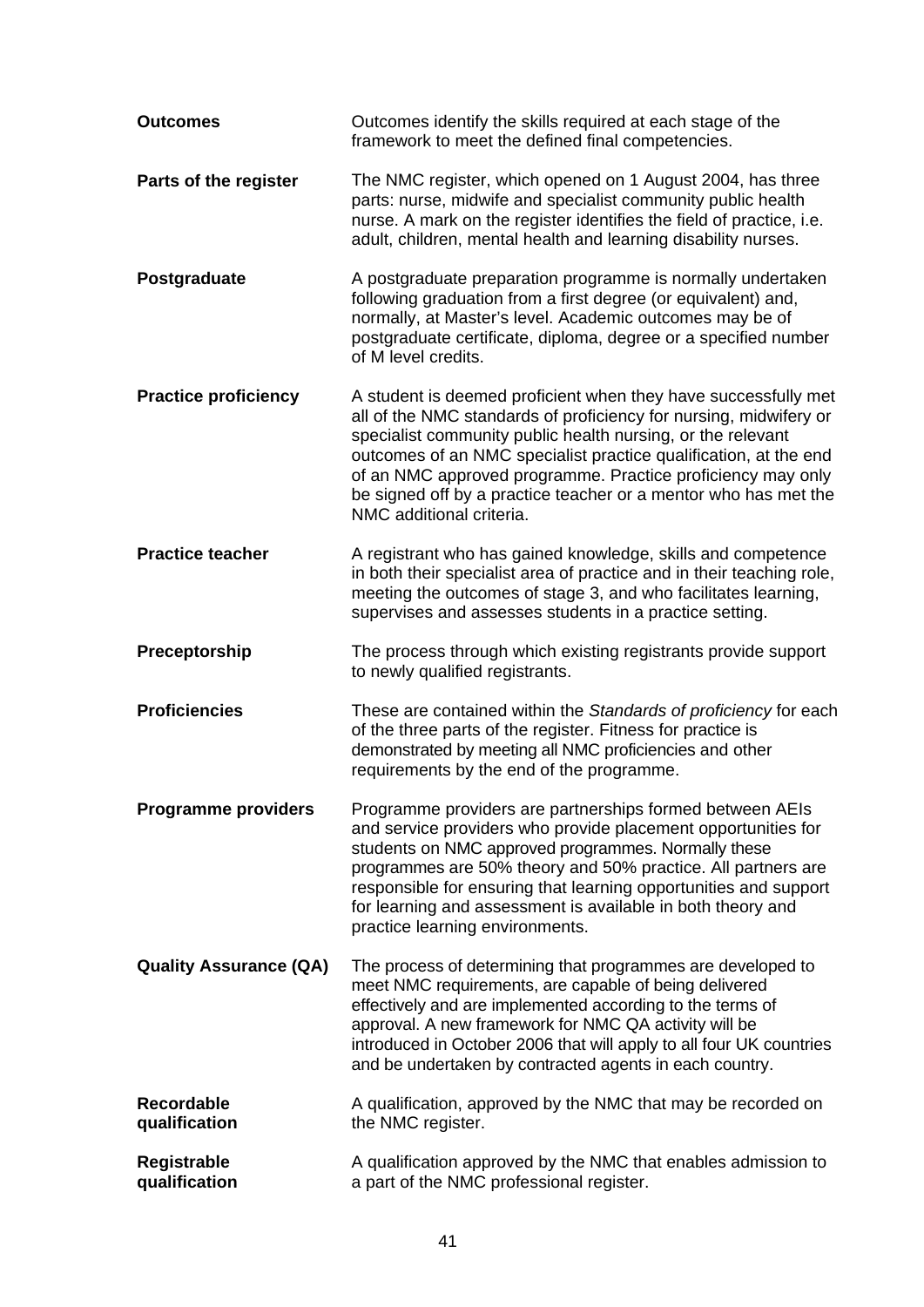| <b>Registrants</b>                                        | Nurses, midwives and specialist community public health nurses<br>currently entered in the NMC register.                                                                                                                                                                                                                                                                                                                                                                                                                                                                                                                                                                                               |
|-----------------------------------------------------------|--------------------------------------------------------------------------------------------------------------------------------------------------------------------------------------------------------------------------------------------------------------------------------------------------------------------------------------------------------------------------------------------------------------------------------------------------------------------------------------------------------------------------------------------------------------------------------------------------------------------------------------------------------------------------------------------------------|
| <b>Rules</b>                                              | Rules are established through legislation and they provide the<br>legal strategic framework from which the NMC develops<br>standards, e.g. Education, Registration and Registration<br>Appeals Rules 2004 (SI 2004/1767).                                                                                                                                                                                                                                                                                                                                                                                                                                                                              |
| <b>Sign-off mentor</b>                                    | Mentors are required to meet specified criteria in order to be<br>able to sign-off a student's practice proficiency at the end of an<br>NMC approved programme. All midwife mentors and practice<br>teachers will have met the requirements through their<br>preparation programme.                                                                                                                                                                                                                                                                                                                                                                                                                    |
| <b>Specialist Community</b><br><b>Public Health Nurse</b> | The NMC register has a part for registered specialist community<br>public health nurses (SCPHN). The Council has agreed<br>standards of proficiency for entry to this part of the register.<br>Existing groups of nurses have migrated to this part of the<br>register; these include health visitors, school nurses (who hold a<br>specialist practice qualification) and occupational health nurses<br>(who hold a specialist practice qualification). In the future<br>individual nurses and midwives who work in public health roles,<br>and can demonstrate that they have met the standards of<br>proficiency for this part of the register, may be able to apply to<br>be registered as RSCPHN. |
| <b>Standards</b>                                          | The NMC is required by the Nursing and Midwifery Order 2001<br>to establish standards of proficiency to be met by applicants to<br>different parts of the register. The standards are considered to<br>be necessary for safe and effective practice [Article 5(2)(a)].<br>These are set out within the Standards of proficiency for each of<br>the three parts of the register. The standards support the rules,<br>are mandatory and gain their authority from the legislation.                                                                                                                                                                                                                       |
| <b>Teacher</b>                                            | A registrant who has undertaken an NMC approved teacher<br>preparation programme, or equivalent and successfully<br>achieved the outcomes defined in stage 4 of the developmental<br>framework.                                                                                                                                                                                                                                                                                                                                                                                                                                                                                                        |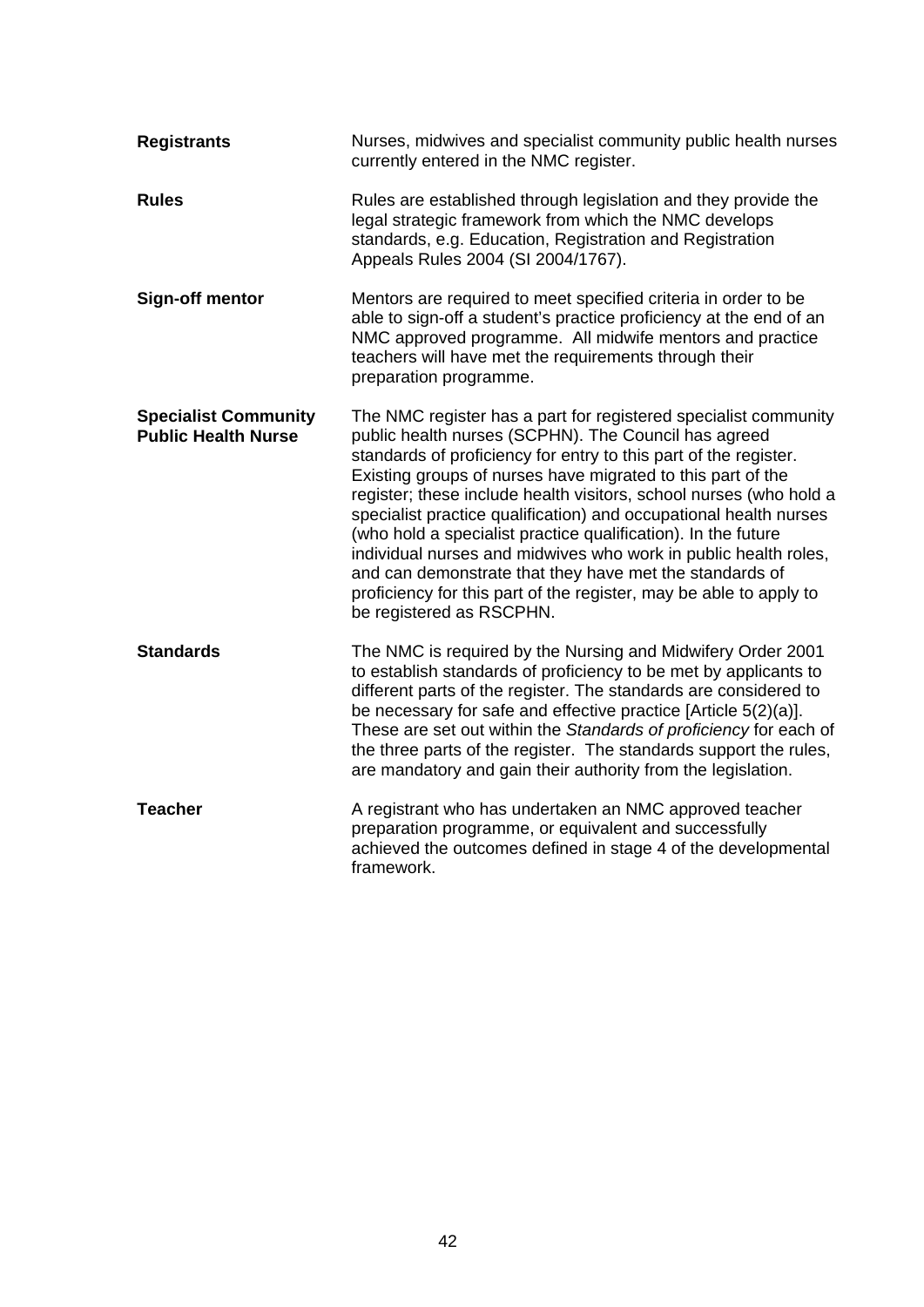#### References

Department of Health (2004) *The NHS Knowledge and Skills Framework* London, **HMSO** 

*Disability Discrimination Act* (1995), Norwich, HMSO

Disability Discrimination Act (2005) *An act to amend the DDA 1995: and for connected purposes* Norwich, HMSO

Higher Education Academy (2006) *National Professional Standards Framework for teaching and supporting learning in higher education* London, HE Academy

*The Nursing and Midwifery Council* (*Education, Registration and Registration Appeals) Rules Order of Council (SI 2004 No 1767)* Norwich, Office of Public Sector Information (OPSI)

*The Nursing and Midwifery Council* (*Midwives) Rules Order of Council (SI 2004 No 1764)* Norwich, Office of Public Sector Information (OPSI)

Nursing and Midwifery Council (2004) *Code of professional conduct: standard for conduct, performance and ethics* London, NMC

Nursing and Midwifery Council (2004) *Consultation on a standards to support learning and assessment in practice* London, NMC

Nursing and Midwifery Council (2005) *Consultation on fitness for practice at the point of registration* London, NMC

Nursing and Midwifery Council (2004) *Standards for the preparation of teachers on nurses, midwives and specialist community public health nurses* London, NMC

Nursing and Midwifery Council (2004) *Standards of proficiency for pre-registration nursing education* London, NMC

Nursing and Midwifery Council (2004) *Standards of proficiency for pre-registration midwifery education* London, NMC

Nursing and Midwifery Council (2004) *Standards of proficiency for pre-registration specialist community public health nursing education* London, NMC

Nursing and Midwifery Council (2004) *The PREP Handbook* London, NMC

Quality Assurance Agency (1999) *Code of practice for the assurance of academic quality and standards in higher education: Section 3: Students with disabilities* Gloucester, QAA

United Kingdom Central Council for Nursing, Midwifery and Health Visiting (1999) *Fitness for Practice* London, UKCC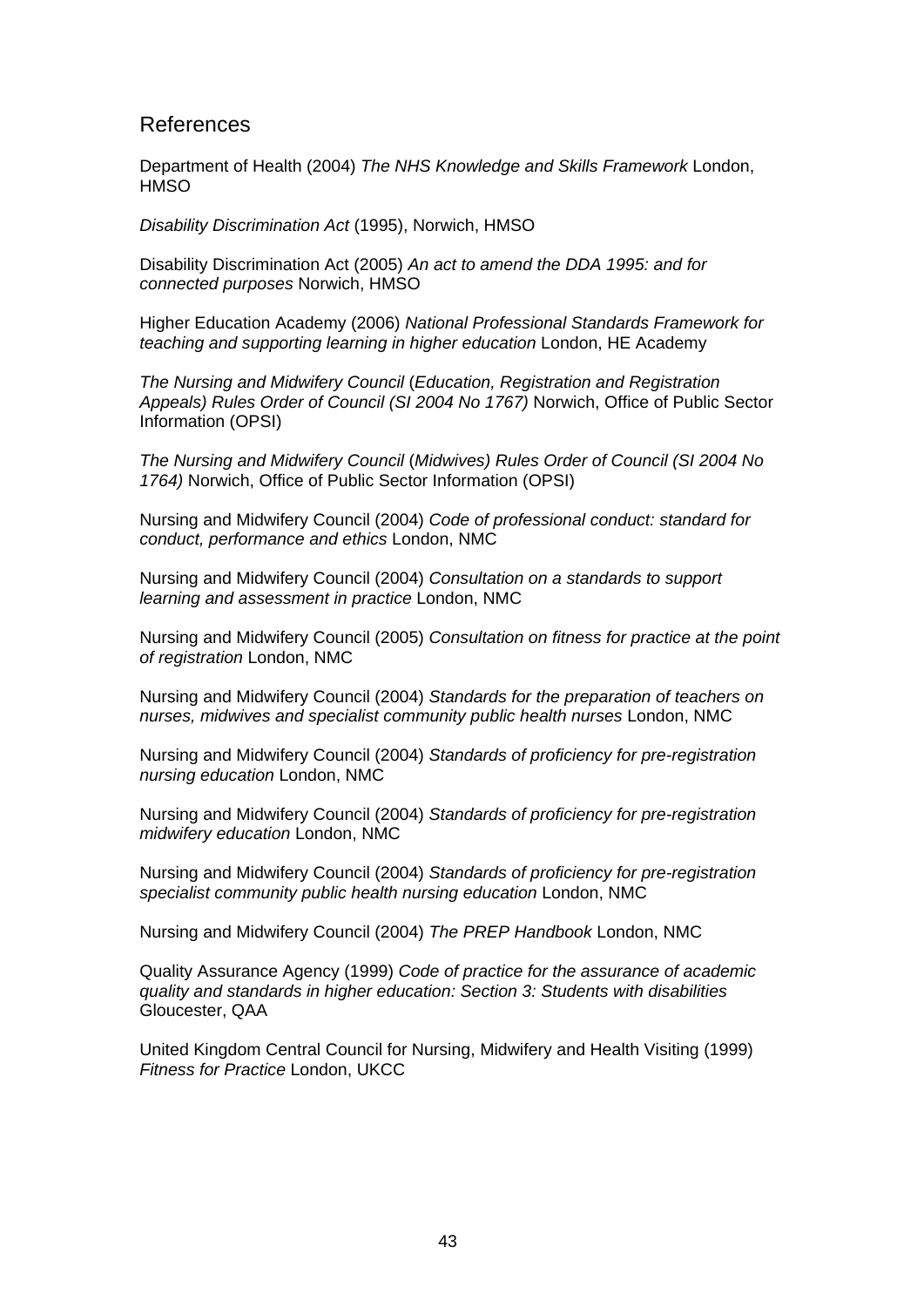# Annexe 1

# Developmental framework for a standards to support learning and assessment in practice

| <b>Domain</b>                                      | Stage 1<br><b>NMC registrants</b>                                                                                                                                                                                                                                                       | Stage 2<br><b>Mentor</b>                                                                                                                                                                                                                                                                                                                                                 | Stage 3<br><b>Practice teacher</b>                                                                                                                                                                                                                                                                                                                                                                                                                                                                                                                                                                                  | Stage 4<br><b>Teacher</b>                                                                                                                                                                                                                                                                                                                                                                                                                                                                                                                               |
|----------------------------------------------------|-----------------------------------------------------------------------------------------------------------------------------------------------------------------------------------------------------------------------------------------------------------------------------------------|--------------------------------------------------------------------------------------------------------------------------------------------------------------------------------------------------------------------------------------------------------------------------------------------------------------------------------------------------------------------------|---------------------------------------------------------------------------------------------------------------------------------------------------------------------------------------------------------------------------------------------------------------------------------------------------------------------------------------------------------------------------------------------------------------------------------------------------------------------------------------------------------------------------------------------------------------------------------------------------------------------|---------------------------------------------------------------------------------------------------------------------------------------------------------------------------------------------------------------------------------------------------------------------------------------------------------------------------------------------------------------------------------------------------------------------------------------------------------------------------------------------------------------------------------------------------------|
|                                                    | students in both practice and academic learning environments                                                                                                                                                                                                                            | Demonstrate effective relationship building skills sufficient to support learning, as part of a wider interprofessional team, for a range of                                                                                                                                                                                                                             |                                                                                                                                                                                                                                                                                                                                                                                                                                                                                                                                                                                                                     |                                                                                                                                                                                                                                                                                                                                                                                                                                                                                                                                                         |
| Establishing<br>effective working<br>relationships | work as a member of the<br>$\bullet$<br>multi-professional team,<br>contributing effectively to<br>team working<br>support those who are<br>new to the team in<br>integrating into the<br>practice learning<br>environment<br>act as a role model for<br>safe and effective<br>practice | develop effective working<br>$\bullet$<br>relationships based on<br>mutual trust and respect<br>demonstrate an<br>$\bullet$<br>understanding of factors<br>that influence how<br>students and integrate<br>into practice settings<br>provide ongoing and<br>$\bullet$<br>constructive support to<br>facilitate transition from<br>one learning environment<br>to another | have effective<br>$\bullet$<br>professional and<br>interprofessional working<br>relationships to support<br>learning for entry to the<br>register and education at<br>a level beyond initial<br>registration<br>be able to support<br>$\bullet$<br>students moving into<br>specific areas of practice<br>or a level of practice<br>beyond initial registration,<br>identifying their individual<br>needs in moving to a<br>different level of practice<br>support mentors and<br>$\bullet$<br>other professionals in<br>their roles to support<br>learning across practice<br>and academic learning<br>environments | demonstrate effective<br>$\bullet$<br>relationships with other<br>members of the teaching<br>teams in practice and<br>academic settings based<br>on mutual trust and<br>respect<br>maintain appropriate<br>supportive relationships<br>with a range of students,<br>mentors, practice<br>teachers and other<br>professionals<br>foster peer support and<br>peer learning in practice<br>and academic settings for<br>all students<br>support students to<br>integrate into new<br>environments and<br>working teams to<br>enhance access to<br>learning |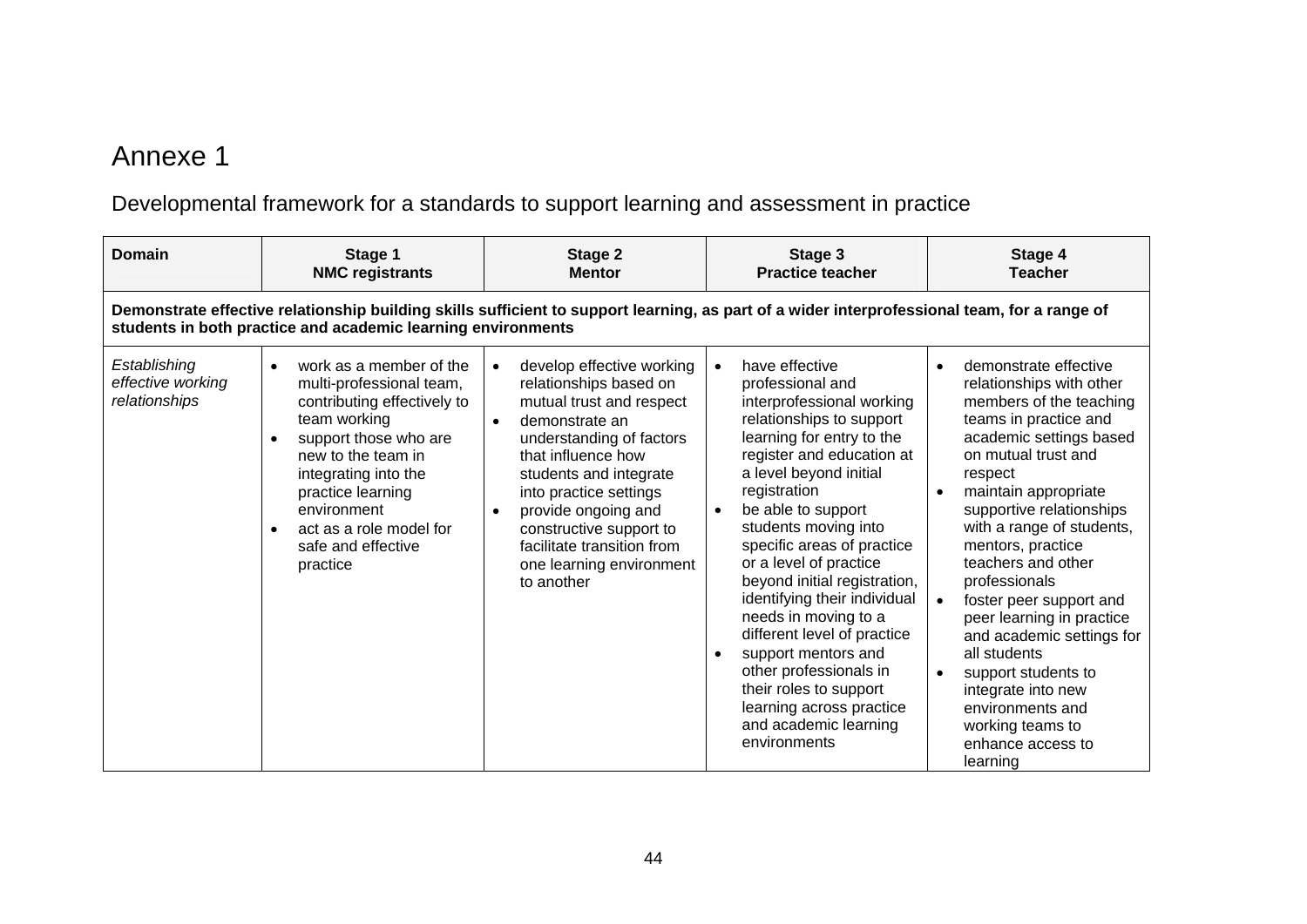| Domain                      | Stage 1<br><b>NMC registrants</b>                                                                                                                                                                                                                                     | Stage 2<br><b>Mentor</b>                                                                                                                                                                                                                                                                                                                                                                                                   | Stage 3<br><b>Practice teacher</b>                                                                                                                                                                                                                                                                                                                           | Stage 4<br><b>Qualified teacher</b>                                                                                                                                                                                                                                                                                                                                                                                                                                                                                                                                                                                                 |  |  |  |
|-----------------------------|-----------------------------------------------------------------------------------------------------------------------------------------------------------------------------------------------------------------------------------------------------------------------|----------------------------------------------------------------------------------------------------------------------------------------------------------------------------------------------------------------------------------------------------------------------------------------------------------------------------------------------------------------------------------------------------------------------------|--------------------------------------------------------------------------------------------------------------------------------------------------------------------------------------------------------------------------------------------------------------------------------------------------------------------------------------------------------------|-------------------------------------------------------------------------------------------------------------------------------------------------------------------------------------------------------------------------------------------------------------------------------------------------------------------------------------------------------------------------------------------------------------------------------------------------------------------------------------------------------------------------------------------------------------------------------------------------------------------------------------|--|--|--|
|                             | Facilitate learning for a range of students, within a particular area of practice where appropriate, encouraging self-management of learning<br>opportunities and providing support to maximise individual potential                                                  |                                                                                                                                                                                                                                                                                                                                                                                                                            |                                                                                                                                                                                                                                                                                                                                                              |                                                                                                                                                                                                                                                                                                                                                                                                                                                                                                                                                                                                                                     |  |  |  |
| Facilitation of<br>learning | co-operate with those<br>$\bullet$<br>who have defined<br>support roles<br>contributing towards<br>the provision of<br>effective learning<br>experiences<br>share their own<br>$\bullet$<br>knowledge and skills to<br>enable others to learn in<br>practice settings | use knowledge of the<br>$\bullet$<br>student's stage of<br>learning to select<br>appropriate learning<br>opportunities to meet<br>individual needs<br>facilitate the selection of<br>appropriate learning<br>strategies to integrate<br>learning from practice<br>and academic<br>experiences<br>support students in<br>critically reflecting upon<br>their learning<br>experiences in order to<br>enhance future learning | enable students to relate<br>$\bullet$<br>theory to practice whilst<br>developing critically<br>reflective skills<br>foster professional<br>$\bullet$<br>growth and personal<br>development by use of<br>effective communication<br>and facilitation skills<br>facilitate and develop the<br>$\bullet$<br>ethos of interprofessional<br>learning and working | promote development of<br>enquiring, reflective,<br>critical and innovative<br>approaches to learning<br>implement a range of<br>learning and teaching<br>strategies across a wide<br>range of settings<br>provide support and<br>advice, with ongoing and<br>constructive feedback to<br>students, to maximise<br>individual potential<br>co-ordinate learning<br>$\bullet$<br>within an interprofessional<br>learning and working<br>environment<br>facilitate integration of<br>learning from practice<br>and academic settings<br>act as a practice expert<br>to support development<br>of knowledge and skills<br>for practice |  |  |  |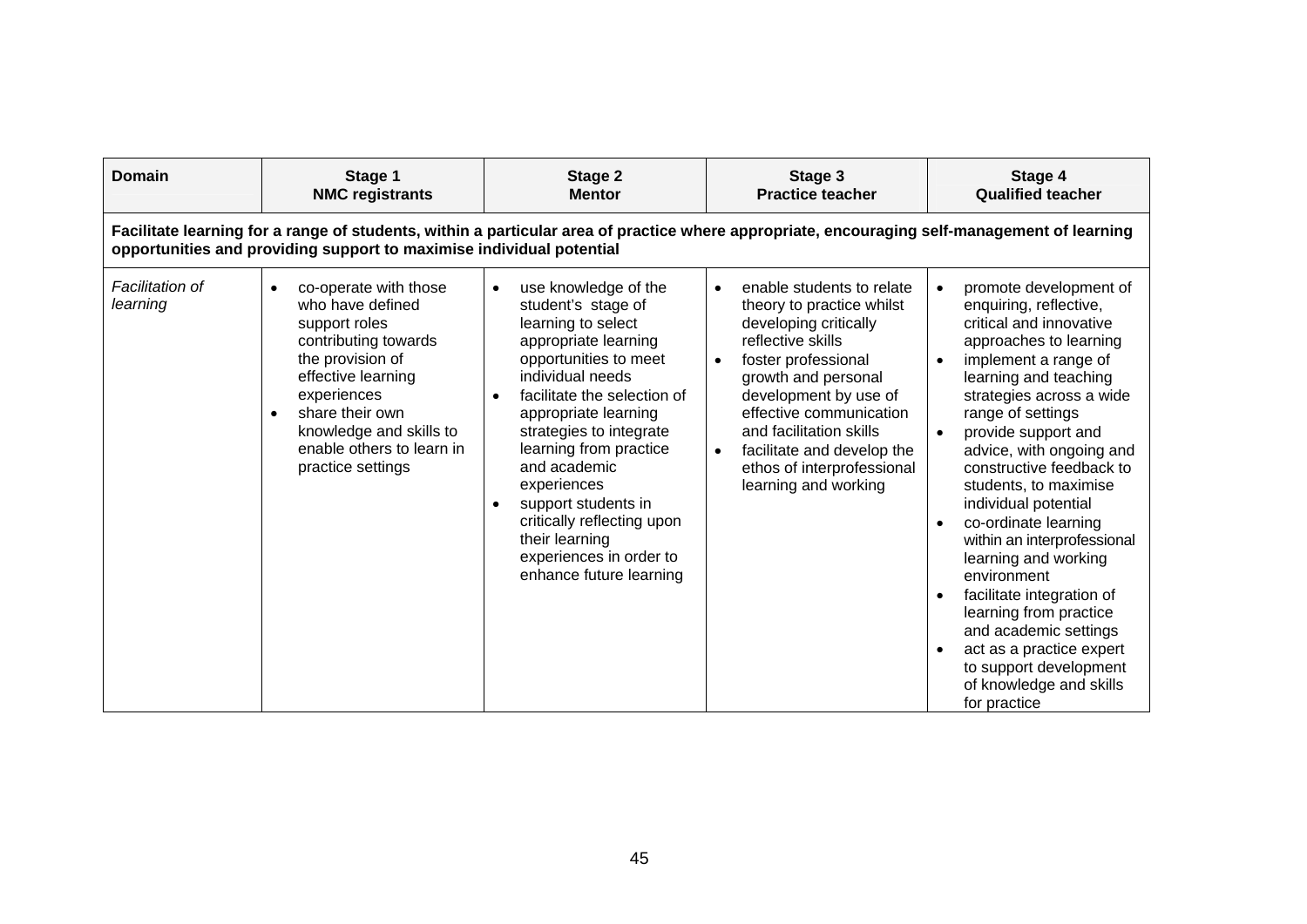| Domain                           | Stage 1<br><b>NMC registrants</b>                                                                                                                                                                                                                                                                                          | Stage 2<br><b>Mentor</b>                                                                                                                                                                                                                                                                                                                                                                                                                                                                                                                                                                                                                                                                         | Stage 3<br><b>Practice teacher</b>                                                                                                                                                                                                                                                                                                                                                                                                                                                                                                                                                                                                                                                                                                                                                                                  | Stage 4<br><b>Qualified teacher</b>                                                                                                                                                                                                                                                                                                                                                                                                                                                                                                                                                                                                                                                                                                                                                                             |
|----------------------------------|----------------------------------------------------------------------------------------------------------------------------------------------------------------------------------------------------------------------------------------------------------------------------------------------------------------------------|--------------------------------------------------------------------------------------------------------------------------------------------------------------------------------------------------------------------------------------------------------------------------------------------------------------------------------------------------------------------------------------------------------------------------------------------------------------------------------------------------------------------------------------------------------------------------------------------------------------------------------------------------------------------------------------------------|---------------------------------------------------------------------------------------------------------------------------------------------------------------------------------------------------------------------------------------------------------------------------------------------------------------------------------------------------------------------------------------------------------------------------------------------------------------------------------------------------------------------------------------------------------------------------------------------------------------------------------------------------------------------------------------------------------------------------------------------------------------------------------------------------------------------|-----------------------------------------------------------------------------------------------------------------------------------------------------------------------------------------------------------------------------------------------------------------------------------------------------------------------------------------------------------------------------------------------------------------------------------------------------------------------------------------------------------------------------------------------------------------------------------------------------------------------------------------------------------------------------------------------------------------------------------------------------------------------------------------------------------------|
|                                  | qualification at a level above initial registration                                                                                                                                                                                                                                                                        | Assess learning in order to make judgements related to the NMC standards of proficiency for entry to the register or for recording a                                                                                                                                                                                                                                                                                                                                                                                                                                                                                                                                                             |                                                                                                                                                                                                                                                                                                                                                                                                                                                                                                                                                                                                                                                                                                                                                                                                                     |                                                                                                                                                                                                                                                                                                                                                                                                                                                                                                                                                                                                                                                                                                                                                                                                                 |
| Assessment and<br>accountability | work to The NMC<br>$\bullet$<br>code of professional<br>conduct in<br>maintaining own<br>knowledge and<br>proficiency for safe<br>and effective practice<br>provide feedback to<br>$\bullet$<br>others in learning<br>situations and to<br>those who are<br>supporting them so<br>that learning is<br>effectively assessed | foster professional growth,<br>$\bullet$<br>personal development and<br>accountability through<br>support of students in<br>practice<br>demonstrate a breadth of<br>$\bullet$<br>understanding of assessment<br>strategies and ability to<br>contribute to the total<br>assessment process as<br>part of the teaching team<br>provide constructive<br>$\bullet$<br>feedback to students and<br>assist them in identifying<br>future learning needs and<br>actions, manage failing<br>students so that they may<br>enhance their performance<br>and capabilities for safe<br>and effective practice or be<br>able to understand their<br>failure and the implications<br>of this for their future | set effective professional<br>$\bullet$<br>boundaries whilst creating<br>a dynamic, constructive<br>teacher-student<br>relationship<br>in partnership with other<br>$\bullet$<br>members of the teaching<br>team use knowledge and<br>experience to design and<br>implement assessment<br>frameworks<br>be able to assess practice<br>$\bullet$<br>for registration and also at<br>a level beyond that of initial<br>registration<br>provide constructive<br>$\bullet$<br>feedback to students and<br>assist them in identifying<br>future learning needs and<br>actions, managing failing<br>students so that they may<br>either enhance their<br>performance and<br>capabilities for safe and<br>effective practice or be able<br>to understand their failure<br>and the implications of this<br>for their future | set and maintain professional<br>$\bullet$<br>boundaries that are<br>sufficiently flexible for<br>interprofessional learning<br>develop, with others,<br>effective assessment<br>strategies to ensure that<br>standards of proficiency for<br>registration or recordable<br>qualifications at a level<br>beyond initial registration<br>are met<br>support others involved in<br>the assessment process,<br>students, mentors and<br>peers<br>provide constructive<br>feedback to students and<br>assist them in identifying<br>future learning needs and<br>actions, managing failing<br>students so that they may<br>either enhance their<br>performance and<br>capabilities for safe and<br>effective practice or be able<br>to understand their failure<br>and the implications of this<br>for their future |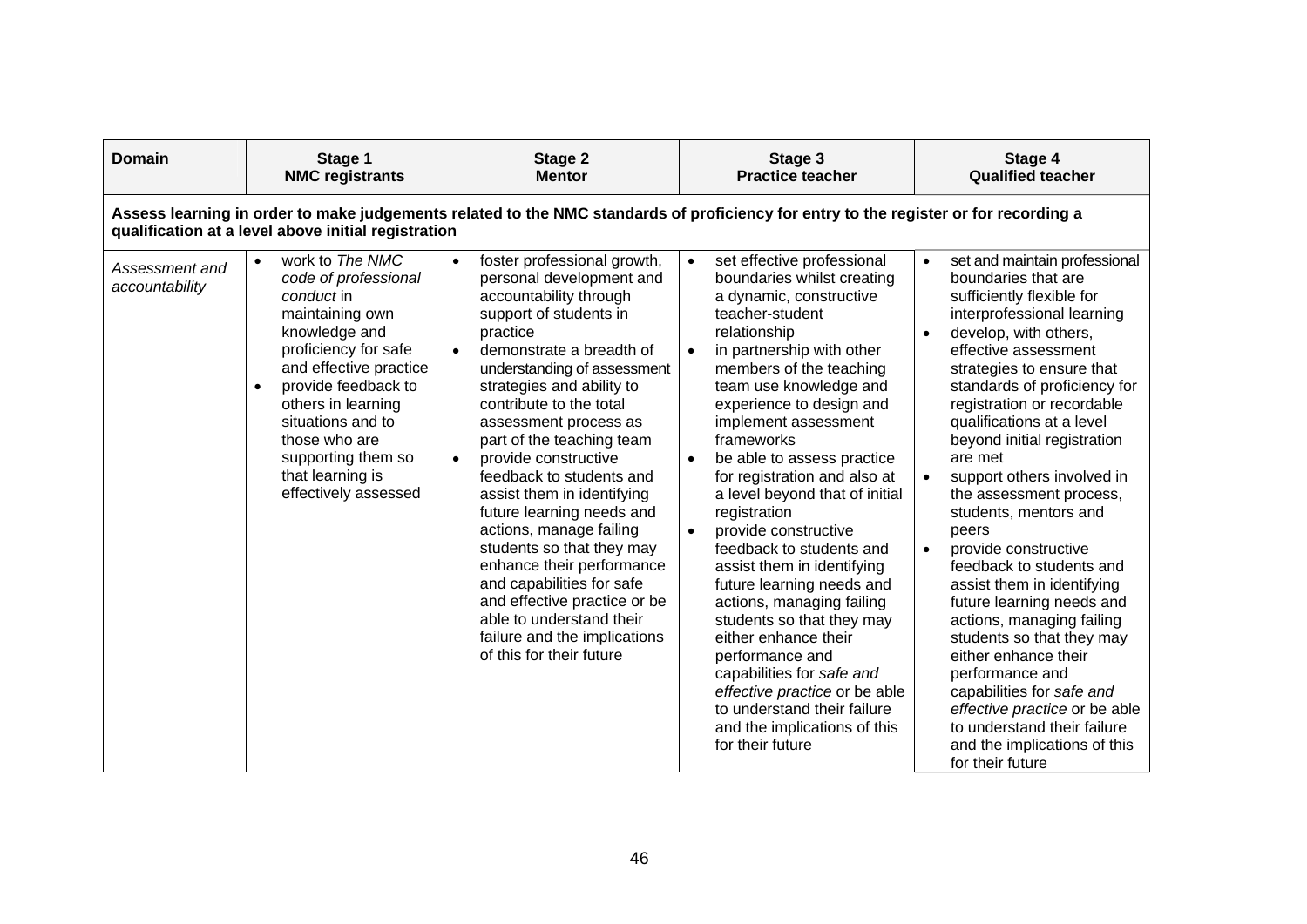#### *Continued…*

| Domain                                              | Stage 1<br><b>NMC registrants</b>                                                                                                    | Stage 2<br><b>Mentor</b>                                                                                                                                                                                                                                                           | Stage 3<br><b>Practice teacher</b>                                                                                                                                                                                                         | Stage 4<br><b>Qualified teacher</b>                                                                                                                                                                                                                                               |
|-----------------------------------------------------|--------------------------------------------------------------------------------------------------------------------------------------|------------------------------------------------------------------------------------------------------------------------------------------------------------------------------------------------------------------------------------------------------------------------------------|--------------------------------------------------------------------------------------------------------------------------------------------------------------------------------------------------------------------------------------------|-----------------------------------------------------------------------------------------------------------------------------------------------------------------------------------------------------------------------------------------------------------------------------------|
| qualification at a level above initial registration | Assess learning in order to make judgements related to the NMC standards of proficiency for entry to the register or for recording a |                                                                                                                                                                                                                                                                                    |                                                                                                                                                                                                                                            |                                                                                                                                                                                                                                                                                   |
| Assessment and<br>accountability                    |                                                                                                                                      | be accountable for<br>confirming that students<br>have met or not met the<br>NMC competencies in<br>practice and as a sign-<br>off mentor confirm that<br>students have met or<br>not met the NMC<br>standards of proficiency<br>and are capable of safe<br>and effective practice | be accountable for<br>confirming that students<br>have met or not met<br>NMC standards of<br>proficiency in practice<br>for registration at a<br>level beyond initial<br>registration and are<br>capable of safe and<br>effective practice | be accountable for their<br>$\bullet$<br>decisions related to<br>fitness to practise for<br>registration or<br>recordable<br>qualifications,<br>underpinning such<br>decisions with an<br>evidence base derived<br>from appropriate and<br>effective monitoring of<br>performance |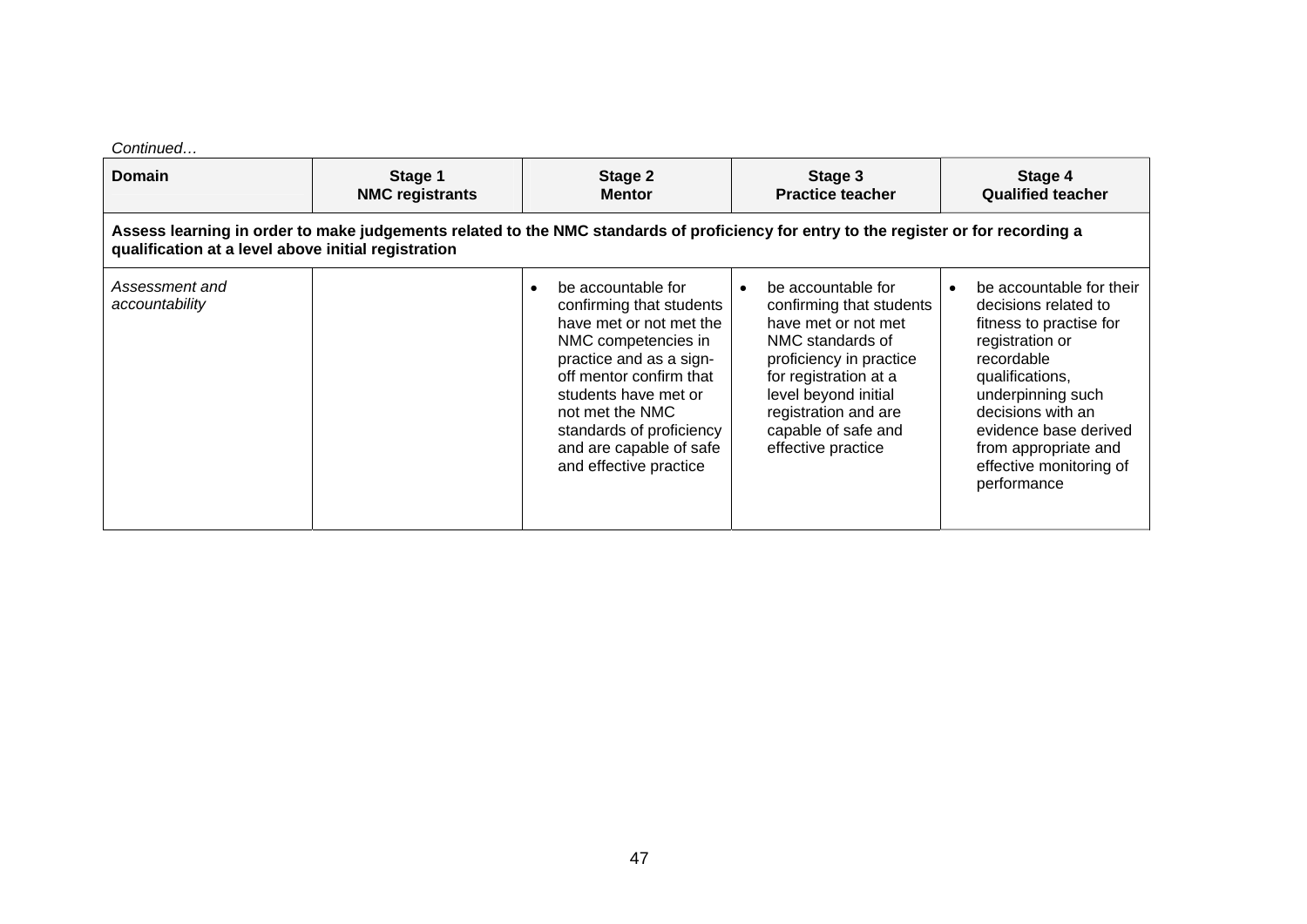| <b>Domain</b>          | Stage 1<br><b>NMC registrants</b>                                                                                                                                                                                                                     | Stage 2<br><b>Mentor</b>                                                                                                                                                                                                                                                                        | Stage 3<br><b>Practice teacher</b>                                                                                                                                                                                                                                                                                                                                                                                                                                                                                                                                                                                                       | Stage 4<br><b>Qualified teacher</b>                                                                                                                                                                                                                                                                                                                                                                                                                                                                                                                                                                                                                                                                                                                                     |
|------------------------|-------------------------------------------------------------------------------------------------------------------------------------------------------------------------------------------------------------------------------------------------------|-------------------------------------------------------------------------------------------------------------------------------------------------------------------------------------------------------------------------------------------------------------------------------------------------|------------------------------------------------------------------------------------------------------------------------------------------------------------------------------------------------------------------------------------------------------------------------------------------------------------------------------------------------------------------------------------------------------------------------------------------------------------------------------------------------------------------------------------------------------------------------------------------------------------------------------------------|-------------------------------------------------------------------------------------------------------------------------------------------------------------------------------------------------------------------------------------------------------------------------------------------------------------------------------------------------------------------------------------------------------------------------------------------------------------------------------------------------------------------------------------------------------------------------------------------------------------------------------------------------------------------------------------------------------------------------------------------------------------------------|
|                        |                                                                                                                                                                                                                                                       | Determine strategies for evaluating learning in practice and academic settings to ensure that the NMC standards of proficiency for<br>registration or recording a qualification at a level above initial registration have been met                                                             |                                                                                                                                                                                                                                                                                                                                                                                                                                                                                                                                                                                                                                          |                                                                                                                                                                                                                                                                                                                                                                                                                                                                                                                                                                                                                                                                                                                                                                         |
| Evaluation of learning | contribute information<br>$\bullet$<br>related to those learning<br>in practice, and about<br>the nature of learning<br>experiences, to enable<br>those supporting<br>students to make<br>judgements on the<br>quality of the learning<br>environment | contribute to evaluation<br>of student learning and<br>assessment<br>experiences, proposing<br>aspects for change<br>resulting from such<br>evaluation<br>participate in self and<br>peer evaluation to<br>facilitate personal<br>development and<br>contribute to the<br>development of others | design evaluation<br>$\bullet$<br>strategies to determine<br>the effectiveness of<br>practice and academic<br>experience accessed by<br>students at both<br>registration level and<br>those in education at a<br>level beyond initial<br>registration<br>collaborate with other<br>$\bullet$<br>members of the<br>teaching team to judge<br>and develop learning,<br>assessment and<br>support appropriate to<br>practice and levels of<br>education<br>collect evidence on the<br>$\bullet$<br>quality of education in<br>practice, and determine<br>how well NMC<br>requirements for<br>standards of proficiency<br>are being achieved | determine and use<br>$\bullet$<br>criteria for evaluating the<br>effectiveness of learning<br>environments, acting on<br>findings, with others, to<br>enhance quality<br>foster and participate in<br>self and peer evaluation<br>to enable students to<br>manage their own<br>learning in practice and<br>academic settings and to<br>enhance personal<br>professional development<br>evaluate the effectiveness<br>of assessment strategies<br>in providing evidence to<br>make judgements on<br>fitness for practise<br>report on the quality of<br>practice and academic<br>learning environments to<br>demonstrate that NMC<br>requirements have been<br>met, particularly in<br>relation to support of<br>students and achievement<br>of standards of proficiency |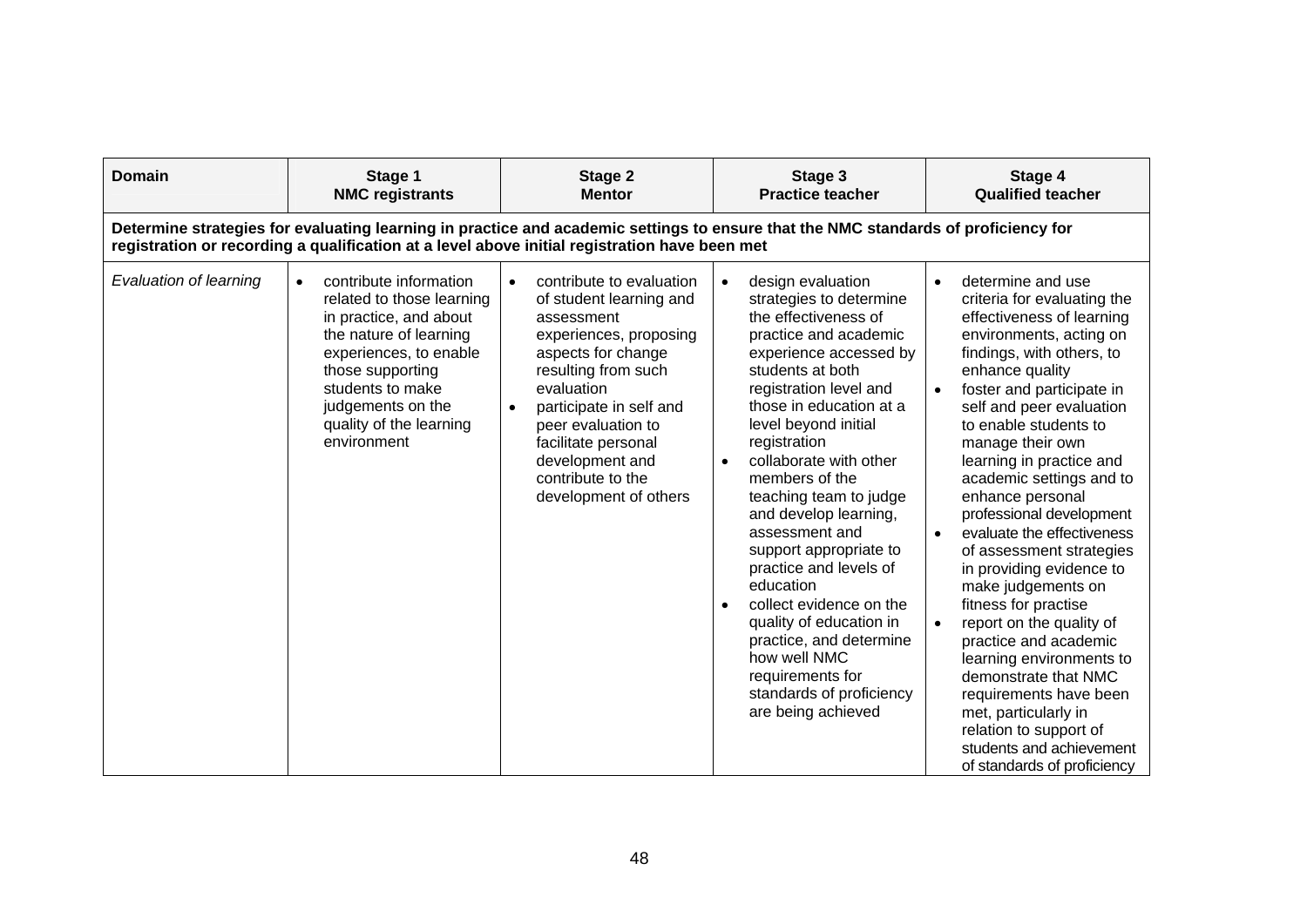| Domain                                     | Stage 1<br><b>NMC registrants</b>                                                                                                                                                                                                   | Stage 2<br><b>Mentor</b>                                                                                                                                                                                                                                                                                                                                                                                                                                                                                                              | Stage 3<br><b>Practice teacher</b>                                                                                                                                                                                                                                                                                                                                                                                                                              | Stage 4<br><b>Qualified teacher</b>                                                                                                                                                                                                                                                                                                                                                                                                                                                                                                                                                                                                                                                                                                                                                            |  |  |
|--------------------------------------------|-------------------------------------------------------------------------------------------------------------------------------------------------------------------------------------------------------------------------------------|---------------------------------------------------------------------------------------------------------------------------------------------------------------------------------------------------------------------------------------------------------------------------------------------------------------------------------------------------------------------------------------------------------------------------------------------------------------------------------------------------------------------------------------|-----------------------------------------------------------------------------------------------------------------------------------------------------------------------------------------------------------------------------------------------------------------------------------------------------------------------------------------------------------------------------------------------------------------------------------------------------------------|------------------------------------------------------------------------------------------------------------------------------------------------------------------------------------------------------------------------------------------------------------------------------------------------------------------------------------------------------------------------------------------------------------------------------------------------------------------------------------------------------------------------------------------------------------------------------------------------------------------------------------------------------------------------------------------------------------------------------------------------------------------------------------------------|--|--|
|                                            | Create an environment for learning, where practice is valued and developed, that provides appropriate professional and<br>interprofessional learning opportunities and support for learning to maximise achievement for individuals |                                                                                                                                                                                                                                                                                                                                                                                                                                                                                                                                       |                                                                                                                                                                                                                                                                                                                                                                                                                                                                 |                                                                                                                                                                                                                                                                                                                                                                                                                                                                                                                                                                                                                                                                                                                                                                                                |  |  |
| Creating an<br>environment for<br>learning | demonstrate a<br>$\bullet$<br>commitment to<br>continuing<br>professional<br>development to<br>enhance own<br>knowledge and<br>proficiency<br>provide peer<br>support to others to<br>facilitate their<br>learning                  | support students to<br>identify both learning<br>needs and experiences<br>that are appropriate to<br>their level of learning<br>use a range of learning<br>experiences, involving<br>patients, clients, carers<br>and the professional<br>team, to meet defined<br>learning needs<br>identify aspects of the<br>$\bullet$<br>learning environment<br>which could be enhanced<br>negotiating with others to<br>make appropriate<br>changes<br>act as a resource to<br>facilitate personal and<br>professional development<br>of others | enable students to<br>access opportunities to<br>learn and work within<br>interprofessional teams<br>initiate the creation of<br>$\bullet$<br>optimum learning<br>environments for<br>students at registration<br>level and for those in<br>education at a level<br>beyond initial<br>registration<br>work closely with others<br>involved in education,<br>in practice and<br>academic settings, to<br>adapt to change and<br>inform curriculum<br>development | develop, in partnership with<br>$\bullet$<br>others, opportunities for<br>students to identify and access<br>learning experiences that meet<br>their individual needs<br>ensure such opportunities<br>$\bullet$<br>maintain the integrity of the<br>student's professional role<br>whilst responding to the<br>interprofessional context of<br>practice<br>determine, with others, audit<br>$\bullet$<br>criteria against which learning<br>environments may be judged<br>for their effectiveness in<br>meeting NMC requirements<br>support and develop others<br>$\bullet$<br>involved to ensure that learning<br>needs are effectively met in a<br>safe environment<br>explore and implement<br>$\bullet$<br>strategies for continuous quality<br>improvement of the learning<br>environment |  |  |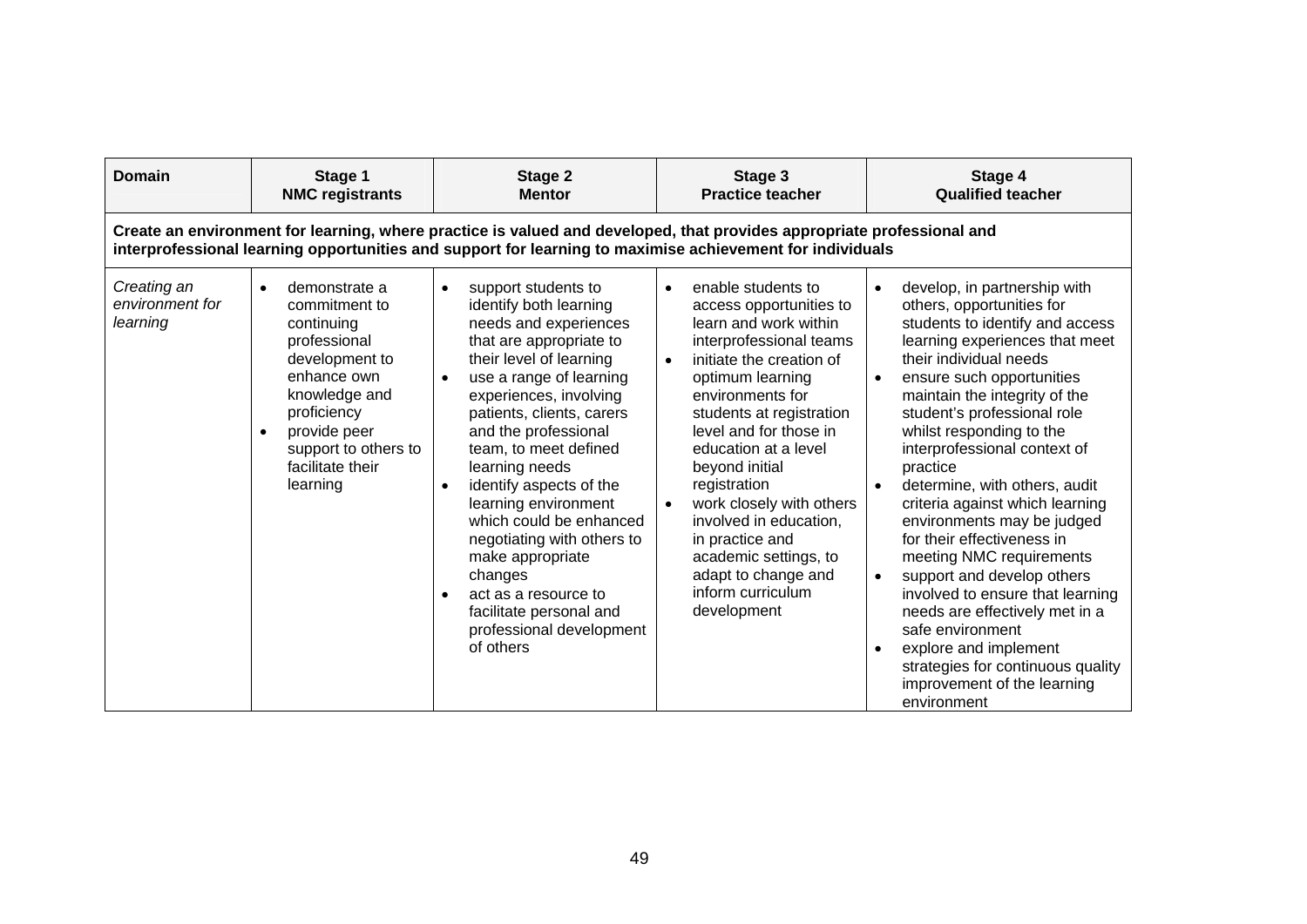| Domain                 | Stage 1<br><b>NMC registrants</b>                                                                                                                                                                      | Stage 2<br><b>Mentor</b>                                                                                                                                                                                                                                                                                                                                                                                                                                                                   | Stage 3<br><b>Practice teacher</b>                                                                                                                                                                                                                                                                                                                                                                                                                                                                                     | Stage 4<br><b>Qualified teacher</b>                                                                                                                                                                                                                                                                                                                                                                                                                                                                                                                                                                                                                                                                                                                                                             |
|------------------------|--------------------------------------------------------------------------------------------------------------------------------------------------------------------------------------------------------|--------------------------------------------------------------------------------------------------------------------------------------------------------------------------------------------------------------------------------------------------------------------------------------------------------------------------------------------------------------------------------------------------------------------------------------------------------------------------------------------|------------------------------------------------------------------------------------------------------------------------------------------------------------------------------------------------------------------------------------------------------------------------------------------------------------------------------------------------------------------------------------------------------------------------------------------------------------------------------------------------------------------------|-------------------------------------------------------------------------------------------------------------------------------------------------------------------------------------------------------------------------------------------------------------------------------------------------------------------------------------------------------------------------------------------------------------------------------------------------------------------------------------------------------------------------------------------------------------------------------------------------------------------------------------------------------------------------------------------------------------------------------------------------------------------------------------------------|
|                        |                                                                                                                                                                                                        | professional needs are met within a learning environment that also supports practice development;                                                                                                                                                                                                                                                                                                                                                                                          | Support learning within a context of practice that reflects health care and educational policies, managing change to ensure that particular                                                                                                                                                                                                                                                                                                                                                                            |                                                                                                                                                                                                                                                                                                                                                                                                                                                                                                                                                                                                                                                                                                                                                                                                 |
| Context of<br>practice | whilst enhancing<br>their own practice<br>and proficiency,<br>as a registered<br>nurse or midwife,<br>act as a role<br>model to others to<br>enable them to<br>learn their unique<br>professional role | contribute to the<br>$\bullet$<br>development of an<br>environment in which<br>effective practice is<br>fostered, implemented,<br>evaluated and<br>disseminated<br>set and maintain<br>$\bullet$<br>professional boundaries<br>that are sufficiently<br>flexible for providing<br>interprofessional care<br>initiate and respond to<br>$\bullet$<br>practice developments to<br>ensure safe and effective<br>care is achieved and an<br>effective learning<br>environment is<br>maintained | recognise the unique needs of<br>$\bullet$<br>practice and contribute to<br>development of an environment<br>that supports achievement of<br>NMC standards of proficiency<br>set and maintain professional<br>$\bullet$<br>boundaries, whilst at the same<br>time recognising the<br>contribution of the wider<br>interprofessional team and the<br>context of care delivery<br>support students in exploring<br>$\bullet$<br>new ways of working and the<br>impact this may have on<br>established professional roles | support students in identifying<br>$\bullet$<br>ways in which policy impacts<br>on practice<br>contribute effectively to<br>$\bullet$<br>processes of change and<br>innovation, implementing new<br>ways of working that maintain<br>the integrity of professional<br>roles<br>negotiate ways of providing<br>$\bullet$<br>support to students so that<br>they can achieve their learning<br>needs within the context of<br>professional and<br>interprofessional practice<br>act as a role model to enable<br>$\bullet$<br>students to learn professional<br>responsibilities and how to be<br>accountable for their own<br>practice<br>adapt to change,<br>$\bullet$<br>demonstrating to students how<br>flexibility may be incorporated<br>whilst maintaining safe and<br>effective practice |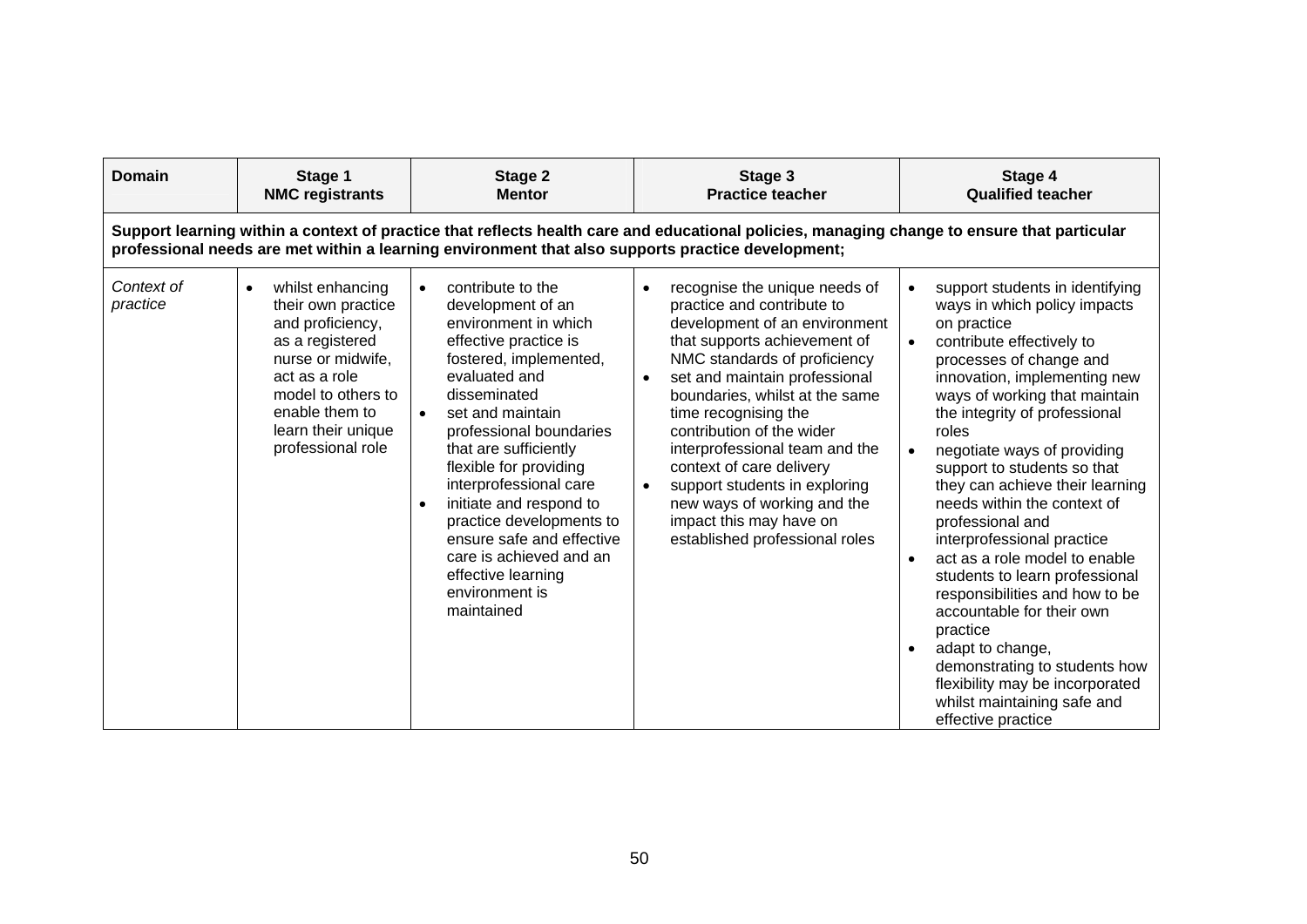| Domain                      | Stage 1<br><b>NMC registrants</b>                                                                                                                                                                  | Stage 2<br><b>Mentor</b>                                                                                                                                                                                                                                                                                         | Stage 3<br><b>Practice teacher</b>                                                                                                                                                                                                                                                                                                                                                                                                                                                                                                                                                                                                | Stage 4<br><b>Qualified teacher</b>                                                                                                                                                                                                                                                                                                                                                                                                                                                                                                                                                                                                         |  |  |
|-----------------------------|----------------------------------------------------------------------------------------------------------------------------------------------------------------------------------------------------|------------------------------------------------------------------------------------------------------------------------------------------------------------------------------------------------------------------------------------------------------------------------------------------------------------------|-----------------------------------------------------------------------------------------------------------------------------------------------------------------------------------------------------------------------------------------------------------------------------------------------------------------------------------------------------------------------------------------------------------------------------------------------------------------------------------------------------------------------------------------------------------------------------------------------------------------------------------|---------------------------------------------------------------------------------------------------------------------------------------------------------------------------------------------------------------------------------------------------------------------------------------------------------------------------------------------------------------------------------------------------------------------------------------------------------------------------------------------------------------------------------------------------------------------------------------------------------------------------------------------|--|--|
| base                        | Apply evidence-based practice to their own work and contribute to the further development of such a knowledge and practice evidence-                                                               |                                                                                                                                                                                                                                                                                                                  |                                                                                                                                                                                                                                                                                                                                                                                                                                                                                                                                                                                                                                   |                                                                                                                                                                                                                                                                                                                                                                                                                                                                                                                                                                                                                                             |  |  |
| Evidenced-based<br>practice | further develop<br>$\bullet$<br>their evidence<br>base for practice<br>to support their<br>own personal and<br>professional<br>development and<br>to contribute to the<br>development of<br>others | identify and apply<br>$\bullet$<br>research and<br>evidence based<br>practice to their area<br>of practice<br>contribute to<br>strategies to increase<br>or review the<br>evidence base used<br>to support practice<br>support students in<br>$\bullet$<br>applying an evidence<br>base to their own<br>practice | identify areas for research and<br>$\bullet$<br>practice development based on<br>interpretation of existing<br>evidence<br>use local and national health<br>frameworks to review and<br>identify developmental needs<br>advance their own knowledge<br>$\bullet$<br>and practice in order to develop<br>new practitioners, at both<br>registration levels and<br>education at a level beyond<br>initial registration, to be able to<br>meet changes in practice roles<br>and care delivery<br>disseminate findings from<br>research and practice<br>development to enhance<br>practice and the quality of<br>learning experiences | advance their own knowledge<br>and practice abilities through<br>access to and involvement in,<br>where appropriate, research<br>and practice development<br>consider how evidence based<br>$\bullet$<br>practice, involving patients,<br>clients, carers and other<br>members of the health and<br>social care team, enhances<br>care delivery and learning<br>opportunities<br>empower individuals, groups<br>and organisations to develop<br>the evidence base for practice<br>disseminate findings from<br>research and practice<br>development to enhance the<br>quality of learning and care<br>delivery and academic<br>environments |  |  |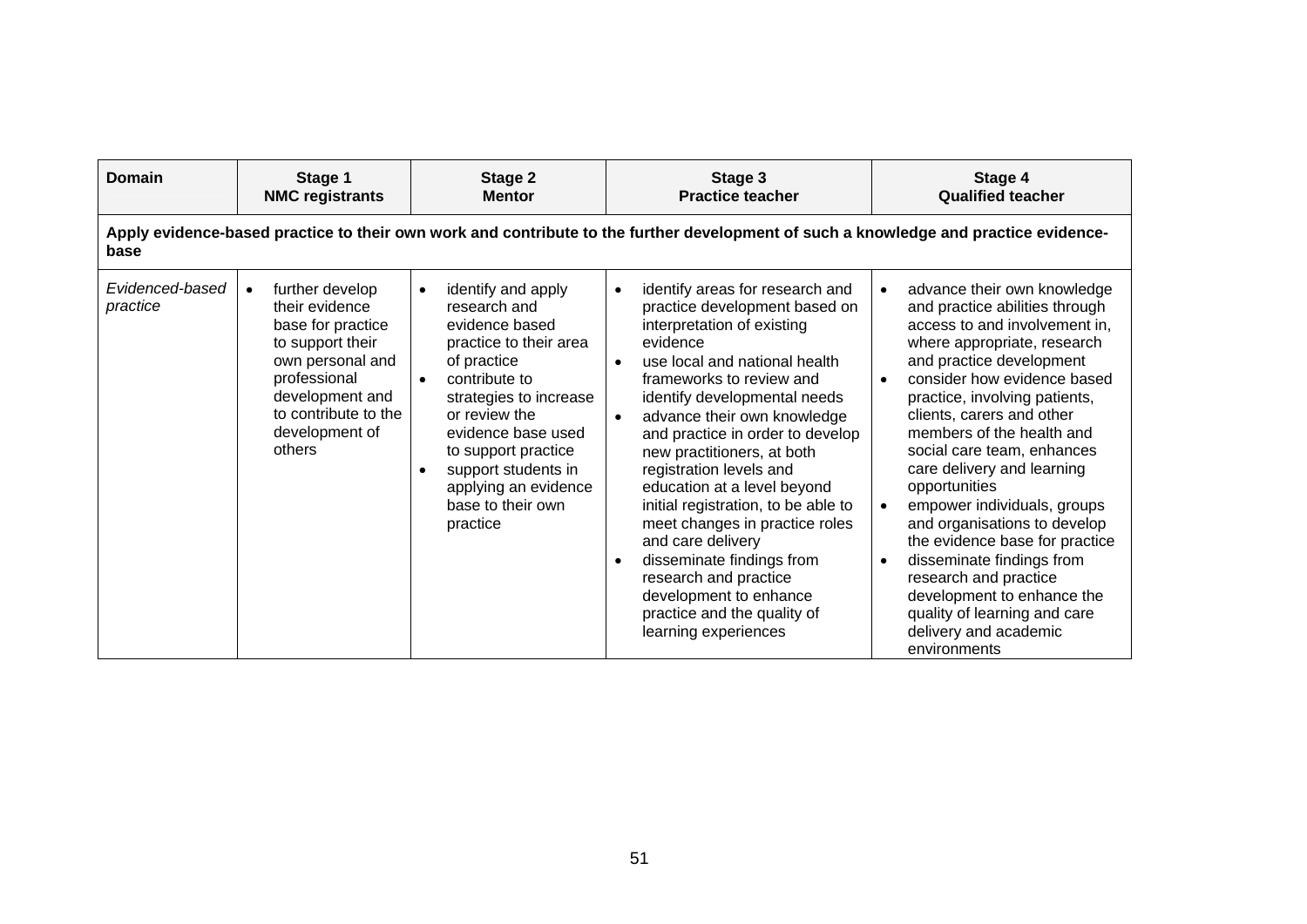| <b>Domain</b> | Stage 1<br><b>NMC registrants</b>                                                                                                                                                        | Stage 2<br><b>Mentor</b>                                                                                                                                                                                                                                                                                                                                                                                                                                                                                                           | Stage 3<br><b>Practice teacher</b>                                                                                                                                                                                                                                                                                                                                                   | Stage 4<br><b>Qualified teacher</b>                                                                                                                                                                                                                                                                                                                                                                                                                                                                                                                                                                                                                                                                                                                                                                                                                                                                                                                   |  |  |  |
|---------------|------------------------------------------------------------------------------------------------------------------------------------------------------------------------------------------|------------------------------------------------------------------------------------------------------------------------------------------------------------------------------------------------------------------------------------------------------------------------------------------------------------------------------------------------------------------------------------------------------------------------------------------------------------------------------------------------------------------------------------|--------------------------------------------------------------------------------------------------------------------------------------------------------------------------------------------------------------------------------------------------------------------------------------------------------------------------------------------------------------------------------------|-------------------------------------------------------------------------------------------------------------------------------------------------------------------------------------------------------------------------------------------------------------------------------------------------------------------------------------------------------------------------------------------------------------------------------------------------------------------------------------------------------------------------------------------------------------------------------------------------------------------------------------------------------------------------------------------------------------------------------------------------------------------------------------------------------------------------------------------------------------------------------------------------------------------------------------------------------|--|--|--|
|               | Demonstrate leadership skills for education within practice and academic settings                                                                                                        |                                                                                                                                                                                                                                                                                                                                                                                                                                                                                                                                    |                                                                                                                                                                                                                                                                                                                                                                                      |                                                                                                                                                                                                                                                                                                                                                                                                                                                                                                                                                                                                                                                                                                                                                                                                                                                                                                                                                       |  |  |  |
| Leadership    | use<br>$\bullet$<br>communication<br>skills effectively to<br>ensure that those<br>in learning<br>experiences<br>understand their<br>contribution and<br>limitations to care<br>delivery | plan a series of learning<br>experiences that will<br>meet students defined<br>learning needs<br>be an advocate for<br>$\bullet$<br>students to support<br>them accessing<br>learning opportunities<br>that meet their<br>individual needs,<br>involving a range of<br>other professionals,<br>patients, clients and<br>carers<br>prioritise work to<br>accommodate support<br>of students within their<br>practice roles<br>provide feedback about<br>$\bullet$<br>the effectiveness of<br>learning and<br>assessment in practice | provide practice leadership<br>$\bullet$<br>and expertise in application<br>of knowledge and skills<br>based on evidence<br>demonstrate the ability to<br>$\bullet$<br>lead education in practice,<br>working across practice and<br>academic settings<br>manage competing<br>demands of practice and<br>education related to<br>supporting different practice<br>levels of students | demonstrate effective<br>$\bullet$<br>communication skills to facilitate<br>delivery of educational<br>programmes leading to registration<br>or a recordable qualification<br>initiate and lead programme<br>development and review processes<br>to enhance quality and effectiveness<br>develop effective relationships with<br>practice and academic staff<br>involved in programme delivery to<br>ensure clarity of contribution and<br>strategies to respond to evaluation<br>of learning experiences<br>demonstrate strategic vision for<br>practice and academic<br>development relevant to meeting<br>NMC requirements<br>manage competing demands to<br>ensure effectiveness of learning<br>experiences for students<br>lead, contribute to, analyse and act<br>on the findings of evaluation of<br>learning and assessment to<br>develop programmes<br>provide feedback about the<br>effectiveness of learning and<br>assessment in practice |  |  |  |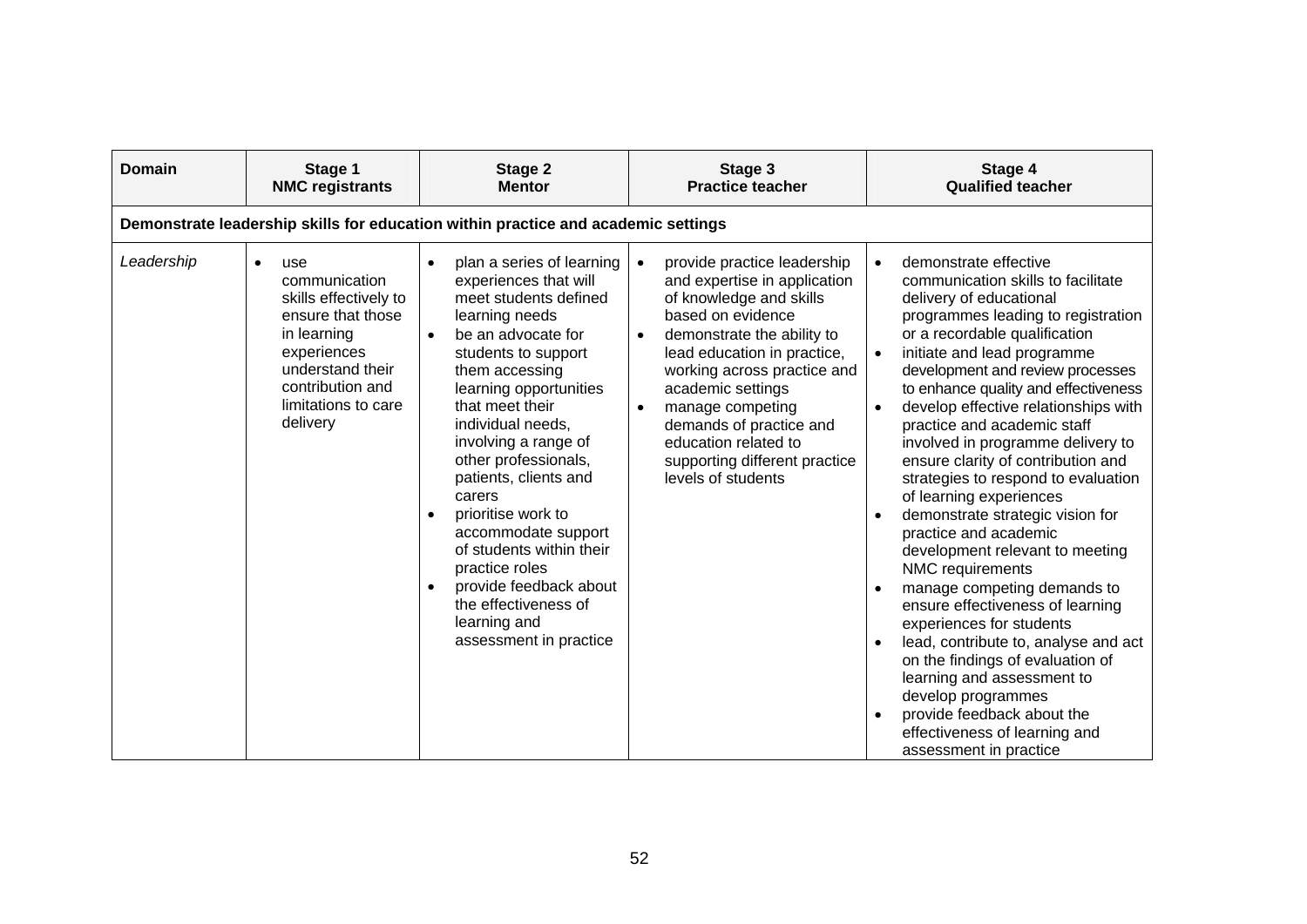# Annexe 2

The UK Professional Standards Framework for teaching and supporting learning in higher education

# **HE sector-owned standards**

The HE Academy has developed a National Professional Standards Framework for Teaching and Supporting Learning in Higher Education. The framework was developed by the Higher Education Academy on behalf of the Higher Education sector and commissioned by Universities UK, SCOP and the UK HE funding councils. The model provides a descriptor-based approach for HE institutions to determine their own criteria in the application of the standards framework. It is based upon applying areas of activity, core knowledge and professional values. These areas are applied to learning outcomes and assessment activities within professional development programmes in order to demonstrate application of the standards.

### **Areas of activity, core knowledge and professional values within the framework**

*Areas of activity* 

- 1. Design and planning of learning activities and/or programmes of study
- 2. Teaching and/or supporting student learning
- 3. Assessment and giving feedback to learners
- 4. Developing effective environments and student support and guidance
- 5. Integration of scholarship, research and professional activities with teaching and supporting learning
- 6. Evaluation of practice and continuing professional development

#### *Core knowledge*

Knowledge and understanding of:

- 1. The subject material
- 2. Appropriate methods for teaching and learning in the subject area and at the level of the academic programme
- 3. How students learn, both generally and in the subject
- 4. The use of appropriate learning technologies
- 5. Methods for evaluating the effectiveness of teaching
- 6. The implications of quality assurance and enhancement for professional practice

#### *Professional values*

- 1. Respect for individual learners
- 2. Commitment to incorporating the process and outcomes of relevant research scholarship, and/or professional practice
- 3. Commitment to development of learning communities
- 4. Commitment to encouraging participation in higher education, acknowledging diversity and promoting equality of opportunity
- 5. Commitment to continuing professional development and evaluation of practice

Please see www.heacademy.ac.uk for further details.